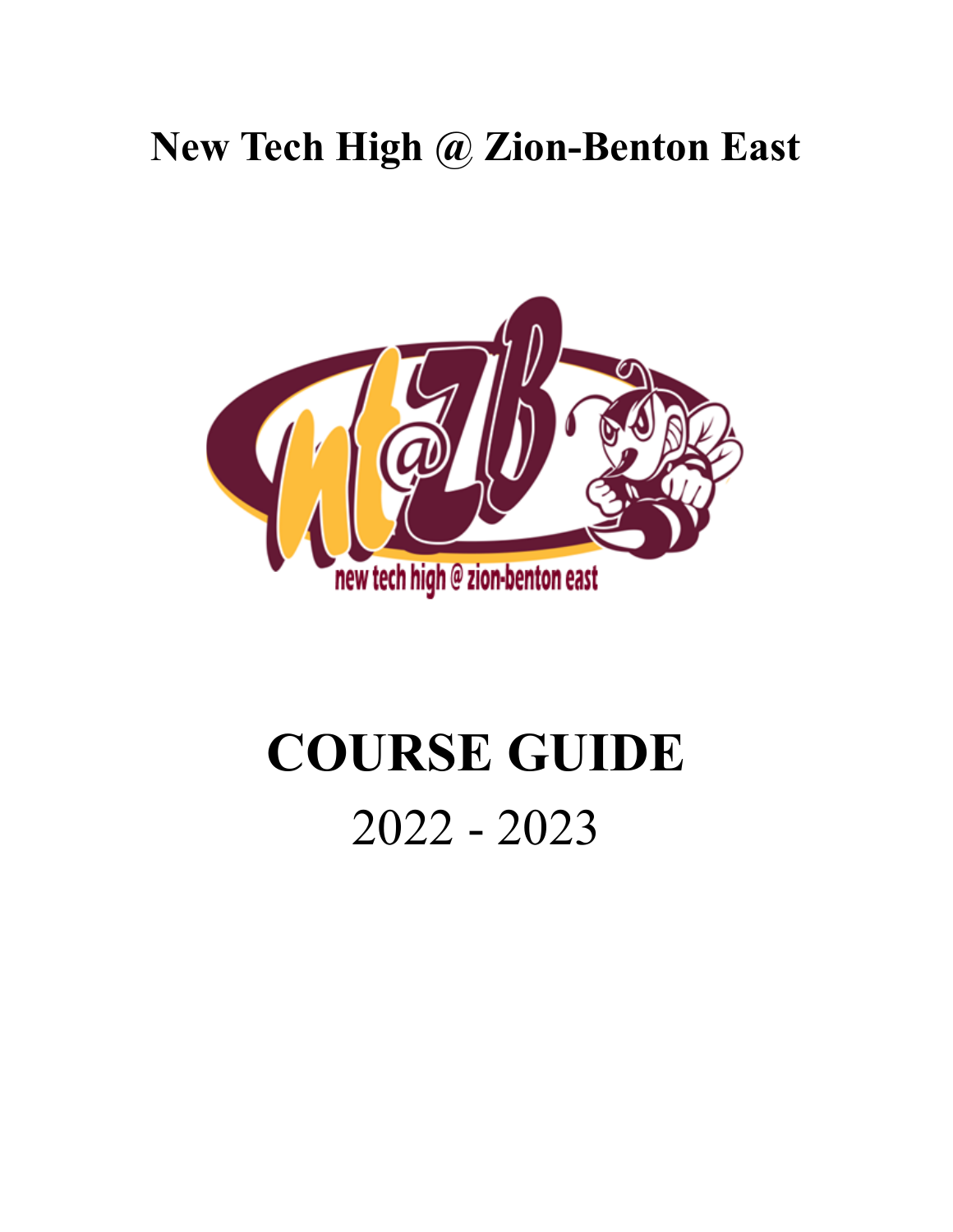# <span id="page-1-0"></span>**TABLE OF CONTENTS**

| <b>INTRODUCTION</b>                                                       | 5                |
|---------------------------------------------------------------------------|------------------|
| <b>Graduation Requirements</b>                                            | 6                |
| <b>Important Information Regarding Graduation Requirements</b>            | 6                |
| Class Load                                                                | 6                |
| College/Post-Secondary School Admission Guidelines                        | 6                |
| <b>NCAA Requirements</b>                                                  | $\boldsymbol{7}$ |
| Early Graduation                                                          | $\overline{7}$   |
| Second Grade Option                                                       | $\tau$           |
| <b>Schedule Changes</b>                                                   | $\tau$           |
| The Advisory Program                                                      | 8                |
| Alternative to High School Attendance: College Credits During Senior Year | 8                |
| <b>Accelerated Placement Policy</b>                                       | 8                |
| Dual Credit at NT@ZBE and The College of Lake County                      | 8                |
| Lake County Tech Campus                                                   | 9                |
| <b>Summer School</b>                                                      | 10               |
| Credit Recovery                                                           | 10               |
| <b>Special Services</b>                                                   | 10               |
| Special Education                                                         | 10               |
| Fees                                                                      | 11               |
| Transfers                                                                 | 11               |
| Title IX Compliance                                                       | 11               |
| Sample Four-Year High School Plan for the Class of 2026                   | 11               |
| Honors Recognition                                                        | 12               |
| <b>COURSE OFFERINGS</b>                                                   | 14               |
| BUSINESS EDUCATION/INDUSTRY AND TECHNOLOGY                                | 14               |
| <b>ENGLISH/SOCIAL SCIENCE</b>                                             | 15               |
| <b>MATHEMATICS</b>                                                        | 20               |
| NATIONAL JUNIOR RESERVE OFFICER TRAINING CORPS (NJROTC)                   | 22               |
| PHYSICAL EDUCATION/ HEALTH/DRIVER EDUCATION                               | 23               |
| <b>SCIENCE</b>                                                            | 24               |
| VISUAL AND PERFORMING ARTS                                                | 26               |
| <b>WORLD LANGUAGES</b>                                                    | 27               |
| LAKE COUNTY TECH CAMPUS                                                   | 28               |
|                                                                           |                  |
| <b>CAREER CLUSTERS</b>                                                    | 30               |
| Agriculture, Food & Natural Resources                                     | 31               |
| Agriculture, Food & Natural Resources                                     | 32               |
| Architecture & Construction                                               | 33               |
| Arts, Audio Visual Technology & Communication                             | 34               |
| Business, Management, Marketing & Finance                                 | 35               |
| Education & Training                                                      | 36               |
| <b>Health Science</b>                                                     | 37               |
| Hospitality                                                               | 38               |
|                                                                           |                  |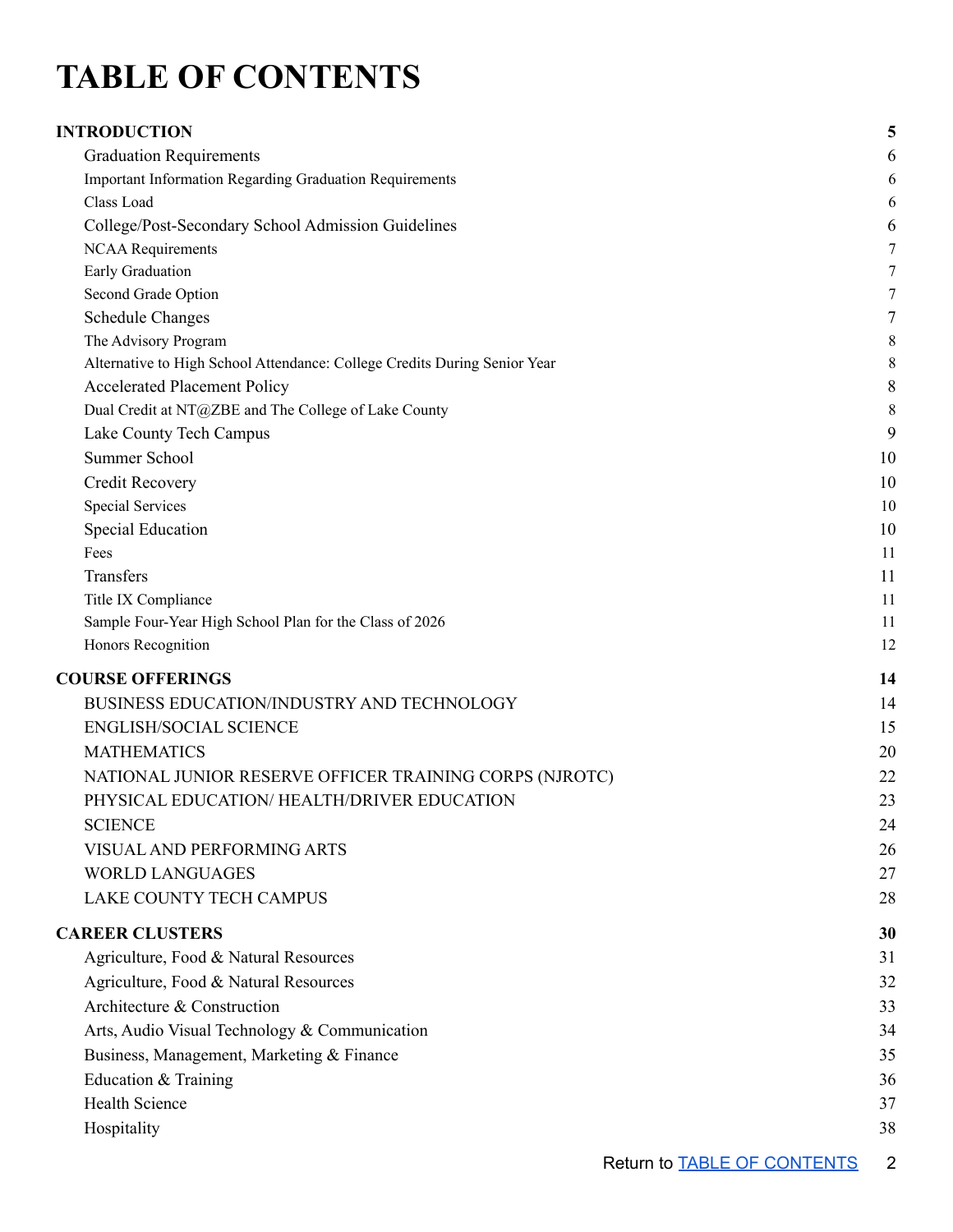Human [Services](#page-37-0) [39](#page-37-0) Law & [Public](#page-39-0) Safety [41](#page-39-0) [Manufacturing](#page-40-0) [42](#page-40-0) Science, Technology, Engineering & [Mathematics](#page-41-0) [43](#page-41-0) Service [Technologies](#page-42-0) [44](#page-42-0)

### **PURPOSE**

The purpose of the Course Guide is to provide information important for choosing an appropriate course sequence and selecting courses needed to achieve educational and career goals.

**Superintendent** Dr. Jesse Rodriguez **Executive Director of Student Services** Mr. Jacob Carlson **Executive Director of Special Services** Dr. Susan Barker **Executive Director of Teaching & Learning** Dr. Melissa DiGangi **Director of Equity and Engagement** Ms. Michelle Hassan **Principal** Ms. Bonnie Felske **Assistant Principal** TBA

| Note: The Course Guide is approved annually by the District 126 Board of Education. |
|-------------------------------------------------------------------------------------|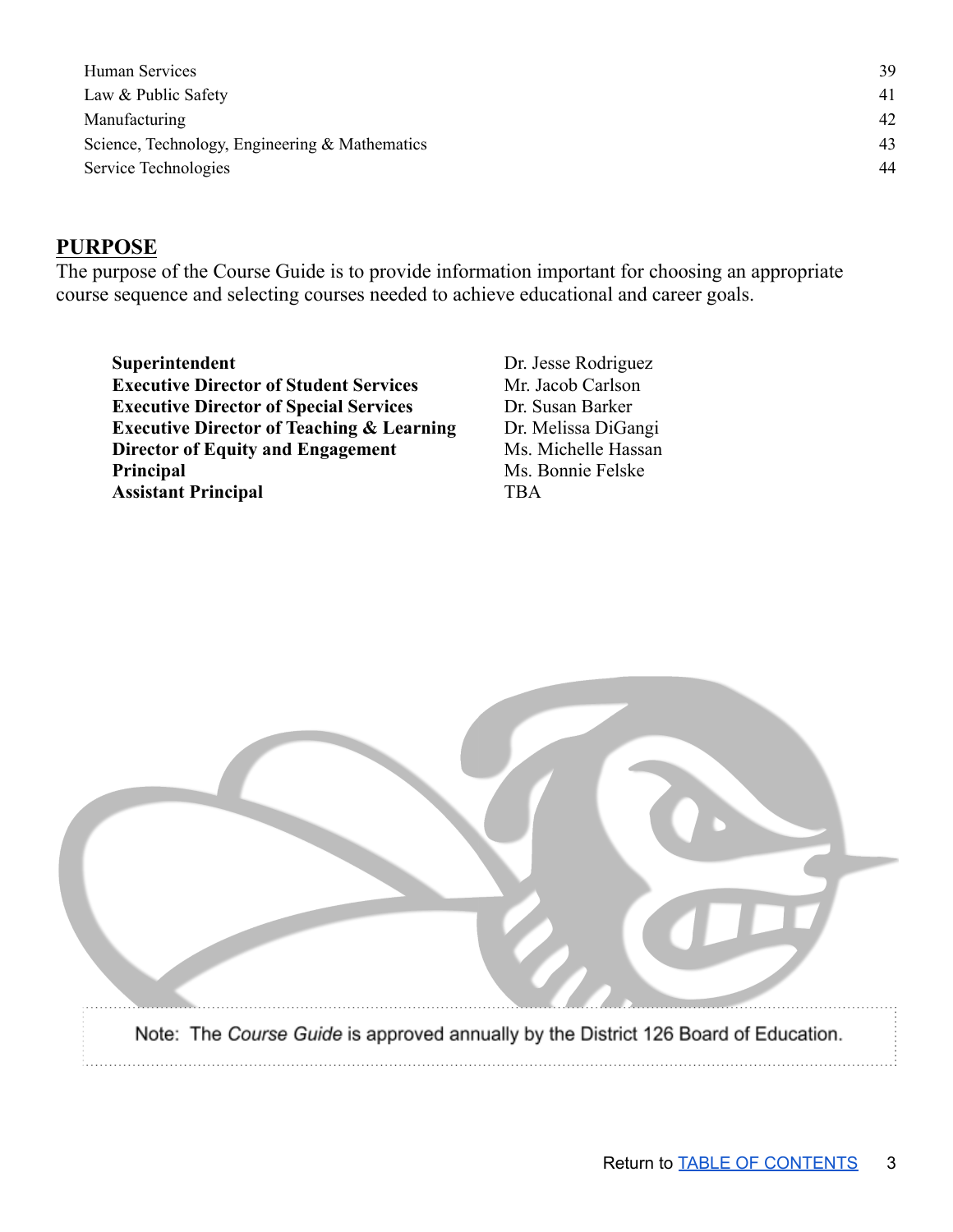# **New Tech High @ Zion-Benton East**

## **Vision:** Empower students to thrive in today's global society



#### **Core Beliefs**

- A safe and supportive learning environment that leads to self-confidence and social responsibility for all members of the school community.
- Intentional implementation of equitable policies, processes, and practices to ensure students succeed academically, socially, and civically.
- Effective, efficient, and sustainable fiscal practices to maximize learning and working opportunities for students, faculty, and staff in partnership with the community.

### **Guiding Principles**

- To promote creativity and adaptability to new ideas that support and improve student learning.
- To foster an environment that seeks to eliminate the opportunity and achievement gaps.
- To pursue the highest standards of achievement where all learners will be supported with intervention, enrichment, and acceleration opportunities.

**Mission:** To promote self-worth, social responsibility and life-long learning in partnership with our community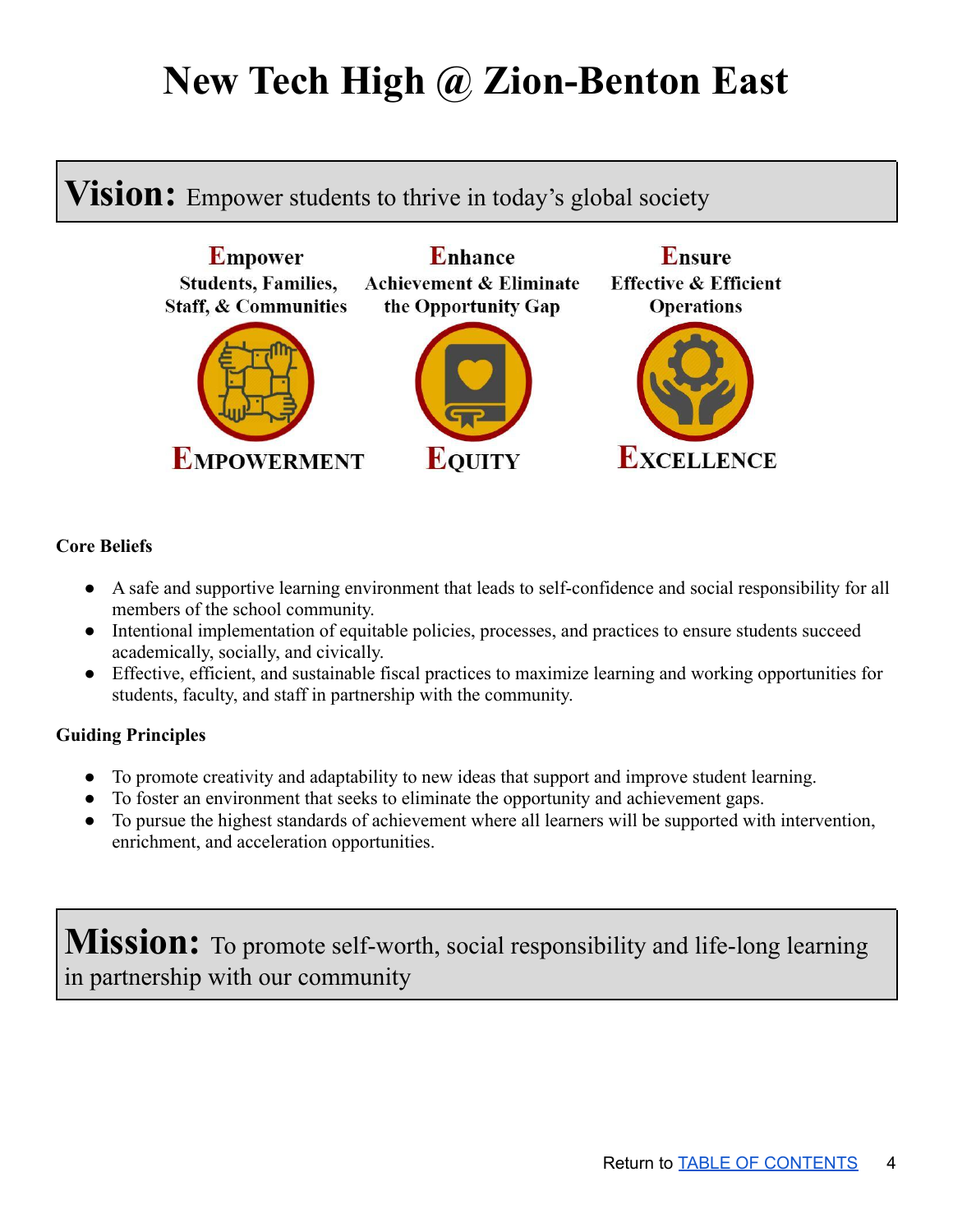### <span id="page-4-0"></span>**Graduation Requirements**

To be eligible for a diploma from this high school, a student must have completed eight semesters of high school attendance with the final semester as a full-time student at New Tech High @ Zion-Benton East.

| <b>Curriculum Area</b>            | <b>Carnegie Units</b><br><b>Required</b> | <b>Carnegie Units</b><br><b>Required</b> | <b>Carnegie Units</b><br><b>Required</b> |
|-----------------------------------|------------------------------------------|------------------------------------------|------------------------------------------|
|                                   | 2023                                     | 2024                                     | 2025 & 2026                              |
| English                           | 4.00                                     | 4.00                                     | 4.00                                     |
| Mathematics                       | 3.00                                     | 3.00                                     | 3.00                                     |
| Science                           | 3.00                                     | 3.50                                     | 3.00                                     |
| (1 year of a lab science)         |                                          |                                          |                                          |
| Social Science                    | 3.00                                     | 3.50                                     | 3.00                                     |
| (1 year of U.S. History,          |                                          |                                          |                                          |
| 1 semester of Government)         |                                          |                                          |                                          |
| <b>Physical Education</b>         | 3.00                                     | 3.00                                     | 3.00                                     |
| Health                            | 0.50                                     | 0.50                                     | 0.50                                     |
| Electives                         | 3.50                                     | 3.50                                     | 4.5                                      |
| Spanish for Heritage Speakers 1,2 | 1.50                                     | 1.50                                     | 0.00                                     |
| Power Skills/Freshman Seminar     | 1.00                                     | 0.50                                     | 0.00                                     |
| Career Exploration                | 0.50                                     | 0.50                                     | 0.00                                     |
| Personal Finance                  | 0.00                                     | 0.00                                     | 0.50                                     |
| Senior Core Electives             | 0.00                                     | 0.00                                     | 1.0                                      |
| <b>Total Required Credits</b>     | 23                                       | 23.5                                     | 22.5                                     |

#### **Definition of a Carnegie Unit:**

A unit of credit is given for a successfully completed 36-week full-credit course or two 18-week courses meeting one period each day, five days weekly. Summer School and Before/After School credit recovery courses earn a semester of credit of 0.50 except for Driver Education, which is 0.25 credit.

### <span id="page-4-1"></span>**Important Information Regarding Graduation Requirements**

- 1.) Students must pass the Constitution test to be eligible for graduation. This test will be offered in the Government course.
- 2.) If a student fails a course required for graduation, he/she must make up that credit through one of the following options:
	- a.) Before or After School
	- b.) Summer School
	- c.) Correspondence Courses
- 3.) The PE requirement can be met by enrolling in NJROTC.

### <span id="page-4-2"></span>**Class Load**

Students will be scheduled for the appropriate grade level core curriculum and electives in the New Tech program. Modifications to the program's sequence of courses are only allowed with permission from the principal.

### <span id="page-4-3"></span>**College/Post-Secondary School Admission Guidelines**

These guidelines provide direction in planning for college and/or post high school instruction and career decisions. Students must select courses and electives that will help them meet the entrance requirements of the college or post-secondary school of their choice. Not all schools and colleges have the same admissions requirements. Parents, counselors, and advisors must work jointly with students to help them choose the proper courses to achieve their desired goals for entrance to the institution of their choice and their career objectives.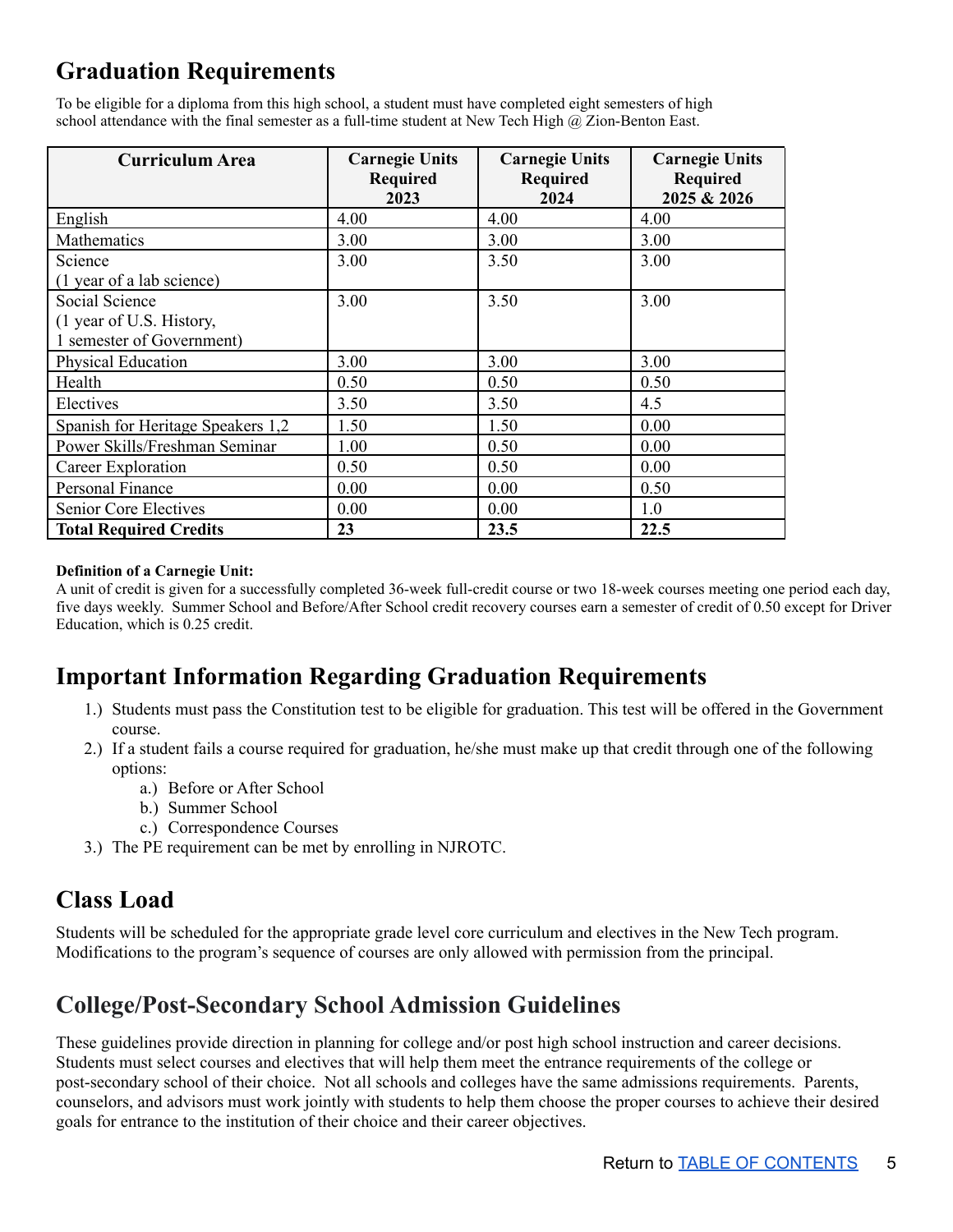Colleges generally have the following admission requirements: English: 4 years Mathematics: 3-4 years Science: 3 years Social Science: 3 years World Language: 2 years However, it is important to consult the college/university you plan to attend for requirements specific to that institution. Please see your Counselor with any questions or concerns regarding admission guidelines.

### <span id="page-5-0"></span>**NCAA Requirements**

Students who plan to practice and play their freshman year at an NCAA Division I or Division II College must satisfy the requirements of NCAA Bylaw 14.3, commonly known as Proposition 48. Courses approved by the NCAA are noted in the course number. Some courses within our school curriculum, credit recovery, and correspondence may not satisfy NCAA requirements. For additional information, please see your Counselor or the Athletic Director.

### <span id="page-5-1"></span>**Early Graduation**

Students who choose to graduate in less than the required eight semesters (covering four calendar years) must meet the following conditions and have special/extenuating circumstances to warrant consideration.

- a. Make an application to the appropriate counselor for approval of a plan to complete high school in this manner. This must be done prior to the end of the junior year. This plan requires written parental permission unless the student is eighteen years old. The Principal makes the final decision.
- b. Pass all required subjects.
- c. Earn sufficient credits in summer courses and/or by carrying extra full-credit subjects during regular semesters to meet minimum graduation requirements.

### <span id="page-5-2"></span>**Second Grade Option**

Students may repeat courses during summer school to improve a grade.

- a. This option may be used only once per course.
- b. Students may not repeat courses at other institutions and transfer the grade to New Tech High  $\omega$  Zion-Benton East.
- c. This option may be used only if the first grade was a "C" or "D".
- d. Pass-Fail courses cannot be repeated for a grade.
- <span id="page-5-3"></span>e. This provision may apply to a maximum of two (2) units of credit per student.

### **Schedule Changes**

Students must take responsibility with their parents and counselor for the registration and scheduling process. It is not easy to change schedules once registration is completed. Courses selected during the spring registration process may not be changed after the confirmation deadline of May 15 unless a compelling reason exists and only if there is room in the course.

Schedule changes may be made for one of the following reasons:

- a. The student failed a required course needed for graduation.
- b. Course completed by attending Summer or Alternative School.
- c. Error in a student's schedule requiring a change.

School Administrators may request schedule changes to be made at any time for one of the following reasons:

- a. To balance class enrollments, student disciplinary problems and other.
- b. Placement in Special Education Programming.

Students who drop a course after the first ten school days of a semester are warned that it may not be possible to add a replacement class to their schedule to meet the minimum class load requirement.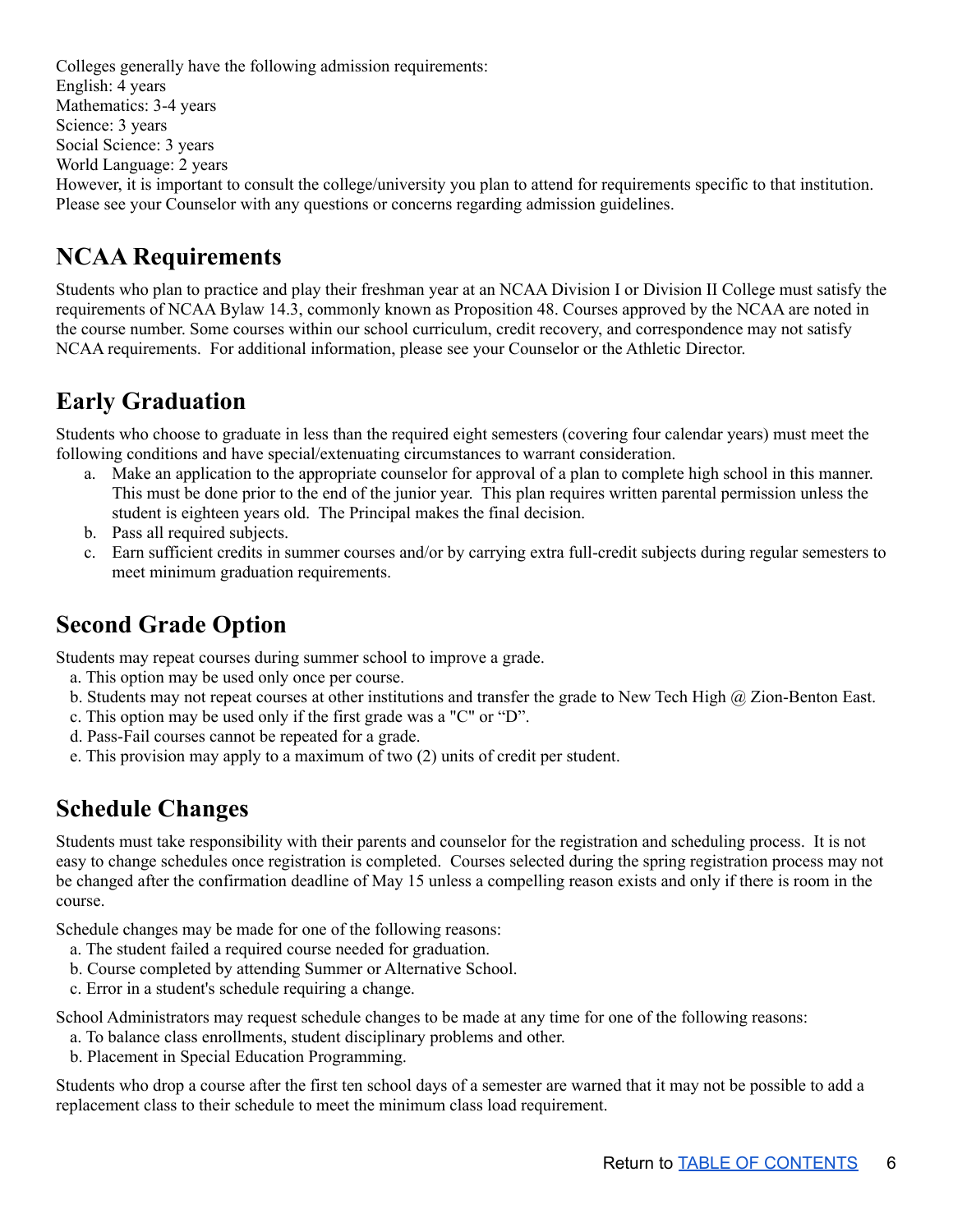Students who drop a course after the first ten school days of a semester are also warned that they may, depending on the circumstances, be assigned a grade of "F" for that course.

<span id="page-6-0"></span>Students who drop a course after the first quarter of each semester may be assigned a grade of "F" for that course.

### **The Advisory Program**

Students enrolled at New Tech High @ Zion-Benton East will participate in an Advisory Program. In an effort to establish a comprehensive support system for students. Advisors will meet each week with New Tech students in small groups to provide student mentoring, coaching, and advocacy

### <span id="page-6-1"></span>**Alternative to High School Attendance: College Credits During Senior Year**

Students may elect to substitute college attendance for their regular senior term or second semester of their regular senior term under the following conditions:

- a. Make an application to the Executive Director of Student Services for approval of a plan to complete high school in this manner not later than the first semester of the junior year in high school.
- b. Have and maintain a B (3.0) grade average based on all full-credit subjects completed.
- c. Have passed all required subjects or agree to take in a post-high school institution (college) the same required subjects or acceptable college equivalents for any required senior subjects unless taken by special permission in prior years of summer terms.
- d. Have written parental permission, unless eighteen (18) years old.
- e. Present evidence of completion of at least 12 semester hours of post-high school credit for each semester of high school missed.
- f. The NewTech High  $\omega$  Zion-Benton East diploma will be issued after the student has completed the requirements noted in A to E of this section.

### <span id="page-6-2"></span>**Accelerated Placement Policy**

Participation in the District's accelerated programming– Honors and Dual Credit courses– is not limited to students who have been identified as gifted and talented; it is open to all students who may benefit from accelerated placement. In order to challenge each and every student to his or her fullest potential, the District uses multiple valid, reliable student performance measures to provide recommendations for placement, including, but not limited to, grades, standardized assessment data, faculty recommendations, learning mindset indicators, and student and parent requests.

Recommendations for student enrollment in the District's Honors and Dual Credit courses are based on the aforementioned criteria developed by the District or by the specific criteria developed by the governing body of the course (e.g., the College of Lake County for Dual Credit courses) and occur during the spring of each school year. However, because the District monitors student progress on a continuous basis, students, parents, counselors, and teachers may request changes in placement during the school year. Prior to a student's removal from or addition to an accelerated course, parents and students are notified of the proposed change by their teacher and/or counselor and engaged in the decision-making process prior to any course change.

### <span id="page-6-3"></span>**Dual Credit at NT@ZBE and The College of Lake County**

Juniors and seniors who meet the College of Lake County's eligibility requirements may receive dual credit for qualifying elective courses during their junior and senior years. All electives that are eligible for dual credit with CLC will be aligned to rigorous expectations and outcomes as designated by CLC. The principal must be consulted for eligibility, possible restrictions affecting grade point average, and athletic eligibility. Students are cautioned that some colleges will not accept courses under dual credit. Information regarding dual enrollment procedures will be provided to all juniors and seniors in time for students and parents to follow the required procedures to gain CLC approval. Completion of enrollment procedures with CLC and any payment of associated fees are the responsibility of the student and his/her parents. Students may transfer in CLC credits taken at CLC up to the number of elective credits needed for graduation. Permission must be obtained from the principal prior to taking the course(s). Students must maintain a cumulative 2.5 GPA at the conclusion of the semester preceding enrollment in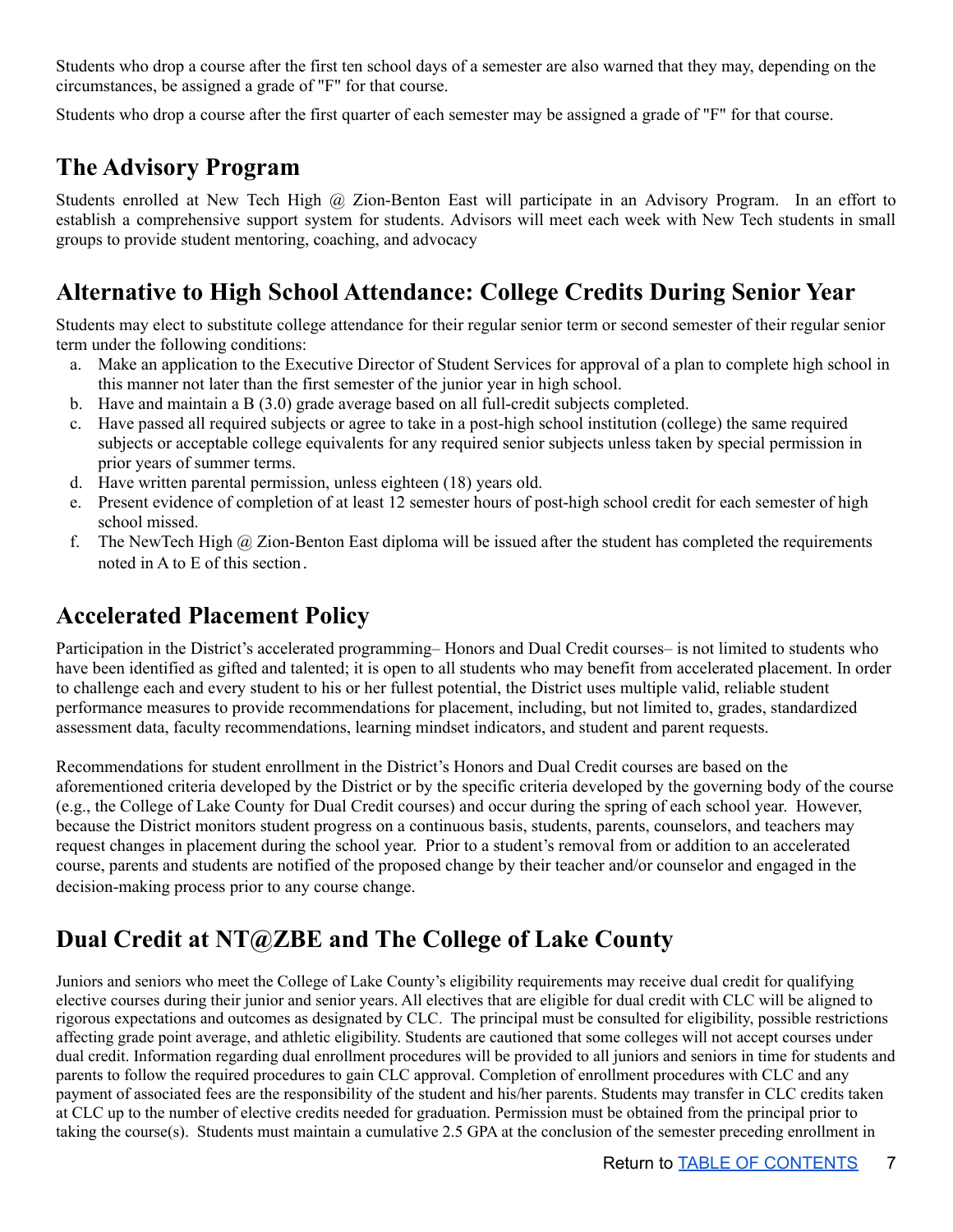the dual credit course(s) to qualify for dual credit courses. Administrative approval may be granted under special circumstances. Students who satisfy the completion of the course requirements with a grade of C or better will be awarded college credit through CLC as noted within the course description. As well, all students who pass this course with a D or better will receive .5 credit on their high school transcript and be awarded the appropriate high school grade weighting associated with their final grade. Students are cautioned by CLC that they need to maintain a C in their dual credit course to avoid negative impact when securing financial aid for college. Dual credit offerings are determined annually with the College of Lake County and are subject to instructor availability.

### <span id="page-7-0"></span>**Lake County Tech Campus**

NT@ZBE offers juniors or seniors the opportunity to enroll in occupationally oriented programs at the Lake County Tech Campus (LCTC) in Grayslake. All programs are two-year programs; however, students may take only the first year of the sequence if they desire. There are no tuition costs to the student for LCTC. Some programs will require the purchase of tools.

The Tech Campus is located next to the campus of the College of Lake County in Grayslake. The Tech Campus offers excellent educational opportunities to students who wish to obtain specialized vocational-technical skills. Students taking courses at the Tech Campus will divide their school day between the home school and the Tech Campus. Students will not be permitted to drive their own cars. Credits earned at the Tech Campus apply to graduation credits. The district will provide bus transportation to the Tech Campus for programs during the school day. Students are required to provide their own transportation home from the ZBTHS campus at the end of the day or take the late bus. Students interested in programs at the Tech Campus must request special application forms from their advisor/counselor. Once accepted for placement in a Tech Campus program, the student must remain enrolled for a minimum of one year. Note: Students withdrawing from the Tech Campus program before the July cut-off deadline will be charged \$50. Students withdrawing without valid cause after the August cut-off will be assessed a \$500 charge due to the District's liability to pay the full-year tuition cost.

| <b>Communications Programs</b><br>3D Gaming and Cybersecurity<br>Game Programming and Virtualization<br>Multimedia Design                                                                                                                                                                                                           | <b>Transportation Programs</b><br><b>Automotive Collision Repair</b><br><b>Automotive Service</b>                                                                                                                                                                                                                                       |
|-------------------------------------------------------------------------------------------------------------------------------------------------------------------------------------------------------------------------------------------------------------------------------------------------------------------------------------|-----------------------------------------------------------------------------------------------------------------------------------------------------------------------------------------------------------------------------------------------------------------------------------------------------------------------------------------|
| <b>Human Services Programs</b><br><b>Biomedical Science</b><br><b>Certified Nurse Assisting</b><br>Cosmetology<br><b>Criminal Justice</b><br><b>Culinary Arts</b><br>Early Education and Teaching<br><b>Emergency Medical Services</b><br>Firefighting<br>Law Enforcement and Crime Scene Investigation<br><b>Medical Assisting</b> | <b>Manufacturing/Industrial Programs</b><br><b>Computer Integrated Manufacturing</b><br>& Civil Engineering and Architecture<br><b>Computer Support Services</b><br>Construction Skills & Management<br><b>Engineering Technology</b><br>Laser Technology<br>Machining Technology<br>Robotics and Automation<br>Welding $&$ Fabrication |

### **COURSES OFFERED AT LAKE COUNTY TECH CAMPUS**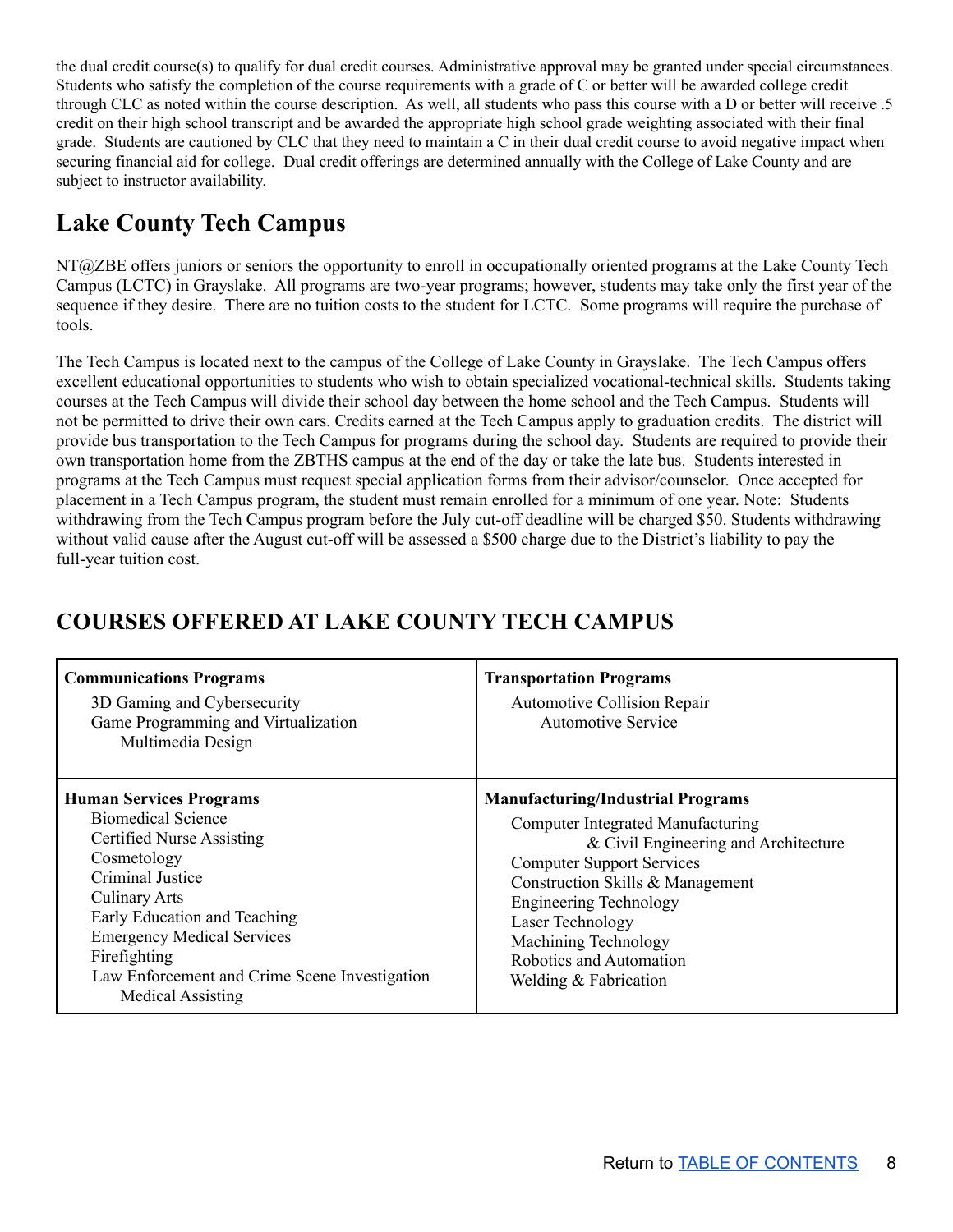### <span id="page-8-0"></span>**Summer School**

The high school conducts a tuition-based summer session, in which students may take a maximum of one unit of credit to make up courses missed or failed.

A separate bulletin describing the summer term is published in April. Students will be required to attend a minimum number of classroom hours to earn credit.

### <span id="page-8-1"></span>**Credit Recovery**

Zion-Benton Township High School District 126 offers credit recovery course options (similar to summer school) each semester before and after school based on sufficient enrollment. Students may enroll on a tuition basis to make up courses missed or failed. Course offerings and additional information are available in Student Services.

### <span id="page-8-2"></span>**Special Services**

A wide range of special services is available to those students who have demonstrated the need for eligibility. These services include: Homebound/hospitalized instruction, educational and psychological testing, substance abuse counseling, and accommodations for the 504 Plan. The Student Assistance Program (SAP) is a special support program that is available to assist students in dealing with issues related to alcohol, other drugs, and other related issues that may disrupt the student's ability to achieve academically. Various support groups are offered to qualifying students. Students may be referred to the SAP through means of a self-referral or a referral from a teacher, parent, or friend. A team of specially trained educators screens each referral, interviews the student, and recommends an appropriate support program. Students who desire more information should talk with their counselor or advisor.

Any student or parent, who believes that there is a learning problem or a need for special service, should contact the student's counselor for further information.

### <span id="page-8-3"></span>**Special Education**

District 126 provides all students with disabilities a free and appropriate public education, in accordance with applicable state and federal laws. Parents/guardians of a student with disabilities and the student serve as team members with the public school staff in determining eligibility for and provisions of special education services. Every identified student will be assigned a case manager to facilitate registration, monitor compliance with legal requirements, and provide assistance to students, teachers, and parents.

The major goals of the District 126 Special Education Department are:

- 1. To provide the specialized instruction and supports necessary for a student with identified special education needs, in the least restrictive environment in which the student can succeed;
- 2. To ensure, as much as possible, that each student is encouraged:
	- a. to identify strengths and to minimize weaknesses,
	- b. to accept a major portion of the responsibility for the quality of his/her life,
	- c. to view oneself as a capable human being able to contribute to the home and school community, and
	- d. to actively engage in planning a post-high school career.

In order to achieve these goals, the District's Special Education Department offers a continuum of resources and instructional services for eligible students with disabilities in the categorical areas of: learning disabilities, cognitive disabilities, emotional disturbances, autism, physical disabilities, traumatic brain injuries, other health impairments, hearing and vision impairments (including deafness and deaf-blindness), and speech and language disabilities. Students will be registered for general education classes unless the student's individualized education program (IEP) specifies a more restrictive environment. The goal is to meet the educational and/or emotional needs of students using the least restrictive environment appropriate to the individual child. To offer a full continuum of special education options, District 126 works with the Special Education District of Lake County (SEDOL). For additional information, contact the Special Education Dept. at 847-731-9500.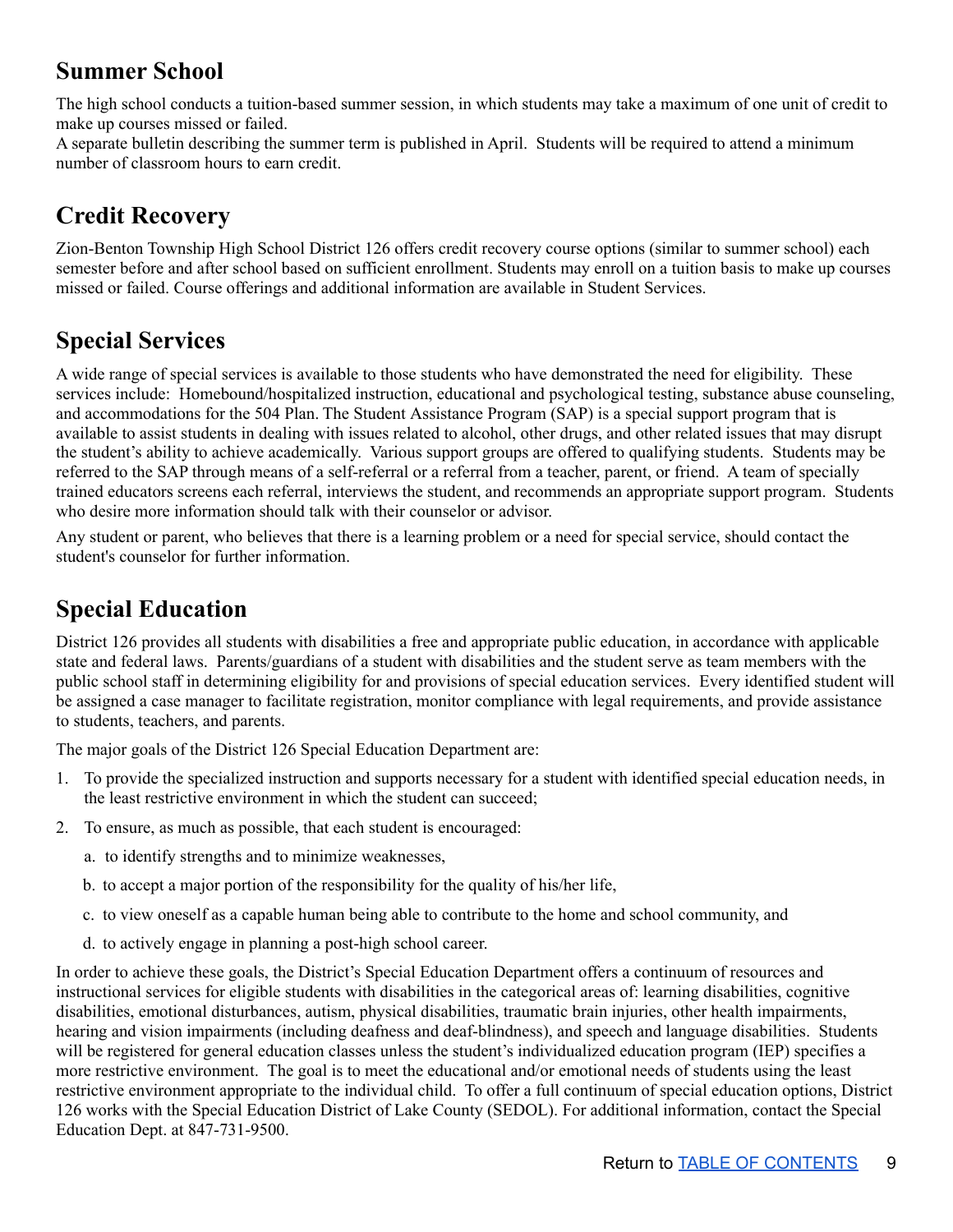### <span id="page-9-0"></span>**Fees**

All students must pay a standard fee that includes book rental, technology fee, towel fee, consumables and lab fees, student handbook, and purchase of a lock. Some courses require additional material fees, workbooks, and/or supplemental reading texts. As soon as the instructor informs students what is needed, students should pay the fee or purchase the materials. Fees can be viewed and paid online, at any time, using Skyward Family Access. A District fee waiver application is available in the District's Business Office.

### <span id="page-9-1"></span>**Transfers**

Intra-district transfers are subject to the provisions of the Board of Education Policy governing transfers and are extremely limited. It is the School Board's expectation that students who enroll at New Tech High @ Zion-Benton East complete its four-year program.

## <span id="page-9-2"></span>**Title IX Compliance**

<span id="page-9-3"></span>Zion-Benton Township High School District 126 is in compliance with all federal and state Non-Discrimination and Equal Opportunity Laws, Orders and Regulations. The schools will not discriminate against any of its educational programs and activities. Title IX of the Educational Amendments of 1972 and regulations issued thereunder require Zion-Benton Township High School not to discriminate on the basis of sex in its educational programs and activities including the areas of employment. Questions may be directed to the Title IX Coordinator at 847-731-9361 or write 3901 W. 21<sup>st</sup> Street, Zion, Illinois 60099.

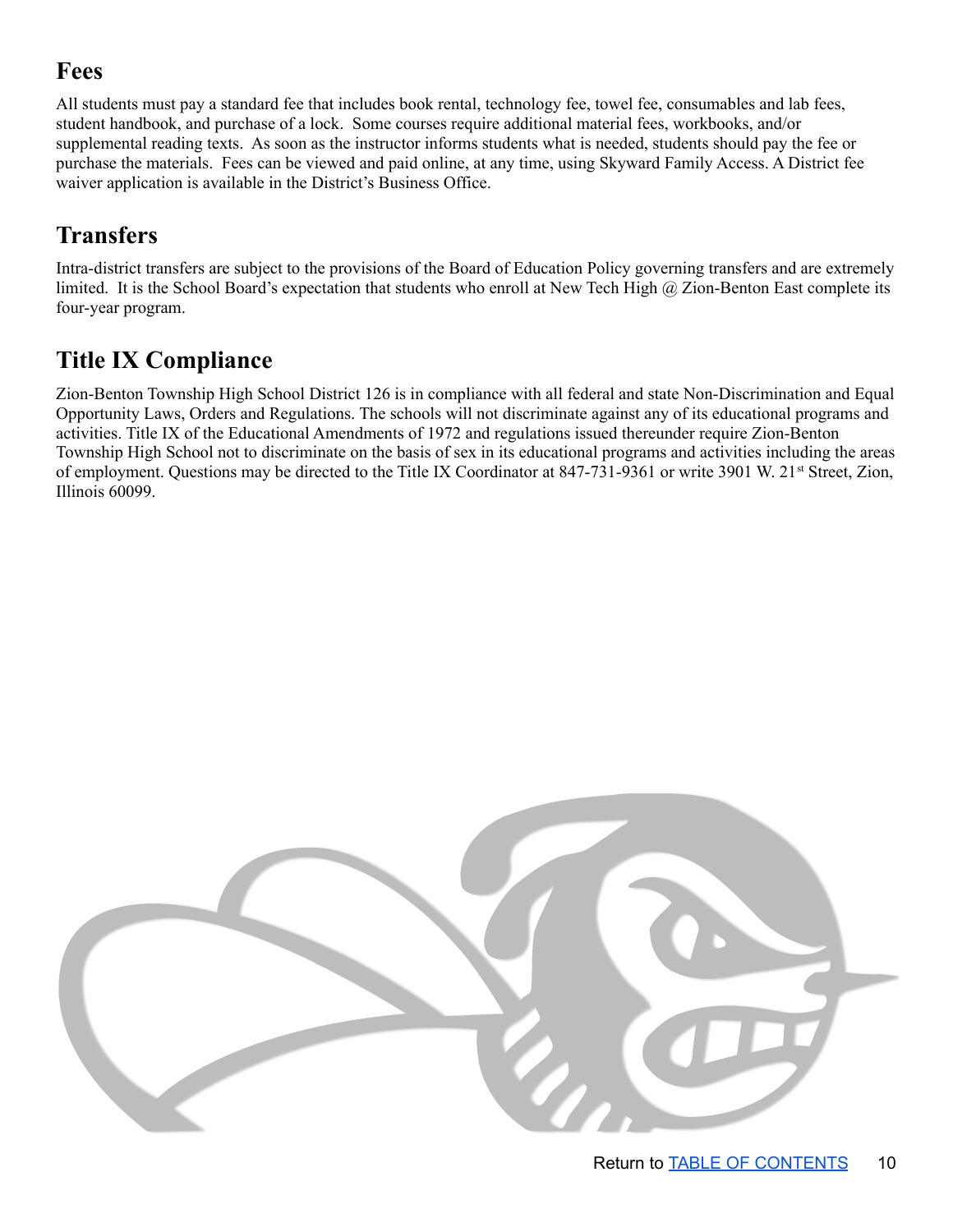### **Sample Four-Year High School Plan for the Class of 2026**

### **Freshman Year**

| <b>Semester 1</b>         | <b>Semester 2</b>     |
|---------------------------|-----------------------|
| English 1 Composition     | English 1 Composition |
| Math or Math Honors       | Math or Math Honors   |
| <b>Social Studies</b>     | Social Studies        |
| Biology                   | Biology               |
| Spanish or Heritage 1     | Spanish or Heritage 1 |
| <b>Physical Education</b> | Physical Education    |
| Freshman Seminar          | Freshman Seminar      |
| Study Hall/Overload       | Study Hall/Overload   |
| Advisory/Lunch            | Advisory/Lunch        |

### **Sophomore Year**

| <b>Semester 1</b>                          | <b>Semester 2</b>                          |
|--------------------------------------------|--------------------------------------------|
| English 2 World Literature and Composition | English 2 World Literature and Composition |
| Math or Math Honors                        | Math or Math Honors                        |
| <b>World Cultures</b>                      | <b>World Cultures</b>                      |
| Chemistry                                  | Chemistry                                  |
| Spanish or Heritage 2                      | Spanish or Heritage 2                      |
| Health                                     | Driver Ed                                  |
| Personal Finance                           | Career Exploration                         |
| Study Hall/Overload                        | Study Hall/Overload                        |
| Advisory/Lunch                             | Advisory/Lunch                             |

### **Junior Year**

| <b>Semester 1</b>           | <b>Semester 2</b>           |
|-----------------------------|-----------------------------|
| American Lit. & Composition | American Lit. & Composition |
| Math or Math Honors         | Math or Math Honors         |
| DC US History or US History | DC US History or US History |
| Physics                     | Physics                     |
| Physical Education          | Physical Education          |
| Elective $(2)$              | Elective $(2)$              |
| Study Hall/Overload         | Study Hall/Overload         |
| Advisory/Lunch              | Advisory/Lunch              |

### **Senior Year**

| <b>Semester 1</b>                     | <b>Semester 2</b>                     |
|---------------------------------------|---------------------------------------|
| DC English Composition 1 or English 4 | DC English Composition 2 or English 4 |
| Math or Math Honors                   | Math or Math Honors                   |
| Government                            | Social Science Elective               |
| Science Elective                      | Science Elective                      |
| <b>Physical Education</b>             | <b>Physical Education</b>             |
| Core Elective                         | Core Elective                         |
| Elective $(2)$                        | Elective $(2)$                        |
| Study Hall/Overload                   | Study Hall/Overload                   |
| Advisory/Lunch                        | Advisory/Lunch                        |

\*\*Driver Ed is not a graduation requirement but may be taken sophomore, junior, or senior year.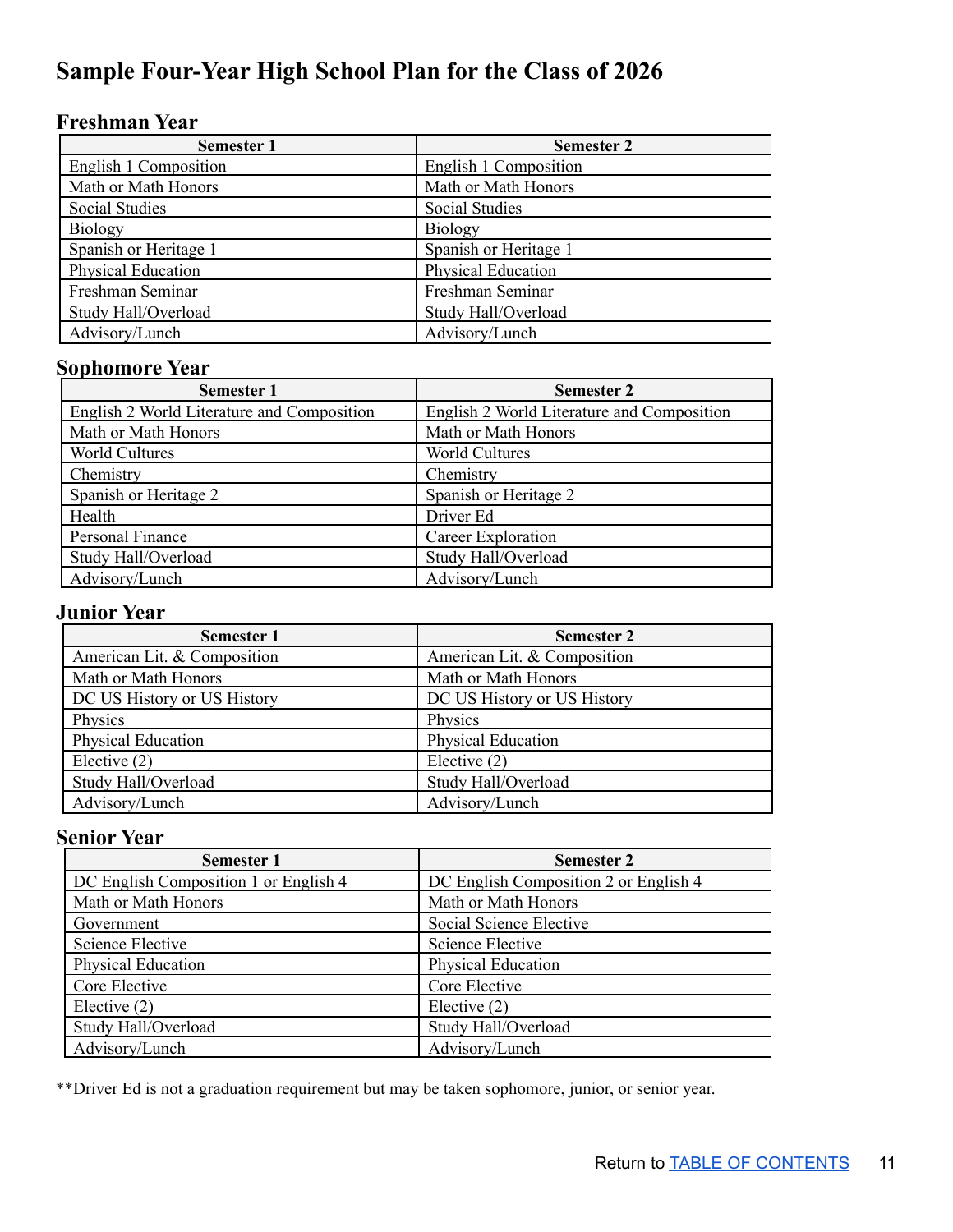### <span id="page-11-0"></span>**Honors Recognition**

### **Determining Grade Point Average**

Weighted Grade Point Averages are determined by averaging honor points awarded for grades earned. Grades earned in driver education and courses taken on a pass/fail basis will not be used in computing grade point averages or rank in class.

#### **Grade Weighted Courses**

Honors English 1: Composition Honors English 2: World Literature & Composition Honors English 3: Political Studies English Dual Credit English Composition I Dual Credit English Composition II Math 1 Honors Math 2 Honors Math 3 Honors Honors Pre-Calculus Honors Biology Honors Chemistry Honors Social Studies Honors World Cultures Dual Credit United States History to 1876

Dual Credit United States History 1876 to Present Dual Credit Introduction to Art Dual Credit Introduction to Theatre Dual Credit Introduction To Business Dual Credit Introduction to Digital Media Dual Credit Internet Fundamentals Dual Credit American Decades Dual Credit Critical Thinking Dual Credit Introduction to Criminal Justice Dual Credit Introduction to Sociology Dual Credit American National Politics Dual Credit Physical Geology Dual Credit Introduction to Psychology

The table below illustrates **honor points** earned for grades:

|                       |  |  | Pass | Fail |
|-----------------------|--|--|------|------|
| Normal Honor Points   |  |  |      |      |
| Weighted Honor Points |  |  |      |      |

#### **Honor Roll**

At the end of each semester an Honor Roll and a High Honor Roll will be computed and published. Students achieving a 3.50 to 3.74 weighted grade point average will be listed on the Honor Roll. Students with weighted averages of 3.75 and above will be listed on the high honor roll.

Grades in Driver Education and pass/fail courses are not included in honor roll computations.

Students receiving "incomplete" grades may not have their name published although they may make Honor Roll status after the incomplete is removed.

#### **Graduation Honors**

Student graduation honors will be awarded based on the Cum Laude system. Graduation honors will be based upon the seventh semester cumulative grade point average. Final class standing is based upon the completion of all graduation requirements. Cumulative grade point average at the end of six semesters will be available as soon as possible so that students may audit and verify the computation. Seventh semester cumulative grade point average will be released as quickly as possible following the close of the seventh semester.

| The table below illustrates the Graduation Honors Recognition Program: |  |  |
|------------------------------------------------------------------------|--|--|
|                                                                        |  |  |

| <b>Rank Designation</b> | <b>Grade Point Average</b> |
|-------------------------|----------------------------|
| Summa Cum Laude         | 4.00 and higher            |
| Magna Cum Laude         | 3.75 to 3.99               |
| Cum Laude               | 3.50 to 3.74               |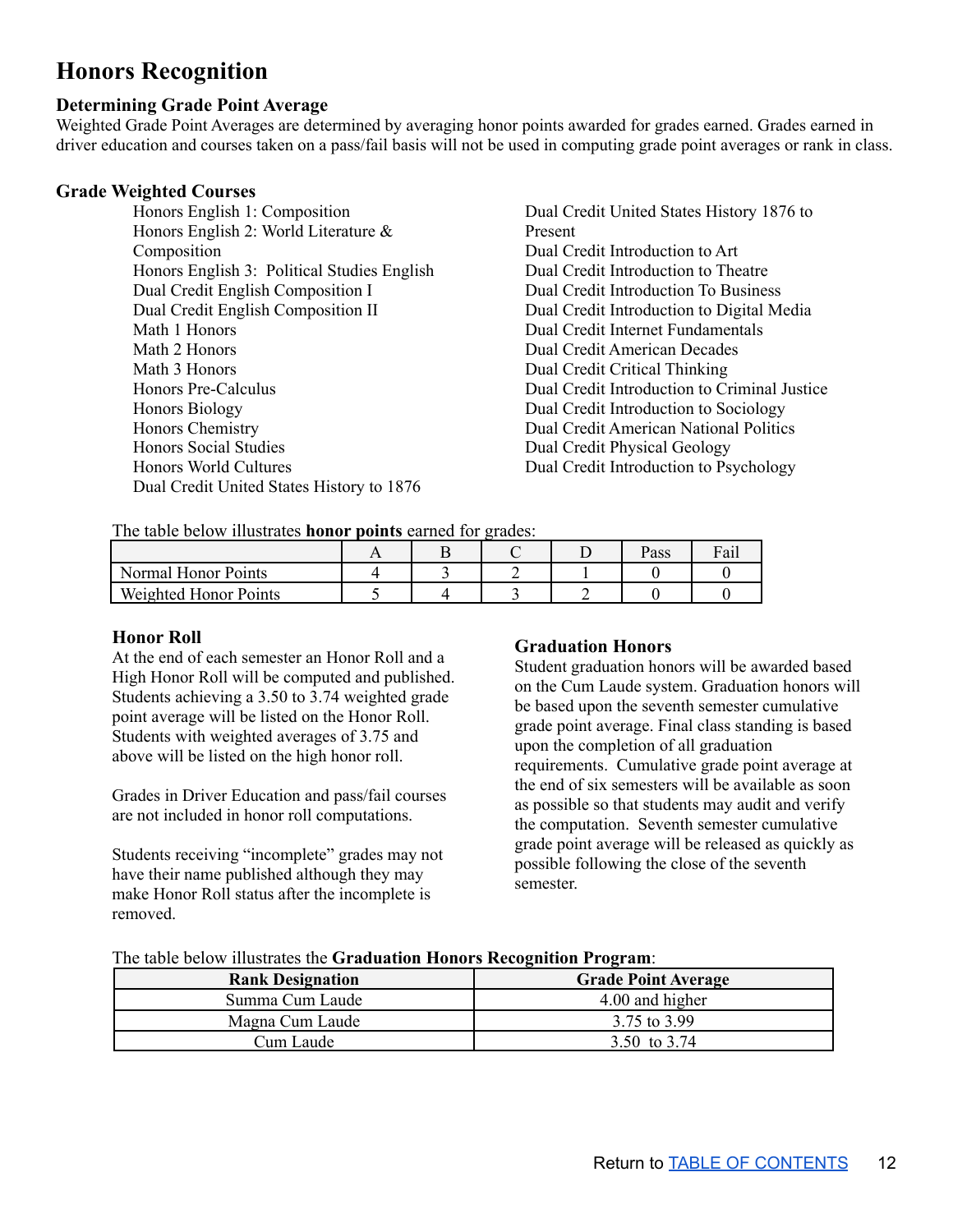# **COURSE OFFERINGS**

## <span id="page-12-1"></span><span id="page-12-0"></span>**BUSINESS EDUCATION/INDUSTRY AND TECHNOLOGY**

#### **CAREER EXPLORATION** BUS261

**Semester** – .50 ELE Credit – Grade 10

**Elective:** Elective offerings are subject to sufficient enrollment and instructor availability.

**Course Description:** This course replaces the yearlong Entrepreneurial Leadership/Career Exploration course. Although this course will continue to focus on providing students with opportunities to learn about various career opportunities, it will delve more deeply into that exploration and integrate the development of post-secondary plans as part of the required coursework.

This course allows students to explore various career opportunities and pathways to achieving their career goals. Students are able to explore a wide range of occupations, rather than diving into one specific field. Students will acquire the skills to investigate the world of work in relation to knowledge of self to make informed career decisions. This course will also allow students to understand the relationship between personal qualities, education, training and the world of work. Students will employ strategies to achieve future career goals with success and satisfaction by acquiring career information and identifying career goals. This course will utilize community partners to expose our students to real world occupations. Specific tasks will include interest inventories, aptitude tests, personality assessments, research on educational requirements and job outlook data, complete one job and college application, participate in mock interviews, and resume building. The Career Clusters and related Career Pathways serve as an organizational tool to help students plan their learning.

#### **DUAL CREDIT INTRODUCTION TO BUSINESS** NT881D

**Semester** – .50 ELE Credit – Grade 11 or 12

3 College Credits and High School Grade Weighting Available for Eligible Students.

See Page 11 for CLC criteria.

**Elective:** Elective offerings are subject to sufficient enrollment and instructor availability.

**Course Description:** This course provides a broad overview of the principles, functions, and careers in business. Topics included are economics, global business, ethics, business structures, entrepreneurship, management, marketing, accounting, finance and operations management.

#### **DUAL CREDIT INTERNET FUNDAMENTALS** NT882D

**Semester** – .50 ELE Credit – Grade 11 or 12

3 College Credits and High School Grade Weighting Available for Eligible Students.

See Page 11 for CLC criteria.

**Elective:** Elective offerings are subject to sufficient enrollment and instructor availability.

**Course Description:** This course addresses in detail everything students need to know to access, explore, and use the world's richest information resource: the Internet. The course examines software, online provider options, costs, and the telecommunication process, E-mail, FTP, Chat, Usenet, the World Wide Web and Web 2.0. Students will get step by step instructions on how to access, research, and retrieve academic, personal, and professional information.

#### **DUAL CREDIT INTRODUCTION TO DIGITAL MEDIA** NT863D

**Semester** – .50 ELE Credit – Grade 11 or 12

3 College Credits and High School Grade Weighting Available for Eligible Students.

See Page 11 for CLC criteria.

**Elective:** Elective offerings are subject to sufficient enrollment and instructor availability.

**Course Description:** This course will explore the variety of hardware and software now used to produce digital media, from simple audience-oriented presentations to highly interactive applications. Through lectures, demonstrations, and hands-on laboratory experience, students will examine the production techniques, application uses, trends, business and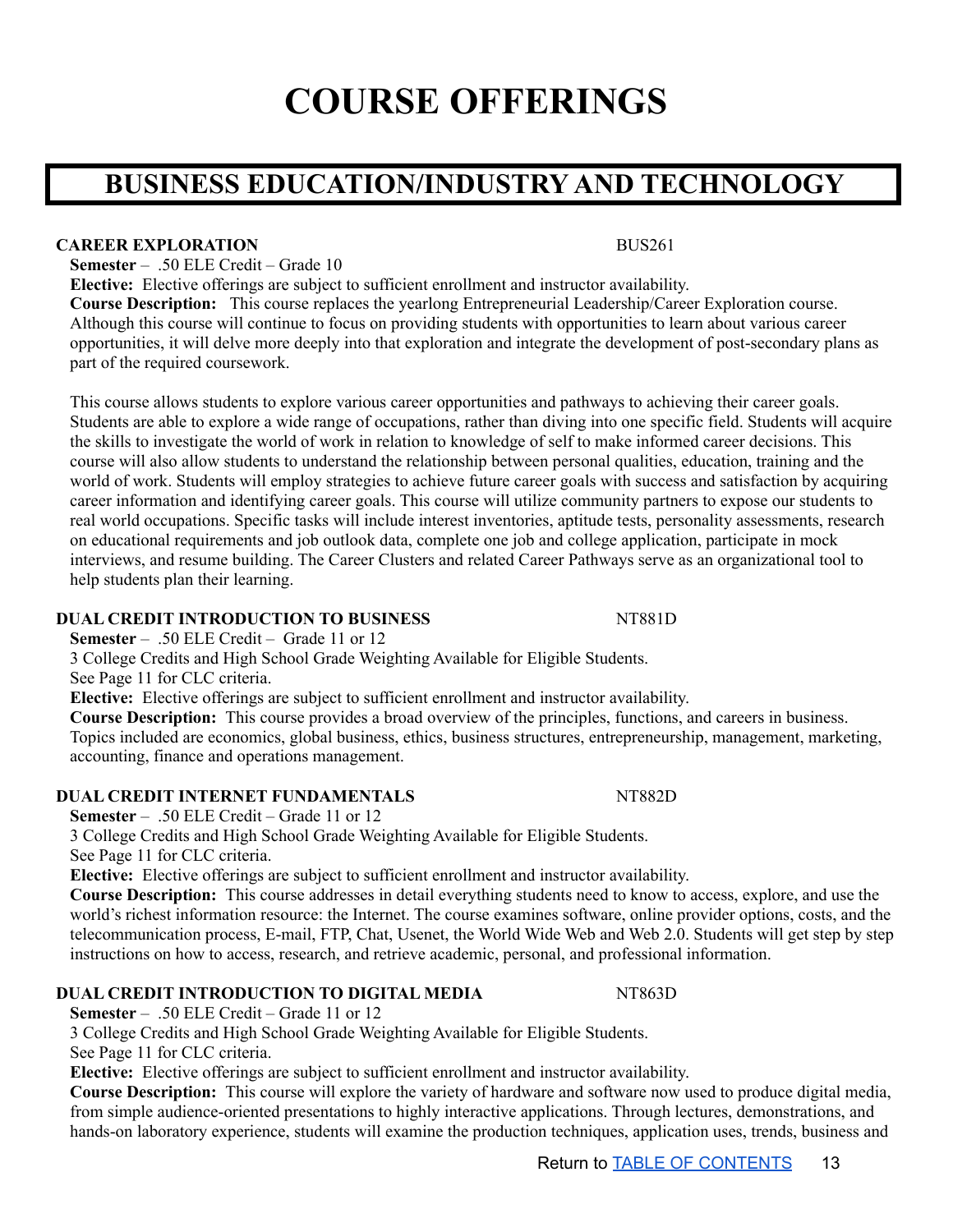legal concerns, design elements, and the product evaluation standards currently used in the digital media industry. Students will develop the design, storyboards, and prototype for a project.

#### **PERSONAL FINANCE** NT862

**Semester** – .50 ELE Credit – Grade 11 or 12

**Elective:** Elective offerings are subject to sufficient enrollment and instructor availability.

**Course Description:** This course provides students with the knowledge and skills they need to explore their financial future while making life-long decisions. Students will gain an understanding of financial services, budgeting, credit cards, loans, investing, retirement, insurance, and taxes.

This course fulfills the state requirement of consumer economics.

#### **REAL WORLD COMPUTER APPLICATIONS** NT818

**Semester** – .50 ELE Credit – Grade 11 or 12

**Elective:** Elective offerings are subject to sufficient enrollment and instructor availability.

**Course Description:** This course requires students to apply computer software and internet skills to communicate and problem solve in our information-intensive society. Students will apply software applications, including word processing, desktop publishing, spreadsheets, and presentation software, and internet services, including browsers and mail clients, to compose, organize, create, and communicate information. Students will integrate their knowledge and skills in software, internet services, and keyboarding to complete projects.

### **ENGLISH/SOCIAL SCIENCE**

<span id="page-13-0"></span>1) Students must be aware that some colleges require English at a level of College Prep or higher in order to meet the rigor of their admissions requirements. Many colleges are now requiring that those students whom they admit have completed a four-year College Preparatory Program.

2) College Prep courses require industrious students who do their homework. Effort is a necessary component for success.

3) Effective with the Class of 2024, students meeting specific course requirements can attain "Earned Honors" grade-weighted credit for their English and/or Social science courses.

#### **ENGLISH 1: COMPOSITION** EN101

**Yearlong –** 1.0 ENG Credit – Grade 9 **Fees:** Paperbacks Required

**Course Description:** This course replaces World Studies/English. Rather than focusing on a single genre of literature as students begin high school, this course focuses on the fundamental reading and writing college readiness skills, emphasizing the development of the skills needed to be successful in English coursework in and 2 beyond high school while maintaining common themes and subsequent collaboration opportunities with the freshman social science course. This course introduces the fundamental skills of effective written and oral communication, with an emphasis on college and career readiness skills. Coursework focuses on style, structure, and language appropriate for a variety of purposes. Students will review and expand upon basic grammar and usage, study vocabulary, read and analyze selected fiction and nonfiction texts, produce expository and narrative writing, and use technology to develop multimedia products and presentations.

#### **SOCIAL STUDIES** SS131

#### **Yearlong Course –** 1.0 SS Credit – Grade 9

**Course Description:** This course replaces World Studies/History. This course focuses on reading skill development and is designed to familiarize students with topics in social science centered on civics, sociology, political science, and economics. In this course students will also be introduced to the various methodologies employed by social scientists. Reading materials will challenge students by asking students to analyze a variety of texts, including various forms of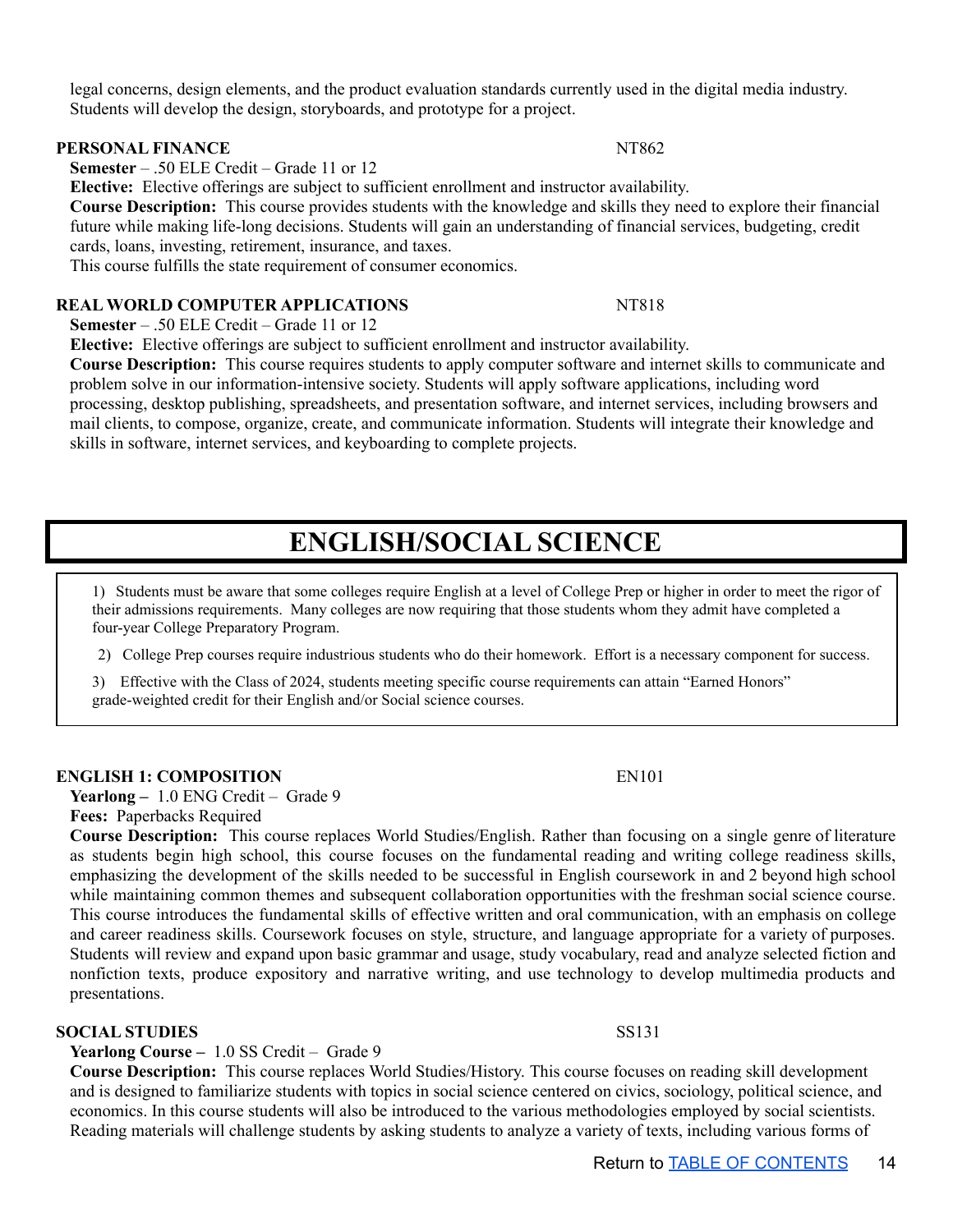nonfiction, including charts, graphs, and expository texts. Students will analyze and discuss contemporary issues from multiple perspectives and gain an understanding of how social scientists understand and shape the world. Built around essential questions relevant to students' lives, the course content will encourage students to recognize and address social problems.

### **HONORS ENGLISH 1: COMPOSITION** HEN101

**Yearlong** – 1.0 Grade Weighted ENG Credit – Grade 9

**Fees:** Paperbacks Required

**Course Description:** This course replaces Honors World Studies/English and reflects the District's Earned Honors approach at New Tech, ensuring all students have access to honors level coursework and credit. Students can attain honors credit at the end of this course by meeting the requirements set forth at the beginning of the course. Grade weighting is applied for those students who successfully meet honors criteria.

#### **HONORS SOCIAL STUDIES** HSS131

**Yearlong Course –** 1.0 Weighted SS Credit – Grade 9

**Course Description:** This course replaces Honors World Studies/History and reflects the District's Earned Honors approach at New Tech, ensuring all students have access to honors level coursework and creditStudents can attain honors credit at the end of this course by meeting the requirements set forth at the beginning of the course. Grade weighting is applied for those students who successfully meet honors criteria.

### **ENGLISH 2: WORLD LITERATURE AND COMPOSITION** EN201

**Yearlong** – 1.0 ENG Credit – Grade 10

**Fees:** Paperbacks Required

**Course Description:** This course replaces American Studies/English at the sophomore level. Voices in American literature will still be emphasized and remain part of the course of studies but will move to the junior year and be presented for adoption as part of the 2023-2024 curriculum recommendations. This course introduces world literature through the study of its traditions, techniques, and genres. Students investigate how past and current cultures throughout the world influence culture today. This course emphasizes extensive instruction in the writing process in which students produce a variety of multi-paragraph essays, conduct research, and develop narrative writing skills. Students build upon grammar and vocabulary from English 1. 3

### **WORLD CULTURES** SS231

**Yearlong Course** – 1.0 SS Credit – Grade 10

**Course Description:** This course replaces the American Studies/U.S. History course at the sophomore level. U.S. History will still remain part of the required course of studies but will move to the junior year and be presented for adoption as part of the 2023-2024 curriculum recommendations.

The addition of this course supports the District's efforts to infuse cultural relevance, ensuring diverse cultures and perspectives from around the world that have been influential are taught, validated, and celebrated as part of required coursework. It also reflects the District's vision of preparing students to thrive in a global society. With a focus on world cultures, this course will pair well with sophomore English 2: World Literature and Composition.

This course provides students with an opportunity to learn about cultures throughout the world and their influence on past and current events. Students will develop an understanding of relationships between cultures and environments, examine the physical processes and human interaction that are instrumental in creating cultural identity, and explore the influence of various cultures on the global society.

### **HONORS ENGLISH 2: WORLD LITERATURE AND COMPOSITION** HEN201

**Yearlong** – 1.0 Grade Weighted ENG Credit – Grade 10

**Fees:** Paperbacks Required

**Course Description:** This course replaces Honors American Studies/English. Students can attain honors credit at the end of this course by meeting the requirements set forth at the beginning of the course. Grade weighting is applied for those students who successfully meet honors criteria.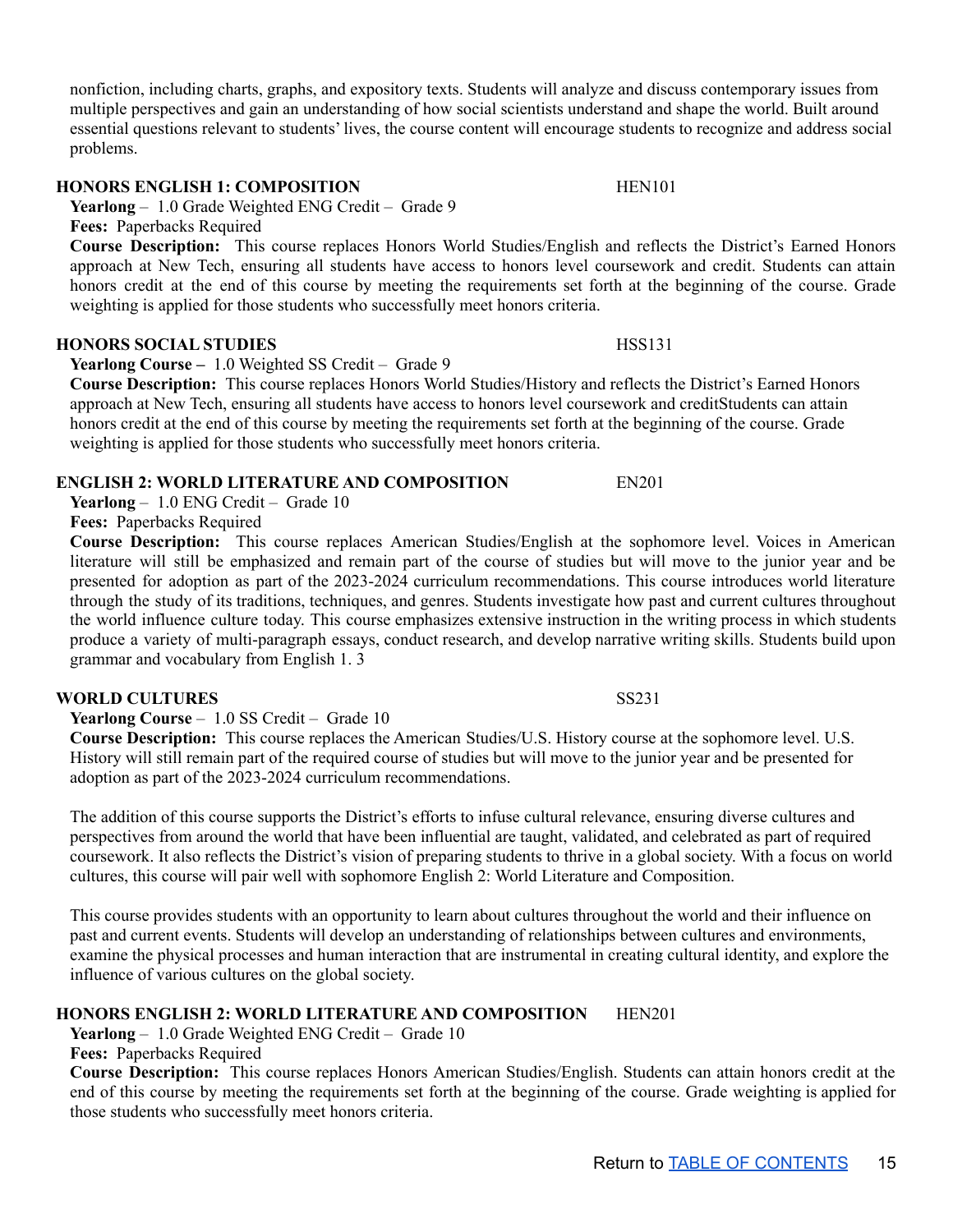#### **HONORS WORLD CULTURES** HSS231

**Yearlong Course** – 1.0 Grade Weighted SS Credit – Grade 10

**Course Description:** This course replaces the Honors American Studies/U.S. History course at the sophomore level. U.S. History will still remain part of the required course of studies but will move to the junior year and be presented for adoption as part of the 2023-24 curriculum recommendations. Students can attain honors credit at the end of this course by meeting the requirements set forth at the beginning of the course. Grade weighting is applied for those students who successfully meet honors criteria.

#### **POLITICAL STUDIES ENGLISH/GOVERNMENT** NT803/NT822 - NCAA

**Yearlong** – 1.0 ENG Credit – Grade 11

**Fees:** Paperbacks Required

**Course Description:** The Political Studies program is an integrated course taught by both a Language Arts and a Social Science teacher. Within a project-based instructional methodology, students will learn and apply concepts about the structures and processes of the federal government, the organization, powers, and responsibilities of the branches of government as contained in the Constitution, the interrelations of the U.S. economy, and the factors which influence policy making. Students will study government documents, political literary pieces, and learn about the people who helped to shape our current political system. Students will take a U.S. Constitution exam as required for graduation. This course covers all state requirements related to civics education.

### **HONORS POLITICAL STUDIES/ENGLISH / GOVERNMENT** NT807 / NT811 – NCAA

**Yearlong** – 1.0 ENG Credit – Grade 11 **Yearlong** – 1.0 SS Credit – Grade 11

#### **Fees: Paperbacks Required**

**Course Description:** Students can attain honors credit at the end of these courses by meeting the requirements set forth at the beginning of the courses. Grade weighting is applied for those students who successfully meet honors criteria. Students are not required to participate in "Honors" for both courses. The Political Studies program is an integrated course taught by both a Language Arts and a Social Science teacher. Within a project-based instructional methodology, students will learn and apply concepts about the structures and processes of the federal government, the organization, powers, and responsibilities of the branches of government as contained in the Constitution, the interrelations of the U.S. economy, and the factors which influence policy making. Students will study government documents, political literary pieces, and learn about the people who helped to shape our current political system. Students will take a U.S. Constitution exam as required for graduation. This course covers all state requirements related to civics education.

### **DUAL CREDIT UNITED STATES HISTORY TO 1876** DCH331

**Semester Course -** .50 SS Credit Grade Weighted and 3 College Credits – Grade 11

**Course Description:** This course is a survey of American history from the pre-Columbian era to the end of Reconstruction. Among the topics to be explored are: pre-Columbian Americans, European exploration and colonization of the Americas, African slavery and the Atlantic trade, British Colonial America, the American move to Independence and the establishment of the United States, the Early Republic and the Age of Jackson, Westward Expansion and Sectionalism, and lastly the Civil War and Reconstruction.

### **DUAL CREDIT UNITED STATES HISTORY 1876 TO PRESENT** DCH332

**Semester Course -** .50 SS Credit Grade Weighted and 3 College Credits – Grade 11 **Course Description:** This course is a survey of the social, economic, political, intellectual, and cultural history of the United States since 1876. Among the topics examined are: industrialization, immigration, overseas expansion, world wars, economic growth and technological change, the Cold War, urbanization and suburbanization, civil rights and women's rights movements, politics and the evolution of liberalism and conservatism, and the age of globalization.

### **HUMAN STUDIES ENGLISH / ECONOMICS** NT804 / NT823 – NCAA

**Yearlong** – 1.0 ENG Credit – Grade 12 Yearlong – 1.0 SS Credit – Grade 12

**Fees:** Paperbacks Required

**Course Description:** This senior level course integrates concepts and skills from English, Human Studies, Government, and Economics. The class is taught by both a Language Arts and a Social Science teacher. Areas of study include: the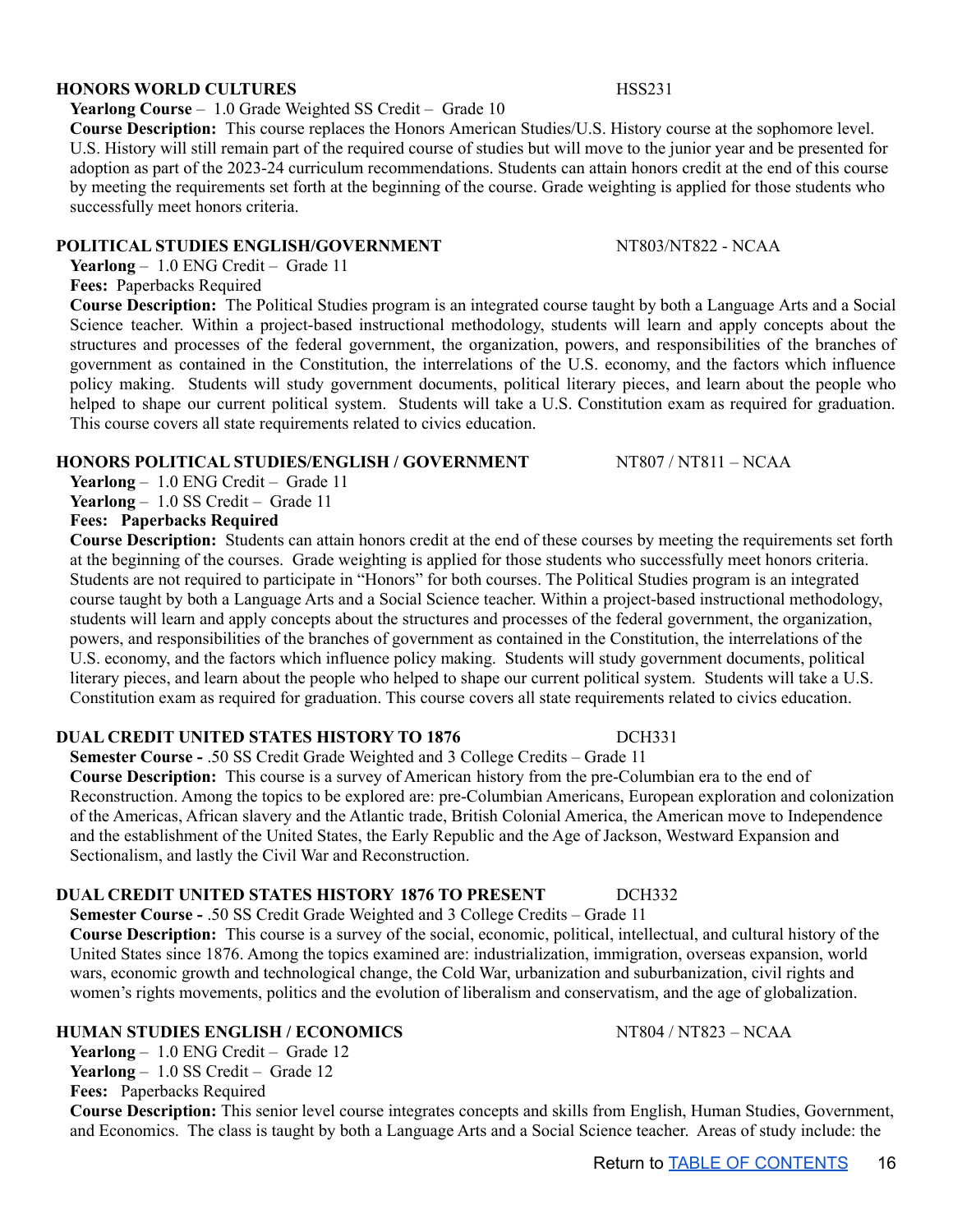role of government in a market economy, providing for national defense, addressing environmental concerns, market competition, and consumer rights. Additionally, the class will address government fiscal policies (taxation, borrowing, spending) and their influence on production, employment, and price levels, and how these policies influence economic activity (e.g., the Federal Reserve). Students will read a variety of fiction and non-fiction literary pieces that support the study of human development through the ages and study the events that motivated human progress. Students also participate in activities to reinforce and refine their writing, grammar, and literary skills. This class also includes the required state mandate for Consumer Economics.

#### **DUAL CREDIT ENGLISH COMPOSITION I** DCENC1

**Semester** – .50 Credit Grade Weighted ENG Credit and 3 College Credits – Grade 12 **Fees:** Paperbacks Required

**Course Description:** This course is designed to help students develop their competence in college-level writing and in the analysis of texts so they can enter the dialogue of the academic community. This course includes the analysis and practice of argument and the use of critical thinking to read, analyze, and produce college-level texts.

#### **DUAL CREDIT ENGLISH COMPOSITION II** DCENC2

**Semester** – .50 Credit Grade Weighted ENG Credit and 3 College Credits– Grade 12 **Fees:** Paperbacks Required

**Course Description:** This course furthers the work done in English Composition I by providing students more experience as academic writers, readers, researchers and critical thinkers. To help students construct their own meaning while engaging with the texts of others, they will develop the ability to collect, evaluate, and incorporate varied sources in thoughtfully-written analyses and arguments. Students' work should demonstrate the ability to position themselves within the context of academic and societal conversations using a variety of texts, which may include literature, arguments on various issues, news articles, films, advertisements, and websites.

#### **FRESHMAN SEMINAR** ELE161

**Yearlong** – 1.0 ELE Credit – Grade 9

**Course Description:** This course will replace Power Skills at the freshman level, focusing on executive functioning skills, social-emotional learning, and college readiness, with an emphasis on academic preparation for the SAT and College of Lake County placement test to determine dual credit enrollment.

#### **AMERICAN DECADES** NT864

#### **DUAL CREDIT AMERICAN DECADES**

NT864D

**Semester -** .50 ELE Credit - 3 College Credits and High School Grade Weighting Available for Eligible Students. See Page 11 for CLC criteria. Grade 11 or 12

**Elective:** Elective offerings are subject to sufficient enrollment and instructor availability.

**Course Description:** This course introduces students to the interdisciplinary study of American culture by examining the intercultural/multicultural ideas, processes, values, motifs, and traditions that have shaped our pluralistic society. American history, philosophy, literature, music, visual and performing arts will be studied. Emphasis will be placed on reflecting the diverse cultural constituency, and racial and ethnic minorities.

#### **CRITICAL THINKING** NT865 **DUAL CREDIT CRITICAL THINKING**

NT865D

**Semester** – .50 ELE Credit – Grade 11 or 12

3 College Credits and High School Grade Weighting Available for Eligible Students.

See Page 11 for CLC criteria.

**Elective:** Elective offerings are subject to sufficient enrollment and instructor availability.

**Course Description:** This course is an introduction to critical thinking skills (i.e., informal logic), including the following: problem solving, diagramming and evaluating arguments, constructing sound reasoning skills and habits, detecting fallacies, and reasoning from a variety of disciplines such as science, business, law, and the arts.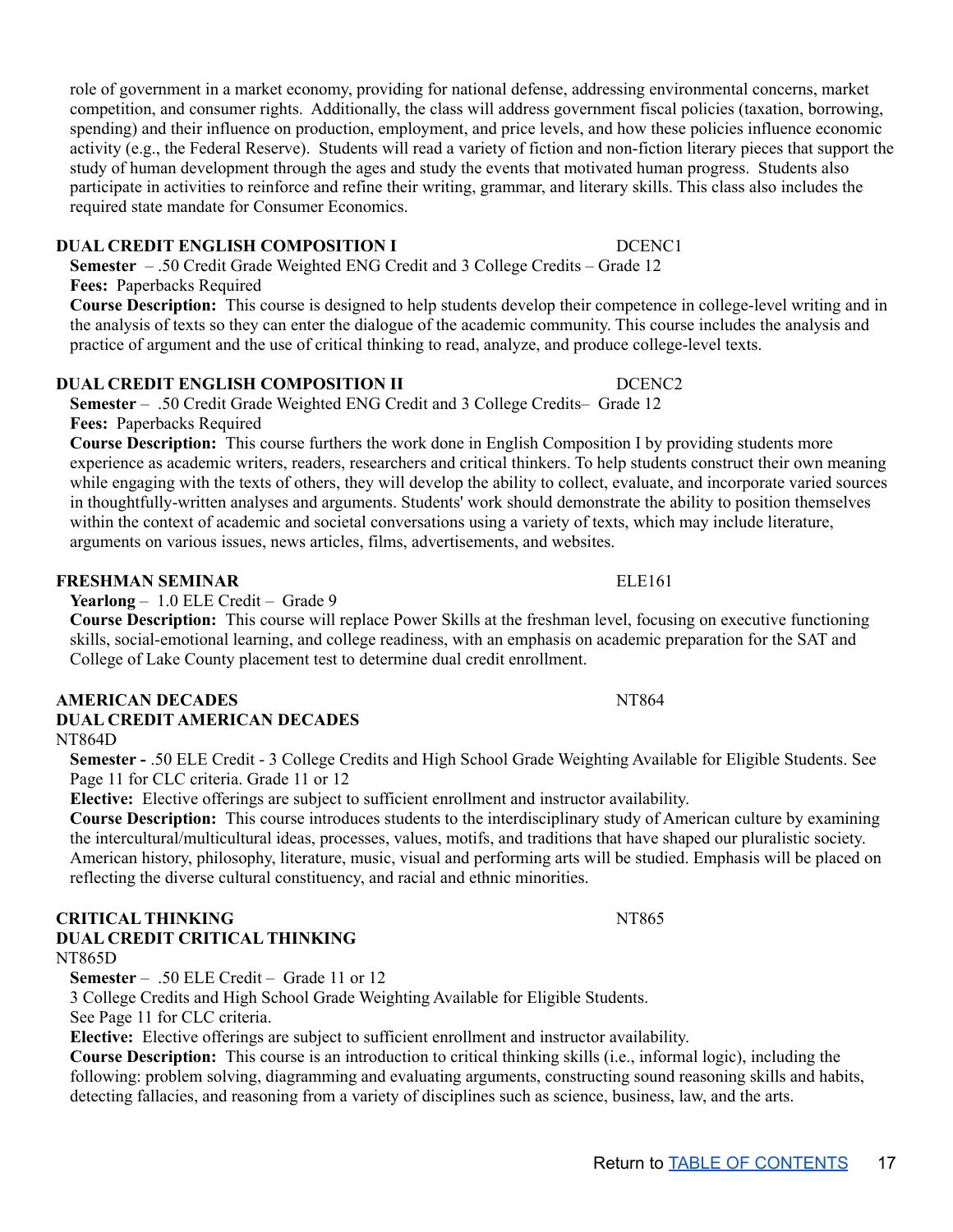### **DUAL CREDIT INTRODUCTION TO CRIMINAL JUSTICE** NT899D

**Semester** – .50 ELE Credit – Grade 11 or 12

3 College Credits and High School Grade Weighting Available for Eligible Students. See Page 11 for CLC criteria.

**Elective:** Elective offerings are subject to sufficient enrollment and instructor availability.

**Course Description:** This course examines the legal process and the administration of justice in American society. Students will be exposed to the criminal process from the police function through adjudication, sentencing, and

## corrections, as well as the social, moral, and political issues involved in the administration of justice in a free society.

### **DUAL CREDIT INTRODUCTION TO PSYCHOLOGY NT871D**

**Semester** – .50 ELE Credit – Grade 11 or 12

3 College Credits and High School Grade Weighting Available for Eligible Students.

See Page 11 for CLC criteria.

**Elective:** Elective offerings are subject to sufficient enrollment and instructor availability.

**Course Description:** This course presents the basic concepts and theoretical perspectives for understanding psychology. The course encompasses factors affecting human behavior and mental processes and includes, but is not limited to, the history of psychology, research methodology, the brain and behavior, learning, memory, cognition, language, intelligence, development, personality, abnormal psychology, therapy and social psychology.

### **DUAL CREDIT INTRODUCTION TO SOCIOLOGY** NT873D

**Semester** – .50 ELE Credit – Grade 11 or 12

3 College Credits and High School Grade Weighting Available for Eligible Students.

See Page 11 for CLC criteria.

**Elective:** Elective offerings are subject to sufficient enrollment and instructor availability.

**Course Description:** This course introduces the basic concepts and perspectives for understanding sociology. The course examines how society influences and shapes human behavior. Topics of analysis include, but are not limited to, the development of sociology, theoretical perspectives and research methodologies, culture, social institutions, social change, and social inequality on the basis of class, gender, race and ethnicity, and sexuality.

### **DUAL CREDIT AMERICAN NATIONAL POLITICS** NT872D

**Semester** – .50 ELE Credit – Grade 11 or 12

3 College Credits and High School Grade Weighting Available for Eligible Students.

See Page 11 for CLC criteria.

**Elective:** Elective offerings are subject to sufficient enrollment and instructor availability.

**Course Description:** This course is an introductory survey to American politics designed to help students better understand the U.S. political system. The focus of the course is on the system's key political actors, behaviors, processes and institutions. Empirically based explanations are offered to help students understand why these political factors are important to the system's operation, and what effect they have on both the electoral and policy making processes and their outcomes.

### **CREATIVE WRITING / PUBLICATIONS 1** NT879

**Semester** – .50 ELE Credit – Grade 11 or 12

**Elective:** Elective offerings are subject to sufficient enrollment and instructor availability.

**Course Description:** Creative Writing/Publications 1 is designed to aid students in creative expression, and in exploring modes of publication. Students will read, evaluate and discuss works of publishable merit and produce material in several genres (poetry, short story, playwriting, drama, and creative non-fiction). Students will write and workshop their own material to complete a final portfolio. Students will also begin production on the New Tech District 126 yearbook. Students need to be responsible, frequent attendees, and self-motivated. Quarter and semester grades will be based on the student's ability to meet deadlines and submit pages that meet established publishing standards.

### **CREATIVE WRITING / PUBLICATIONS 2** NT880

**Semester** – .50 ELE Credit – Grade 11 or 12

**Elective:** Elective offerings are subject to sufficient enrollment and instructor availability..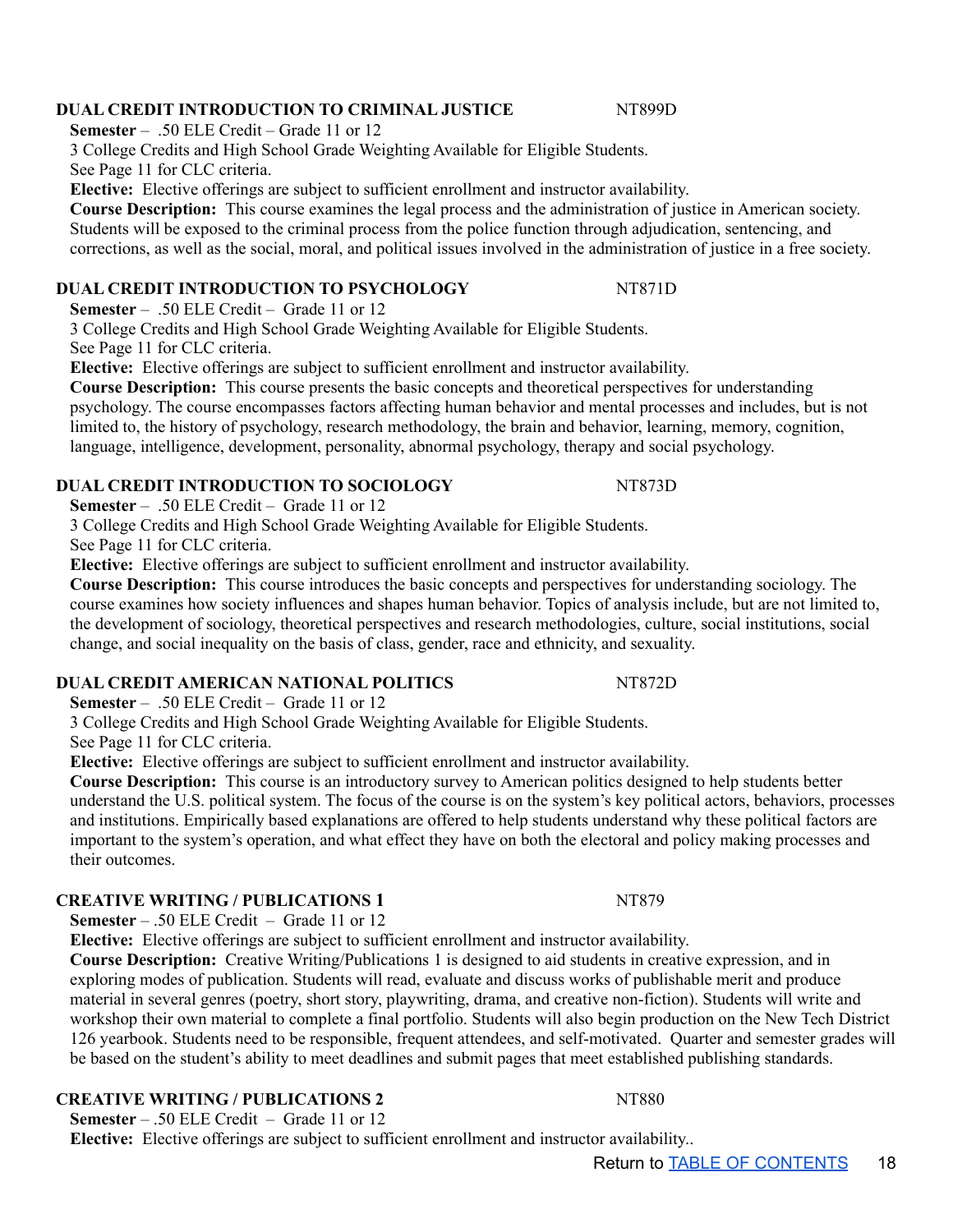#### **Prerequisite:** Creative Writing/Publications 1 or teacher approval.

**Course Description:** Creative Writing/Publications 2 is a continuation of Creative Writing/Publication 1 and is designed to further aid students in creative expression, and in exploring modes of publication at a more advanced level. Students will read, evaluate and discuss works of publishable merit and produce material in several genres (poetry, short story, playwriting, drama, and creative non-fiction). Students will write and workshop their own material to complete a final portfolio. Students will also continue production on the New Tech District 126 yearbook. Students need to be responsible, frequent attendees, and self-motivated. Quarter and semester grades will be based on the student's ability to meet deadlines and submit pages that meet established publishing standards.

#### **FILM AS SOCIAL INQUIRY** NT875

**Semester** – .50 ELE Credit – Grade 11 or 12

**Elective:** Elective offerings are subject to sufficient enrollment and instructor availability.

**Course Description:** Students will explore the world of storytelling through cinema. Students will watch a variety of films from different genres, years, and directors that comment on social issues of our time and discuss how films use plot, dialogue, and character to convey a message or promote social awareness and change. Then, students will have the chance to write their own movies.

#### **PSYCHOLOGY 1** NT877

**Semester** – .50 ELE Credit – Grade 11 or 12

**Elective:** Elective offerings are subject to sufficient enrollment and instructor availability.

<span id="page-18-0"></span>**Course Description:** This course is the study of human behavior. Topics include: Introduction, History, Research Methods of Psychology, Biological Bases of Behavior, Consciousness, Psychological Disorders, Sensation and Perception, Motivation and Emotion, Learning, and Life Span Development.

### **MATHEMATICS**

The NT@ZB Mathematics program is a rigorous, standards-based curriculum aligned with the Illinois State Standards (Common Core). While the course titles reflect the District 126 course progression, the course curricula often include material outside the scope of the traditional mathematics model. The NT@ZB math courses integrate concepts from all mathematical areas so as to best prepare students for the rigor of college mathematics. Students who are advanced in their mastery of the course concepts are provided Advanced level coursework, where they work to master concepts of the next level of mathematical progression. If you have any questions about the progression of mathematics at  $NT@ZB$ , please call the main office to discuss with the individual course instructor or with the principal.

In order to provide access to higher levels of mathematical thinking, we require each student to purchase their own TI-84 Plus Graphing Calculator for all courses.

**Yearlong –** 1.0 MA Credit – Grade 9

**Fees:** A TI-84 Plus Graphing Calculator is required.

**Course Description:** This course integrates the foundational concepts of algebra, geometry, and statistics. In this course, students will focus on linear and exponential relationships as well as geometric relationships. Major concepts include representing/analyzing data, solving linear equations and inequalities, graphing linear and exponential functions, transformational geometry, congruence, and angle relationships.

#### **MATH 1 HONORS** NT839 – NCAA

**Yearlong –** 1.0 MA Credit weighted – Grade 9

**Fees:** A TI-84 Plus Graphing Calculator is required.

**Course Description:** Math 1 Honors has similar topics to Math 1 but involves deeper investigation into mathematical concepts and principles. This course integrates the foundational concepts of algebra, geometry, and statistics. In this course, students will focus on linear and exponential relationships as well as geometric relationships. Major concepts

**MATH** 1 NT838 – NCAA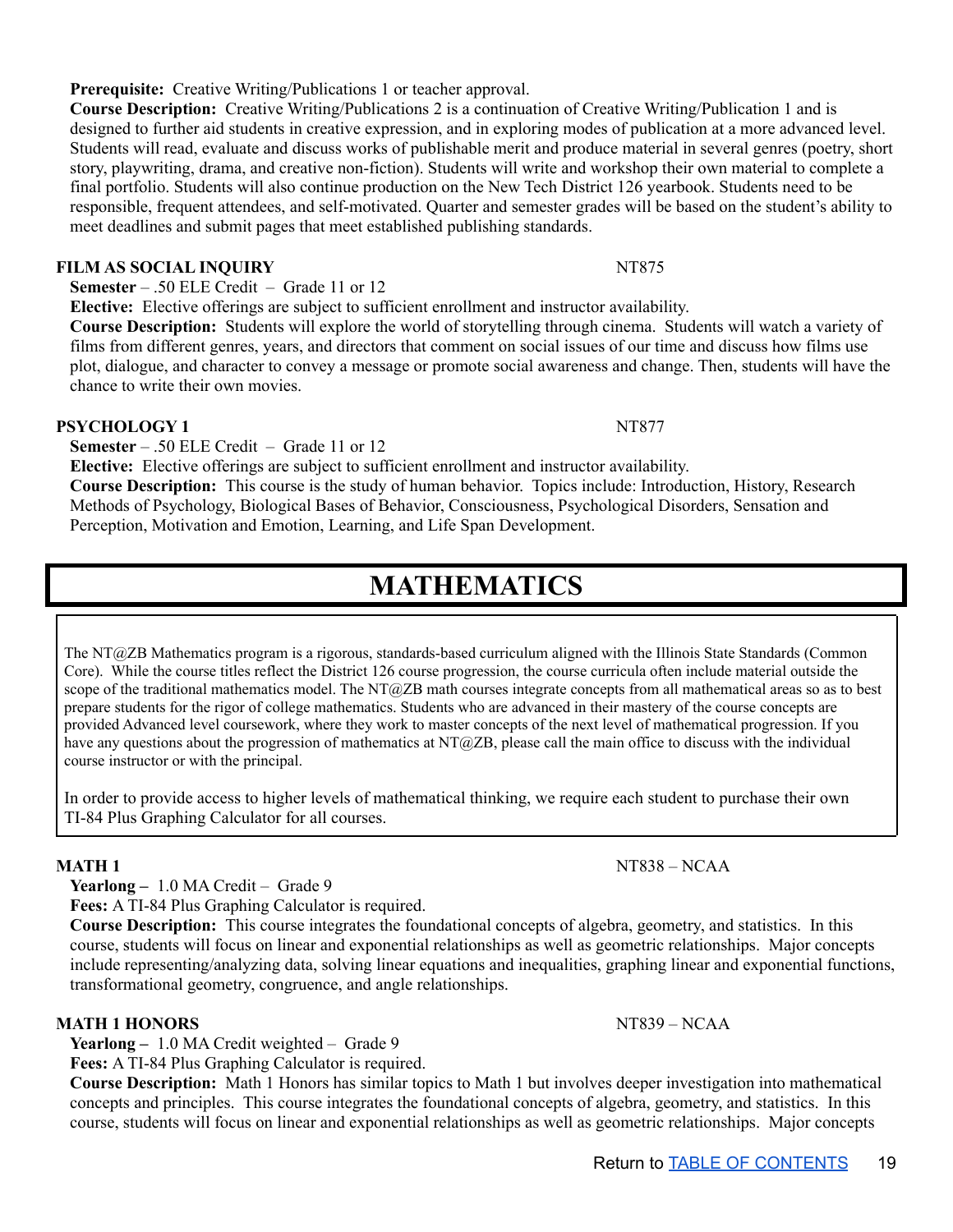include representing/analyzing data, solving linear equations and inequalities, graphing linear and exponential functions, transformational geometry, congruence, and angle relationships.

**Yearlong –** 1.0 MA Credit – Grade 10

**Prerequisites:** Math 1 or Math 1 Honors

**Fees:** A TI-84 Plus Graphing Calculator is required.

**Course Description:** This course is designed to develop a deeper understanding of the foundational concepts of algebra, geometry, and probability. In this course, students will extend their knowledge from Math 1 to quadratic models. Other major concepts include rational exponents, similarity, right triangle trigonometry, probability, volume, and properties of circles.

#### **MATH 2 HONORS** NT829 – NCAA

**Yearlong –** 1.0 MA Credit weighted – Grade 10

**Prerequisites:** Math 1 Honors or Math 1 with teacher recommendation.

**Fees:** A TI-84 Plus Graphing Calculator is required.

**Course Description:** This course is designed to develop a deeper understanding of the foundational concepts of algebra, geometry, and probability. In this course, students will extend their knowledge from Math 1 to quadratic models. Other major concepts include rational exponents, similarity, right triangle trigonometry, probability, volume, and properties of circles. This course is designed for students who exhibit a desire and ability to work through an intensified and accelerated program.

#### **MATH 3** NT826 – NCAA

**Yearlong –** 1.0 MA Credit – Grade 11

**Prerequisites:** Math 2 or Math 2 Honors

**Fees:** A TI-84 Plus Graphing Calculator is required.

**Course Description:** This course is designed to develop a deeper understanding of the underlying concepts of algebra, geometry, and statistics. As the third course in the integrated sequence, this course will afford the student opportunities for engaging in activities that will facilitate the transition to more abstract ways of thinking. Units include exponential and logarithmic functions, polynomials, circles and trigonometry, applied geometry, and inferential statistics.

#### **MATH 3 HONORS** NT827 – NCAA

**Yearlong –** 1.0 MA Credit weighted – Grade 11

**Fees:** A TI-84 Plus Graphing Calculator is required.

**Prerequisites:** Math 2 Honors or Math 2 with teacher recommendation.

**Fees:** A TI-84 Plus Graphing Calculator is required.

**Course Description:** Math 3 Honors has similar topics to Math 3 but involves deeper investigation into the mathematical concepts and principles of algebra, geometry, and statistics. As the third course in the integrated sequence, this course will afford the student opportunities for engaging in activities that will facilitate the transition to more abstract ways of thinking. Units include exponential and logarithmic functions, polynomials, circles and trigonometry, applied geometry, and inferential statistics.

#### **TRANSITIONAL MATH** NT819

**Yearlong –** 1.0 MA Credit – Grade 12

**Prerequisites:** Passing grades in both semesters of Math 1, Math 2, and Math 3. Students who have not passed Math 1, 2, or 3 may enroll with administrative approval but will not receive college remedial credit.

**Fees:** A TI-84 Plus Graphing Calculator is required.

**Course Description:** Students earning a C or higher in this course will automatically be placed into a credit-bearing general education math course in any Illinois community college and participating four-year universities (avoiding remedial mathematics in the Quantitative Literacy/Statistics pathway). This course focuses on developing mathematical maturity through problem solving, critical thinking, data analysis, and the writing and communication of mathematics. Students will develop conceptual and procedural tools that support the use of key mathematical concepts in a variety of contexts. Instruction will emphasize the connections between verbal, numerical, symbolic, and graphical representation of the concepts being taught. Emphasis will be placed on modeling and problem solving, with technique

### **MATH** 2 NT828 – NCAA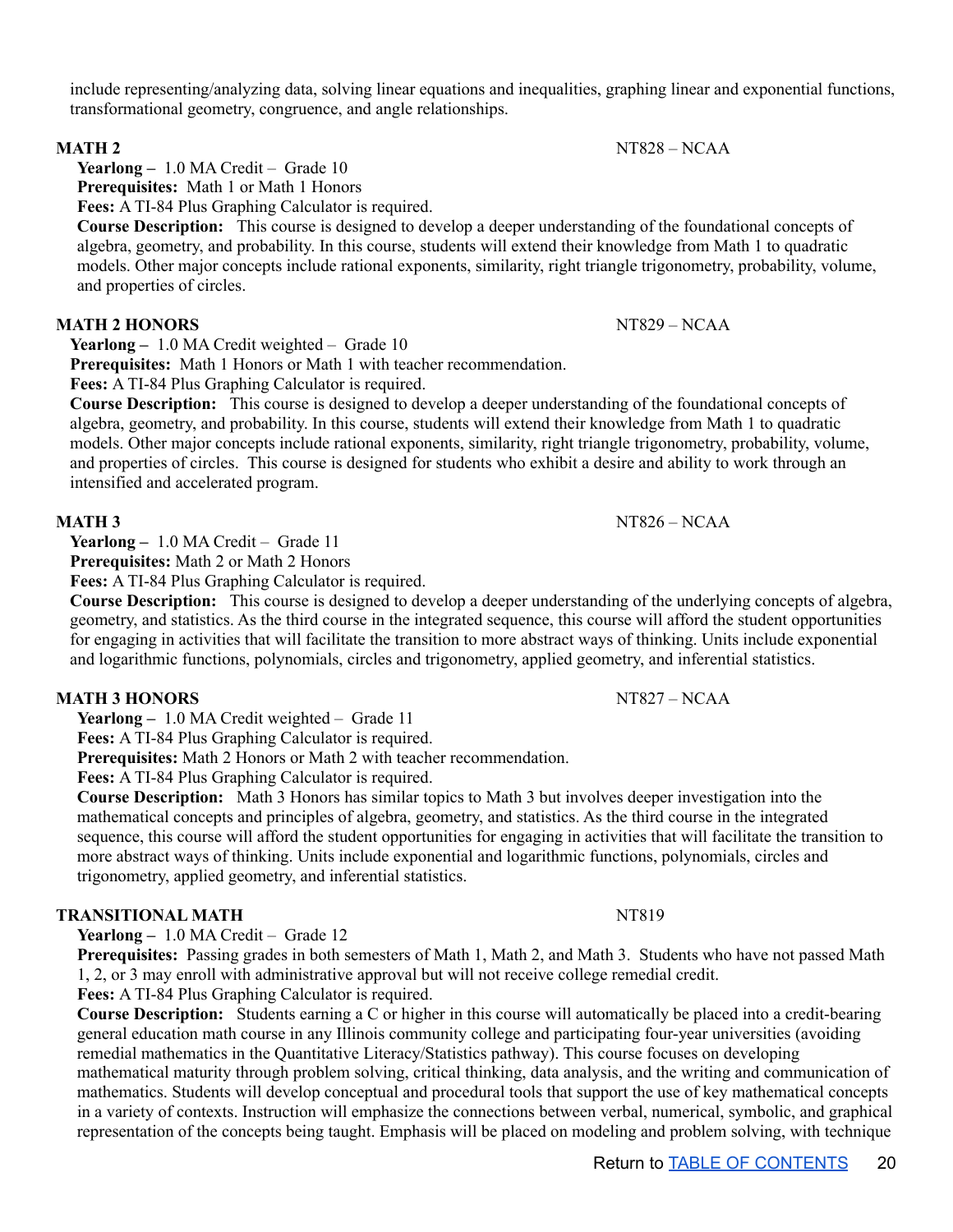and manipulations covered in context. The three strands for the course are Algebra, functions, and modeling as they apply to linear, polynomial, rational, and exponential expressions, equations, and functions.

#### **PRE-CALCULUS HONORS** NT837 – NCAA

**Yearlong –** 1.0 MA Credit weighted – Grade 12

**Fees:** A TI-84 Plus Graphing Calculator is required.

**Prerequisites:** Math 3 Honors or Math 3 with teacher recommendation.

**Course Description:** Pre-calculus Honors has similar topics to Pre-Calculus but involves deeper investigation into mathematical concepts and principles. Students will be required to complete additional in-class and online assignments and projects in order to earn the Pre-Calculus Advanced transcript designation. Calculus concepts may include polar coordinates, complex numbers, analytic geometry, and limits and continuity. Topics in probability and statistics will include data analysis and representation, distributions, and correlation and regression. Additional math concepts may be included from the ACT College Readiness Standards score bands 33-36. Students in Pre-Calculus Honors are provided with an opportunity to prepare for and take the AP Calculus exam.

#### **FINANCIAL ALGEBRA** NT868

**Semester** – .50 ELE Credit – Grade 12

**Elective:** Elective offerings are subject to sufficient enrollment and instructor availability.

**Fees:** A TI-84 Plus Graphing Calculator is required.

**Prerequisites**: Math 3 or Math 3 Honors

**Course Description:** This course is designed to teach students mathematical skills to help them make the correct choices beyond high school. Students will learn about budgeting, leasing or buying a car, renting or buying a place to live, etc. This course will put real-life context to topics from Math 1, Math 2, and Math 3. If you are a student who has struggled in math and wants to be prepared for life after high school, this is the course for you.

#### **STATISTICS** NT869

**Semester** – .50 ELE Credit – Grade 12

**Elective:** Elective offerings are subject to sufficient enrollment and instructor availability.

**Fees:** A TI-84 Plus Graphing Calculator is required.

**Prerequisites**: Math 3 or Math 3 Honors

**Course Description:** The purpose of this course is to provide students with tools for collecting, analyzing and drawing conclusions from raw data. Students will learn the concepts of randomness, probability, anticipating patterns and statistical inference in addition to the proper techniques necessary to plan a study.

## <span id="page-20-0"></span>**NATIONAL JUNIOR RESERVE OFFICER TRAINING CORPS (NJROTC)**

#### **EACH SEMESTER OF PARTICIPATION IN NAVAL SCIENCE A STUDENT MAY WAIVE ONE PHYSICAL EDUCATION GRADUATION REQUIREMENT.**

#### **NAVAL SCIENCE 1** NT895

**Yearlong** – 1 ELE Credit – Grade 9, 10, 11, 12

**Elective:** Elective offerings are subject to sufficient enrollment and instructor availability.

**Prerequisite:** Approval of instructor and parent permission.

**Fees:** Name Tag, NJROTC polo shirt, and t-shirt (Cost \$35).

**Course Description:** This course provides an introduction to the precepts of citizenship, the elements of leadership, and the value of scholarship in attaining life goals. The course is designed to engender a sound appreciation for the heritage and traditions of America. Included with the classroom instruction will be a weekly drill session to incorporate discipline, pride, and precision into the student's life and one day of physical fitness training.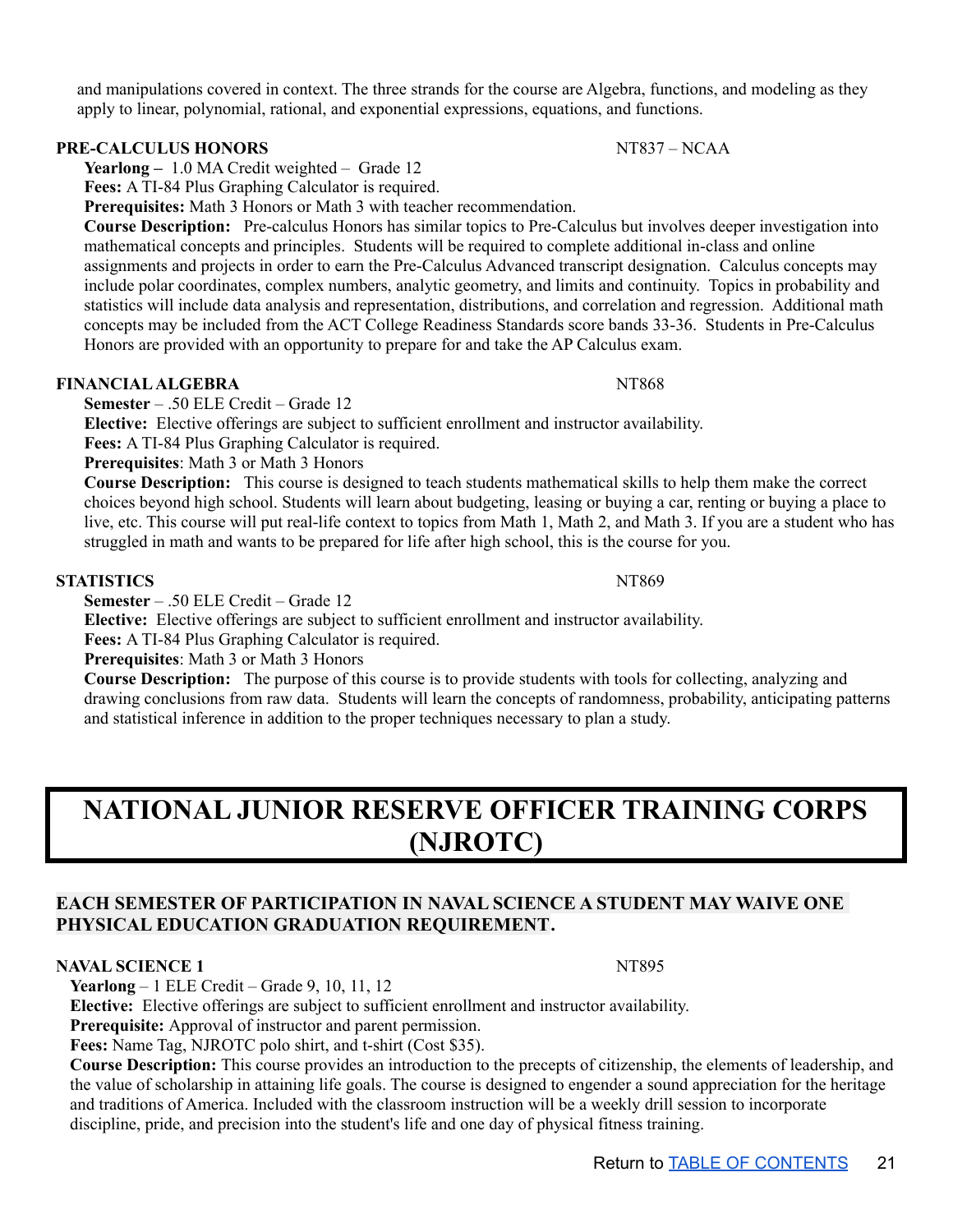#### **NAVAL SCIENCE 2** NT896

**Yearlong** – 1 ELE Credit – Grade 10, 11, 12

**Elective:** Elective offerings are subject to sufficient enrollment and instructor availability.

**Prerequisite:** A passing grade in Naval Science I or recommendation of the Naval Science Instructor (NSI).

**Course Description:** This course is a continuation of leadership and citizenship training with emphasis on the role of sea power in world history. The principles of navigation, astronomy, climatology and basic seamanship are introduced during this year. Leadership opportunities in academic, drill and orienteering teams, as well as the color guard, increase as the student advances knowledge and gains greater responsibility. Included with the classroom instruction will be a weekly drill session to incorporate discipline, pride, and precision into the student's life and one day of physical fitness training.

#### **NAVAL SCIENCE 3** NT897

**Yearlong** – 1 ELE Credit – Grades 11, 12

**Elective:** Elective offerings are subject to sufficient enrollment and instructor availability.

**Prerequisite:** Passing grade in Naval Science 2 or recommendation of the Naval Science Instructor (NSI). **Course Description:** This course is a continuation of those disciplines introduced in Naval Science 1 and 2, with greater emphasis on increased leadership roles within the Cadet

Corps. Naval Knowledge studies include Naval Operations, Naval Communications, Naval Intelligence, and Naval Law. Continued study in the areas of Shipboard Organization and Watches coupled with advanced seamanship are presented during this course. Included with the classroom instruction will be a weekly drill session to incorporate discipline, pride, and precision into the student's life and one day of physical fitness training.

#### **NAVAL SCIENCE 4** NT898

**Yearlong** – 1 ELE Credit – Grade 12

**Elective:** Elective offerings are subject to sufficient enrollment and instructor availability.

**Prerequisite:** Passing grade in Naval Science 3, or approval of instructor and parent permission.

**Course Description:** This course is a continuation of advanced leadership concepts with emphasis on leadership by example. Leadership studies include: (1) Application of leadership qualities and principles, (2) Evaluation of Performance (3) Giving Instruction (4) Better and effective communication skills. This course will require the student to analyze, discuss and document various leadership scenarios and vignettes. All NS4 students will be assigned positions of responsibility in the Battalion organization, and will be expected to lead the Battalion throughout the year. Included with the classroom instruction will be a weekly drill session to incorporate discipline, pride, and precision into the student's life and one day of physical fitness training.

## <span id="page-21-0"></span>**PHYSICAL EDUCATION/ HEALTH/DRIVER EDUCATION**

#### **PHYSICAL EDUCATION 1** NT890

**Yearlong** – 1.0 PE Credit – Grade 9

**Course Description:** This course is an essential component of the total educational process and school community. Students will develop a personalized plan for lifetime fitness. They will assess their personal needs, abilities, and interests while experiencing various opportunities in the area of fitness. The program will emphasize the physiological, psychological, and social benefits of a healthy, active lifestyle.

#### **HEALTH** NT891

#### **Semester** – .50 HE Credit – Grade 10

**Course Description:** This course will focus on state mandates that include personal wellness, responsible decision making, health related fitness, nutrition, stress management, mental and emotional health, human growth and development, tobacco, alcohol and other drug education, consumer health, abstinence education, STD prevention, family life education, HIV/AIDS prevention education, and the study of the American health care system.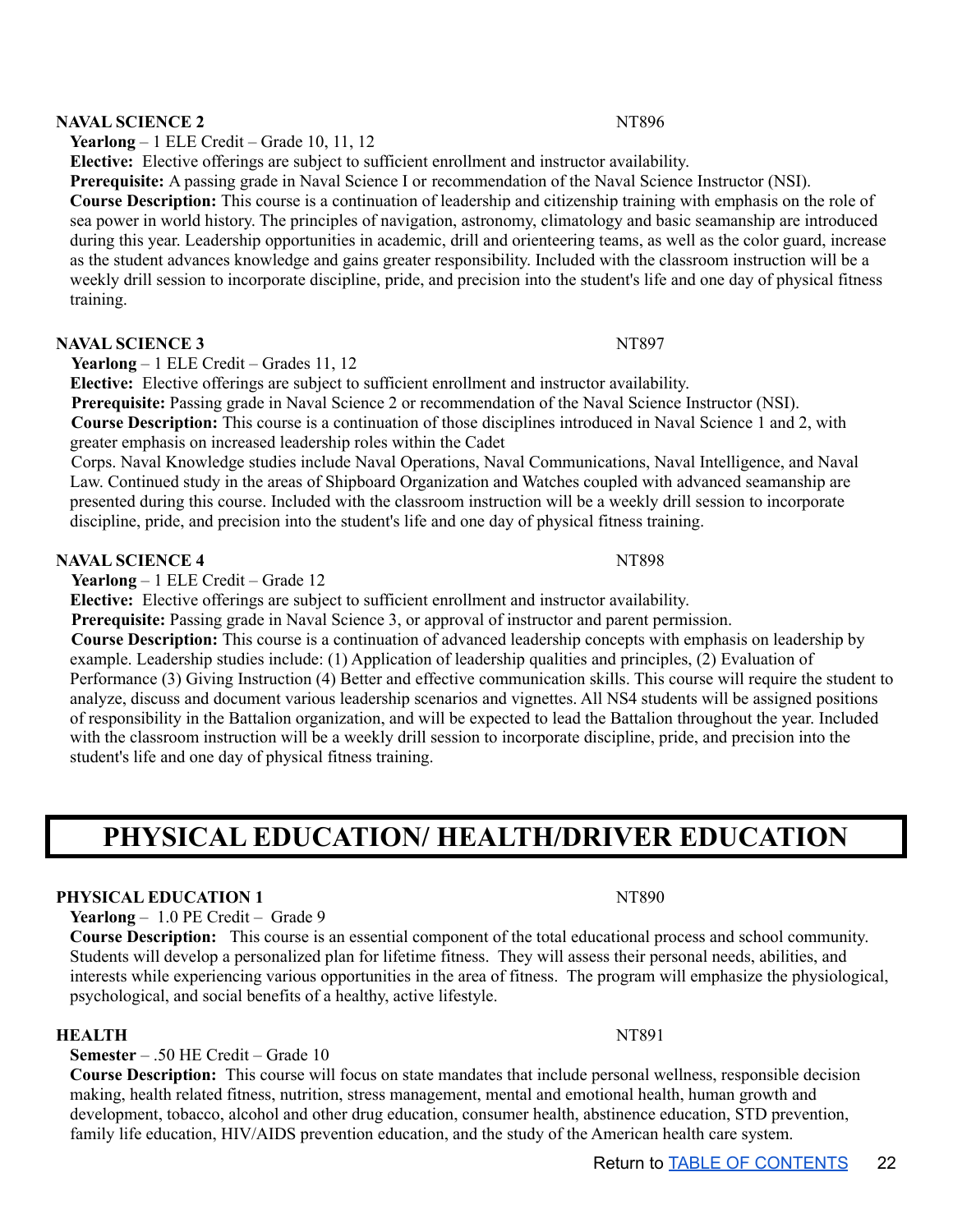### Return to TABLE OF [CONTENTS](#page-1-0) 23

#### **DRIVER EDUCATION** NT892

**Semester** – **.**25 ELE Credit – Grade 10, 11, 12

**Elective:** Elective offerings are subject to sufficient enrollment and instructor availability.

**Prerequisite:** Driver Education is available to students who are at least 15 years old, have obtained sophomore status, and have earned a passing grade in at least eight semester courses during the previous two semesters prior to enrolling. **Fees**: Student driving permit \$20 (Secretary of State) Driver Education fee: \$275. The \$275 fee must be paid in full by the last day of registration. Those who pay after the deadline will be put on a waitlist.

**Course Description:** Driver Education is made up of two phases: classroom (minimum of 30 hours) and behind the wheel (minimum of 6 hours. Both phases must be successfully completed in order to obtain an Illinois driver's license. In order to participate in behind the wheel (BTW), students must adhere to the fee and permit deadlines mailed home in the permit packet approximately one month prior to the start date of the course. Students who do not adhere to the deadlines will be placed on a waiting list and are not guaranteed to participate in BTW. The behind-the-wheel fee will be refunded if the student does not participate. NOTE: Driver Education make-up is offered only during Summer School<sup>.</sup>

#### **PHYSICAL EDUCATION 3** NT893

**Yearlong** – 1.0 PE Credit – Grade 11

**Course Description:** This course continues student's efforts to examine and assess their personal needs, abilities, and interests in the area of physical fitness and wellness. Students will have an opportunity to participate in group instruction in a variety of team sports, to learn game play, strategies, and rules. Course projects may include basic scientific and applied concepts of fitness as well as regular opportunities for students to develop their health and fitness capabilities toward a healthy lifestyle.

#### **PHYSICAL EDUCATION 4** NT894

**Yearlong** – 1.0 PE Credit – Grade 12

**Course Description:** This course is designed to continue a personal focus for physical fitness and wellness. Students will have the opportunity to participate in a variety of sporting activities and adventures to learn and reinforce cooperative team building, outdoor sporting skills, strength training and conditioning, health and wellness, and an overall awareness of their own personal fitness levels to enhance a healthy lifestyle. Students will take part in Adventure Education activities that will support positive student self-esteem and self-efficacy, trust and team building, decision making, communication skills, and collaboration.

## **SCIENCE**

**Yearlong** – 1 SC Credit – Grade 9

**Course Description:** This lab-oriented, project-based course will emphasize the basic concepts of Biology, scientific inquiry, scientific methodology and lab skills. Areas of study may include ecology, genetics, microbiology, and animal / plant science and how these areas relate to students and the community. Students will participate in natural science research and explore careers relating to the sciences.

#### **HONORS BIOLOGY** NT844 – NCAA

**Yearlong** – 1.0 SC Credit weighted – Grade 9

**Course Description:** Students can attain honors credit at the end of this course by meeting the requirements set forth at the beginning of the course. Grade weighting is applied for those students who successfully meet honors criteria. This

#### <span id="page-22-0"></span>**BIOLOGY N**T840 – NCAA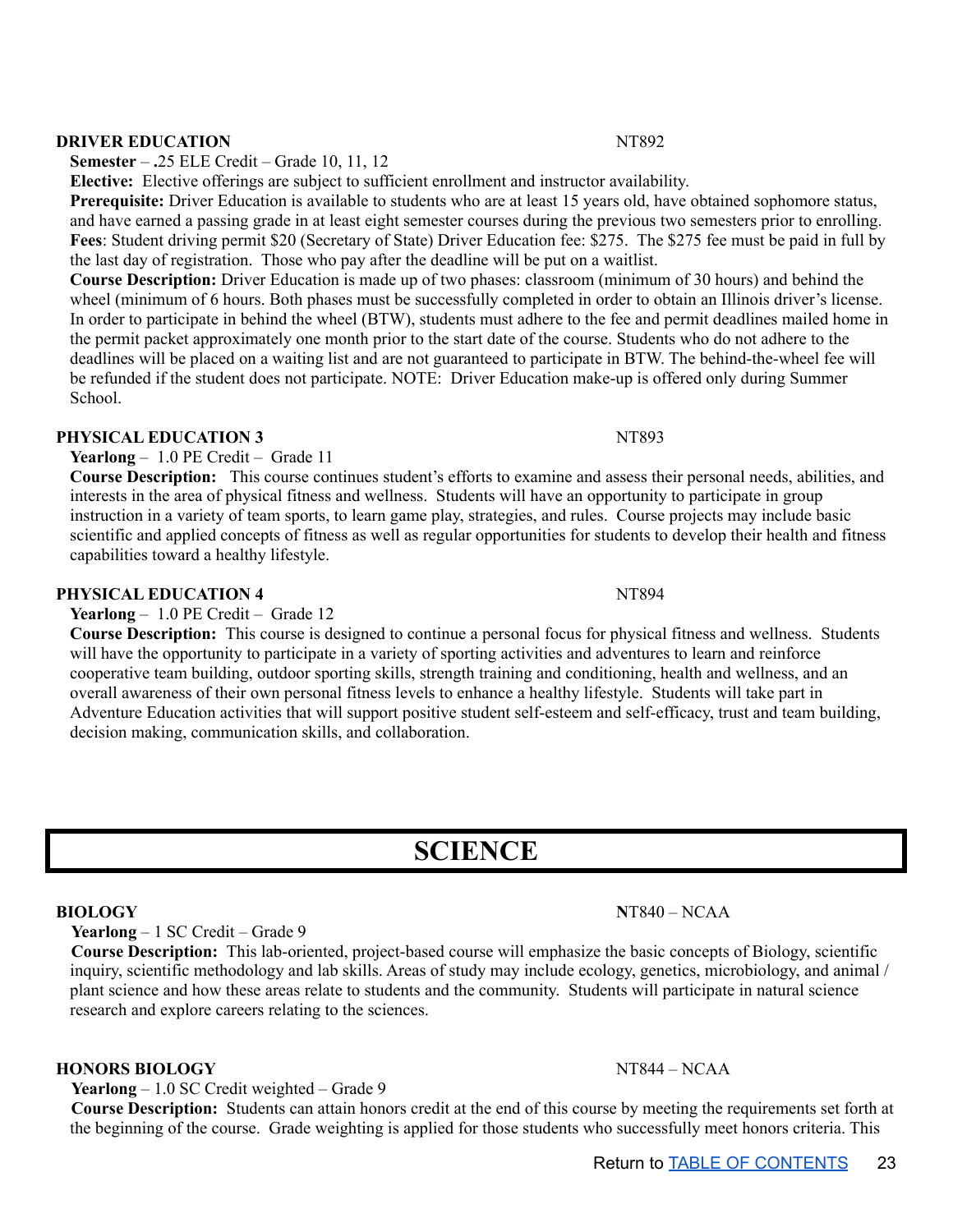lab-oriented, project-based course will emphasize the basic concepts of Biology, scientific inquiry, scientific methodology and lab skills. Areas of study may include ecology, genetics, microbiology, and animal / plant science and how these areas relate to students and the community. Students will participate in natural science research and explore careers relating to the sciences.

**Yearlong** – 1.0 SC Credit – Grade 10

**Course Description:** The Illinois Science Assessment measures three fields of study: Life Science, Physical Science, and Earth and Space Science. Our current sequence limits exposure to relevant content that could help students improve their science performance, and we believe this course is more appropriate at the sophomore level (rather than the senior level). In addition, this change will support plans for increased student choice at the junior and senior levels in the future, including opportunities in the career pathway of Biomedical Science.

#### **HONORS CHEMISTRY** HSC241 - NCAA

**Yearlong** – 1.0 SC Credit weighted – Grade 10

**Course Description:** Students can attain honors credit at the end of this course by meeting the requirements set forth at the beginning of the course. Grade weighting is applied for those students who successfully meet honors criteria

#### **PHYSICS** NT842 – NCAA

**Yearlong** – 1 SC Credit – Grade 11

**Prerequisites**: Biology, Physical Science/Environmental Science

**Course Description:** This lab-oriented, project-based course will emphasize the basic concepts of mechanics, waves and sound, heat, thermodynamics, electricity, magnetism, and optics. Students will participate in science research, lab experimentation, lecture, and discussion. This course will be integrated with Math 3 / Math 3 Honors and will explore careers relating to the sciences.

#### **PHYSICAL SCIENCE /ENVIRONMENTAL SCIENCE** NT841 – NCAA

**Yearlong** – 1 SC Credit – Grade 12

**Prerequisite**: Biology

**Course Description:** This course emphasizes basic and advanced ecological & environmental principles. Students will approach ecology by studying levels, interactions, processes, pathways, and locations of biological systems. The primary objective of this course is to develop an interdisciplinary understanding of our natural environment, the human impact that degrades the environment, and the measures we can take to protect and restore environmental quality. The first semester of the course analyzes the biotic and abiotic factors that control the distribution and abundance of plant and animal species. The second semester provides an overview of the major causes and consequences of pollution, natural resource depletion, and loss of biological diversity. A combination of topics from Chemistry, Geology, Meteorology, and Astronomy will be integrated into this coursework.

#### **HONORS PHYSICAL SCIENCE /ENVIRONMENTAL SCIENCE** NT852 – NCAA

**Yearlong** – 1.0 SC Credit weighted – Grade 12

**Prerequisite:** Biology

**Course Description:** Students can attain honors credit at the end of these courses by meeting the requirements set forth at the beginning of the courses. Grade weighting is applied for those students who successfully meet honors criteria. This course emphasizes basic and advanced ecological & environmental principles. Students will approach ecology by studying levels, interactions, processes, pathways, and locations of biological systems. The primary objective of this course is to develop an interdisciplinary understanding of our natural environment, the human impact that degrades the environment, and the measures we can take to protect and restore environmental quality. The first semester of the course analyzes the biotic and abiotic factors that control the distribution and abundance of plant and animal species. The second semester provides an overview of the major causes and consequences of pollution, natural resource depletion, and loss of biological diversity. A combination of topics from Chemistry, Geology, Meteorology, and Astronomy will be integrated into this coursework.

#### **CHEMISTRY** SC241 - NCAA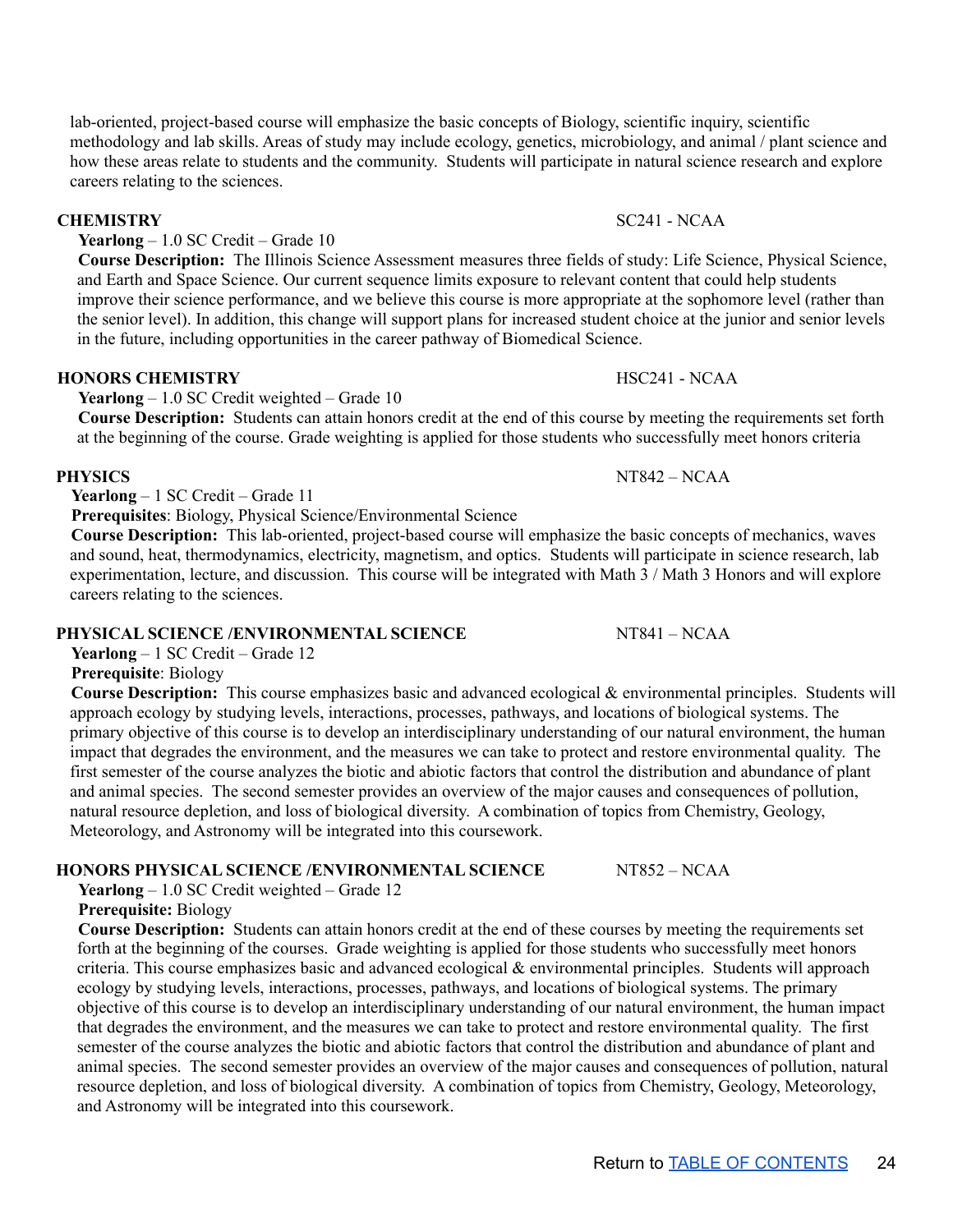#### **FORENSIC SCIENCE** NT866

**Semester Course** – .50 ELE Credit – Grade 12

**Elective:** Elective offerings are subject to sufficient enrollment and instructor availability. Course cannot be taken to replace a missing biology, physical science/environmental science, or physics credit.

**Course Description:** This course is the study of evidence and its use in a court of law. This course will investigate the following areas of forensic science; Fingerprinting, DNA, Toxicology, Serology, Blood Spatter, Ballistics, Forgery, Forensic Psychology, and Science in the courtroom. This course will involve all areas of science that are previously parts of the science curriculum with a concentration in Chemistry and Physics. This course will involve math skills of Math 1, Math 2, and Math 3. Strong math skills are recommended.

#### **ANATOMY** NT874

**Semester Course** – .50 ELE Credit – Grade 12

**Elective:** Elective offerings are subject to sufficient enrollment and instructor availability.Course cannot be taken to replace a missing biology, physical science/environmental science, or physics credit.

**Course Description:** This course is for those interested in science-related fields. Anatomy is a discussion and laboratory-based study of the human body. The study will range from molecules, cells, body systems and processes. Dissection of appropriate organs will compliment coursework. The course is designed for college preparation, especially for biology and health/medical career majors.

#### **DUAL CREDIT PHYSICAL GEOLOGY** NT885D

**Semester** – .50 ELE Credit – Grade 11 or 12

3 College Credits and High School Grade Weighting Available for Eligible Students.

See Page 11 for CLC criteria.

**Elective:** Elective offerings are subject to sufficient enrollment and instructor availability. Course cannot be taken to replace a missing biology, physical science/environmental science, or physics credit.

**Course Description:** This course is already being offered through a CLC instructor to NTZB and ZBTHS students. However, as it has traditionally been offered in the summer and is taught by a CLC instructor, it was not previously in the course guide. As the administration determines its fit within course programming, the course may become available to juniors or seniors depending on the year and subsequent programming. This course fulfills the Physical Science component of the transferable General Education Core Curriculum (GECC) package for public colleges and universities in the state of Illinois and will be taught by CLC faculty. This course is designed for those who wish to explore an interest in geology, major in geology, or satisfy lab science requirements. Topics include igneous rocks and volcanism, 4 sedimentary rocks and stratigraphy, metamorphic rocks and metamorphism, weathering, mass wasting, streams, deserts and glaciers. Lab studies concentrate on minerals, rocks and topographic maps.

## **VISUALAND PERFORMING ARTS**

<span id="page-24-0"></span>Beginning with the Class of 2026, NT@ZBE students will have access to select Band and Choir courses offered at ZBTHS. Course placement will be determined by enrollment each school year.

#### **DUAL CREDIT INTRODUCTION TO ART** NT870D

**Semester** – .50 ELE Credit – Grade 11 or 12

3 College Credits and High School Grade Weighting Available for Eligible Students.

See Page 11 for CLC criteria.

**Elective:** Elective offerings are subject to sufficient enrollment and instructor availability.

**Course Description:** This course introduces students to an appreciation of the visual arts through an intercultural, social/historical approach. The course will also emphasize the nature of the creative process, integrating a study of the conceptual principles, with methods and materials which influence artistic critical thinking, problem solving,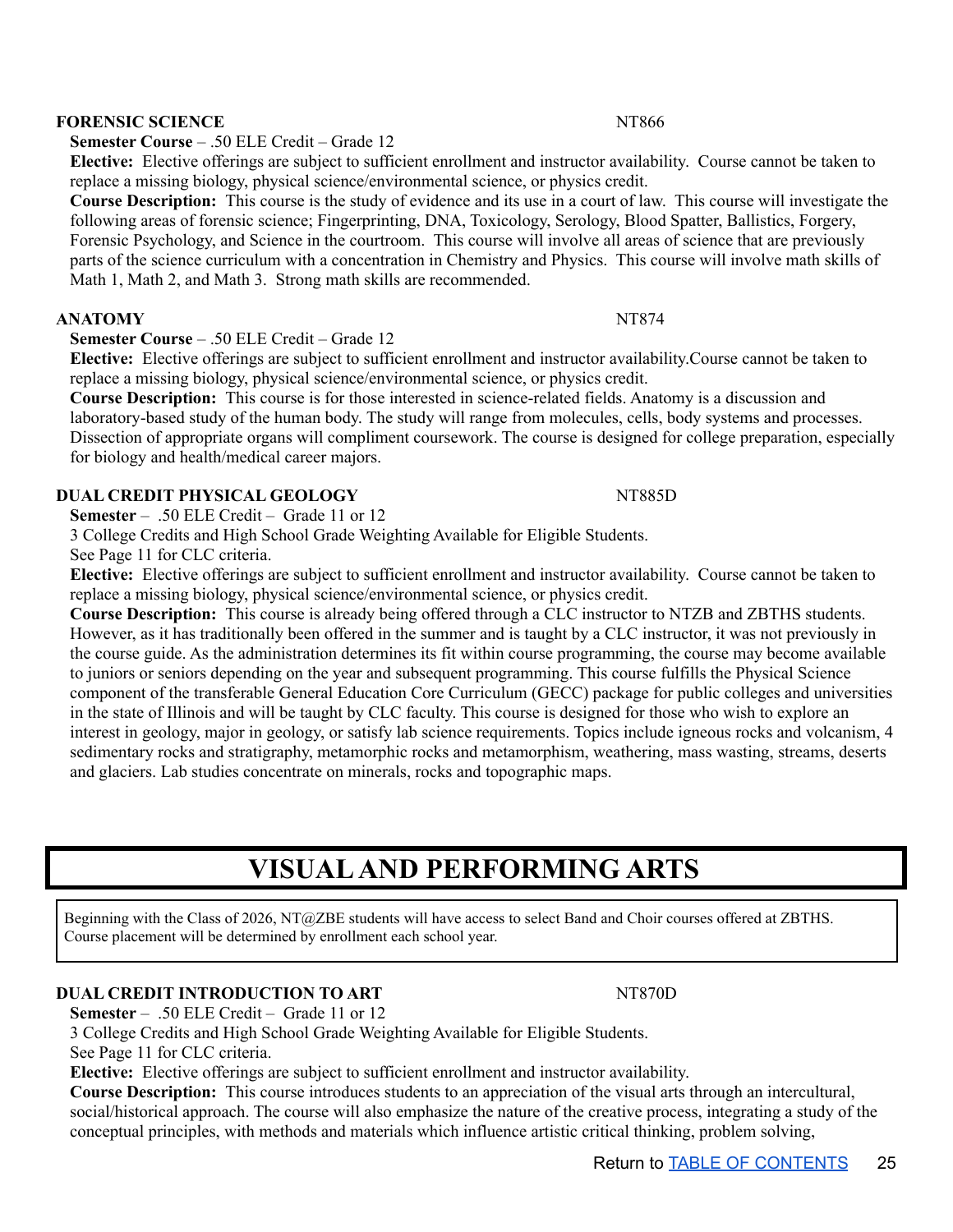exploration, and discovery. Note: A museum visit will be required during the semester at student expense. See course syllabus for approximate cost.

#### **DUAL CREDIT INTRODUCTION TO THEATRE** NT884D

**Semester** – .50 ELE Credit – Grade 11 or 12

3 College Credits and High School Grade Weighting Available for Eligible Students.

See Page 11 for CLC criteria.

**Elective:** Elective offerings are subject to sufficient enrollment and instructor availability.

**Course Description:** This course presents a broad overview of live theatre. It will cover the various elements that make up theatre, the history of theatre, the theatre of the present, and the practitioners involved in the production of live theatre. Work on college productions is required as well as field trip experiences, which will be provided through New Tech High @ Zion-Benton East.

### **WORLD LANGUAGES**

#### <span id="page-25-0"></span>**SPANISH 1** NT850 – NCAA

**Yearlong**– 1 ELE Credit – Grades 9, 10, 11, 12

**Elective:** Elective offerings are subject to sufficient enrollment and instructor availability.

**Prerequisite:** The student should be reading at or above grade level. This course is for students beginning their study of the Spanish language. It is NOT intended for students who communicate with their family in Spanish. Este curso es para estudiantes que no hablan español en su casa; es un curso principiante del idioma español..

**Course Description:** This is an introductory course in Spanish that develops the skills of listening, speaking, reading, and writing. Emphasis is on speaking and listening using the communicative approach to teaching. Students have the opportunity to speak and hear Spanish in class on a daily basis as they interact with classmates and the teacher. Course content will be presented through a variety of materials in the target language. Culture is an integral part of this course. Regular homework can be expected.

**Yearlong** – 1 ELE Credit – Grades 10, 11, 12

**Elective:** Elective offerings are subject to sufficient enrollment and instructor availability.

**Prerequisite:** Spanish 1 and teacher recommendation.

**Course Description:** In this course students continue their study of the Spanish language and of the target language culture. Emphasis is on speaking and listening using the communicative approach to teaching. Students have the opportunity to speak and hear Spanish in class on a daily basis as they interact with classmates and the teacher. Course content will be presented through a variety of materials in the target language. Culture is an integral part of this course. This program provides students with the tools and the confidence to express themselves in Spanish. Regular homework can be expected.

#### **HERITAGE SPEAKERS, LEVEL 1** NT853 – NCAA

**Yearlong** – 1 ELE Credit – Grades 9, 10, 11, 12

**Elective:** Elective offerings are subject to sufficient enrollment and instructor availability. **Prerequisite:** Students comprehend spoken Spanish and desire to develop their language skills in Spanish. **An oral**

#### **placement test is required to determine academic level.**

**Course Description:** Heritage Speakers provides tools for deeper understanding of the Spanish language. Spanish is one of the top global languages. Students will study various Spanish-speaking countries and peoples to better understand their diverse cultures and idioms. Students will also begin to describe themselves and their daily routine, family and friends, and personal preferences. They will learn to speak, listen, read, and write Spanish with their classmates through

#### **SPANISH 2** NT851 – NCAA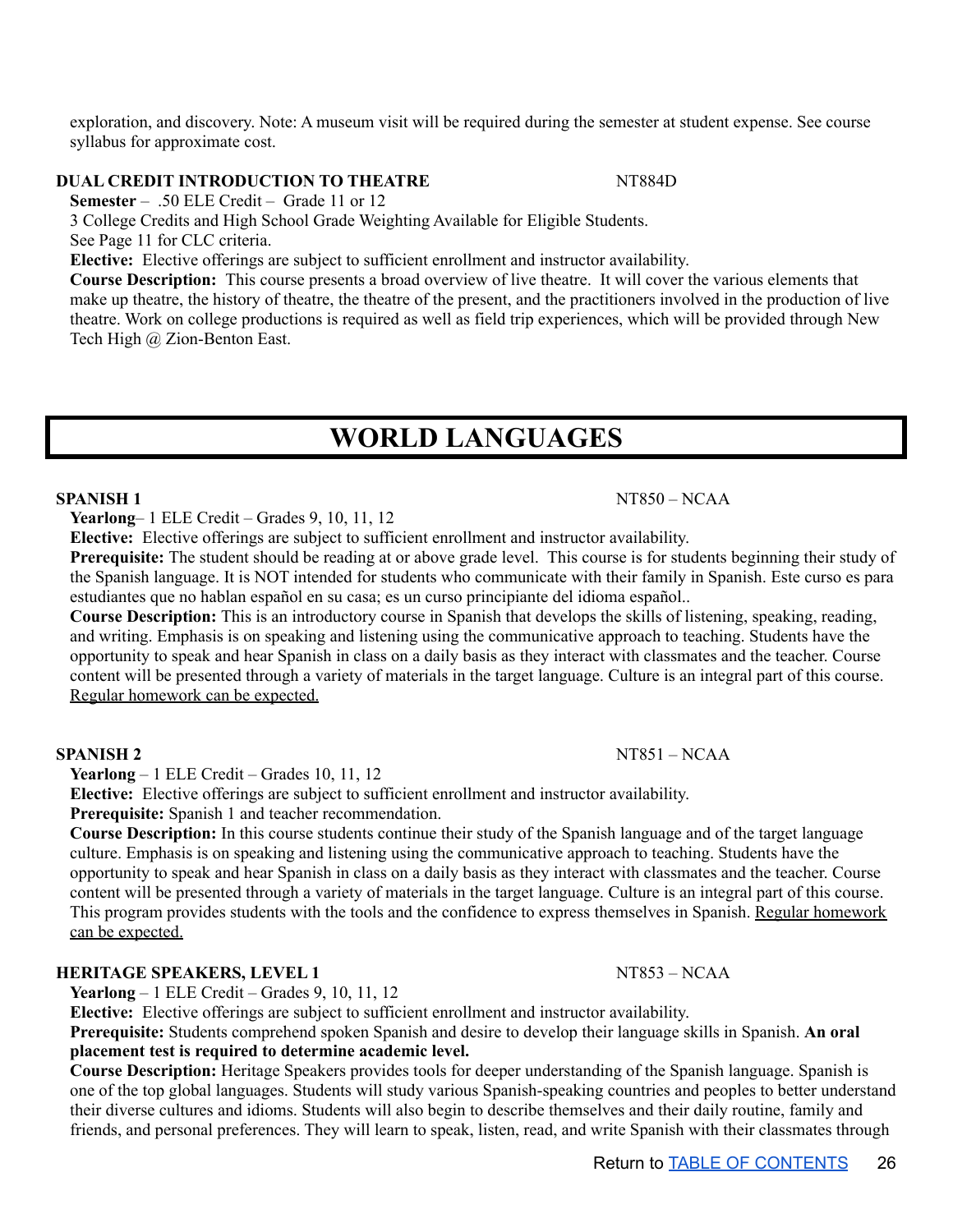paired practice, small group work, and role plays. By the end of this course, students will have been introduced to skills, knowledge, and attitudes that will help them live thoroughly and work productively in an increasingly Spanish speaking global society.

### **ESPAÑOL de HERENCIA HISPANA, NIVEL 1** NT853 – NCAA

**Todo el año** – 1 Crédito – Electivo - Grado 9, 10, 11, 12

**Optativa**: Las ofertas de optativas están sujetas a suficiente inscripción y disponibilidad de instructores.

**Prerequisitos:** Los estudiantes comprenden el español hablado y desean desarrollar sus habilidades en español. **Se hace una prueba de aptitud oralmente para determinar colocación de nivel.**

**Descripción del curso:** La clase español de herencia hispana provee unidades temáticas y utensilios para obtener un aprendizaje profundo del idioma español. El idioma español es una de las lenguas más hablada globalmente. Los estudiantes estudiarán varios países y gente hispanohablantes para mejor entender sus diversas culturas y modismos. Los alumnos, también, describirán ellos mismos y sus vidas cotidianas, sus familias y amigos; sus preferencias propios. Los estudiantes aprenderán cómo hablar español más claro, distinguir dialectos junto con sus modismos y escribir mejor en español. Se utilizará grupos pequeños y compañeros para realizar tareas y proyectos. Al final del curso; habilidades, conocimiento y actitudes se han sido introducidos a los estudiantes para ayudarles vivir profundamente y trabajar productivamente en una sociedad global hispanohablante.

### **HERITAGE SPEAKERS, LEVEL 2** NT854 – NCAA

**Yearlong** – 1 ELE Credit – Grade 9, 10, 11, 12

**Elective:** Elective offerings are subject to sufficient enrollment and instructor availability.

**Prerequisite:** Fluent Spanish speaking and comprehension skills with moderate reading and writing skills. An oral and written placement test or instructor's permission.

**Course Description:** This course is designed for those students who are able to speak and understand Spanish comfortably but need to further develop their reading and writing skills. An emphasis will be placed on learning correct grammar and proper writing skills while continuing the development of overall language fluency. Reading comprehension will be emphasized through extensive reading activities.

### **ESPAÑOL de HERENCIA HISPANA, NIVEL 2** NT854 – NCAA

**Todo el año** – 1 Crédito - Electivo – Grado 9, 10, 11, 12

**Optativa**: Las ofertas de optativas están sujetas a suficiente inscripción y disponibilidad de instructores. **Prerequisitos:** Hablar y entender el español con fluidez. Tener conocimiento en la lectura y escritura. Una evaluación oral para determinar el nivel de aptitud o permiso previo del /a instructor/a.

**Descripción del curso:** Este curso está diseñado para aquellos estudiantes que hablan y entienden el español moderadamente pero necesitan desarrollarlo más, especialmente la lectura y escritura. Se pondrá un énfasis en aprender la manera correcta de escribir el lenguaje, incluyendo la gramática. Se continuará el desarrollo total del idioma. Los alumnos leerán pasajes largos para enfatizar la comprensión y fluidez de lectura.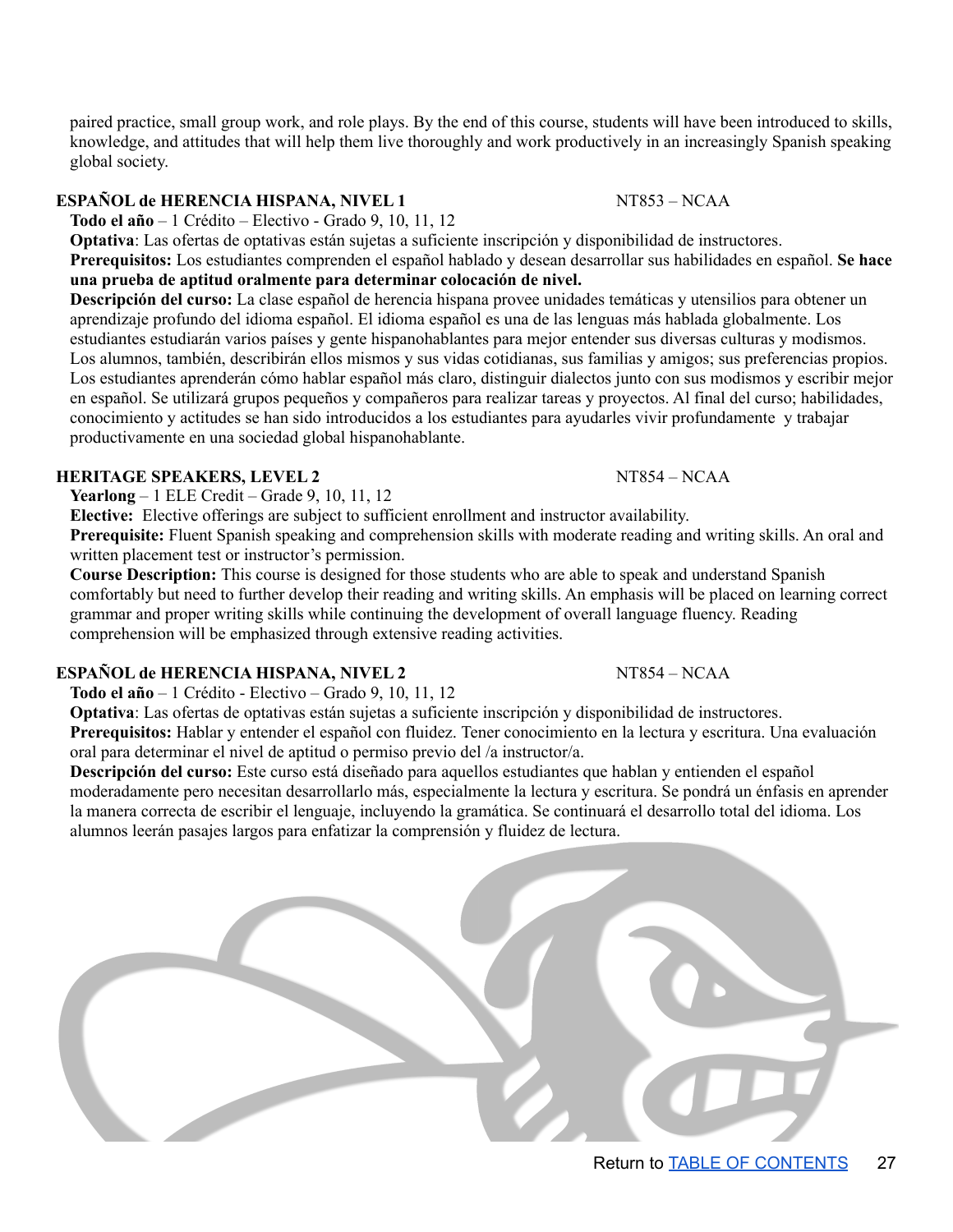## **LAKE COUNTY TECH CAMPUS**

<span id="page-27-0"></span>The Lake County Tech Campus is an extension of the 22 high schools in Lake and McHenry counties and enjoys a strong partnership with the College of Lake County, offering many dual credit courses.

Training at the Tech Campus is "hands on". Students gain skills by actually doing the work. Projects belong to real customers and the quality of students' work is measured against industry standards. Student-oriented enterprises in Cosmetology, Automotive Service, Collision Repair and other programs provide real-world training that can lead directly to employment.

Learning at the Tech Campus is individualized. Students applying should be able to demonstrate 10th grade reading and math readiness. Students identify their career goals and receive guidance and instruction from their instructor as to how to reach those goals. The instructor is guided by current business and industry practices.

The Tech Campus strives to be a "School of Opportunity" offering excellence in teaching, technology, and partnerships. All classes and fees are subject to change.

> Bukunmi Adeloye, LCTC Coordinator 847-731-9344 - AdeloyeB@zbths.org

| <b>GAME PROGRAMMING AND VIRTUALIZATION</b>           | TC679         |
|------------------------------------------------------|---------------|
| <b>3D GAMING AND CYBERSECURITY</b>                   | TC697         |
| <b>MULTIMEDIA DESIGN</b>                             | TC663/6632    |
| <b>COMPUTER SUPPORT SERVICES</b>                     | TC680/6801    |
| <b>COSMETOLOGY</b>                                   | TC657/6572    |
| <b>CULINARY ARTS</b>                                 | TC656/6562    |
| <b>EARLY EDUCATION AND TEACHING</b>                  | TC655/6551    |
| <b>CRIMINAL JUSTICE</b>                              | <b>TC 690</b> |
| <b>LAW ENFORCEMENT AND CRIME SCENE INVESTIGATION</b> | <b>TC6901</b> |
| <b>FIREFIGHTING</b>                                  | TC686         |
| <b>EMERGENCY MEDICAL SERVICES</b>                    | TC651         |
| <b>BIOMEDICAL SCIENCE I</b>                          | <b>TC640</b>  |
| <b>BIOMEDICAL SCIENCE II</b>                         | <b>TC642</b>  |
| <b>MEDICAL ASSISTING</b>                             | <b>TC564</b>  |
| <b>CERTIFIED NURSE ASSISTING</b>                     | TC653         |
| <b>AUTOMOTIVE COLLISION REPAIR</b>                   | TC659/6591    |
| <b>AUTOMOTIVE SERVICE</b>                            | TC670/6702    |
| <b>MACHINING TECHNOLOGY</b>                          | <b>TC658</b>  |
| <b>ROBOTICS AND AUTOMATION</b>                       | TC696         |
| <b>LASER TECHNOLOGY</b>                              | TC691         |
| <b>WELDING &amp; FABRICATION</b>                     | TC667/6671    |
| <b>CONSTRUCTION SKILLS &amp; MANAGEMENT</b>          | TC682/6822    |
|                                                      |               |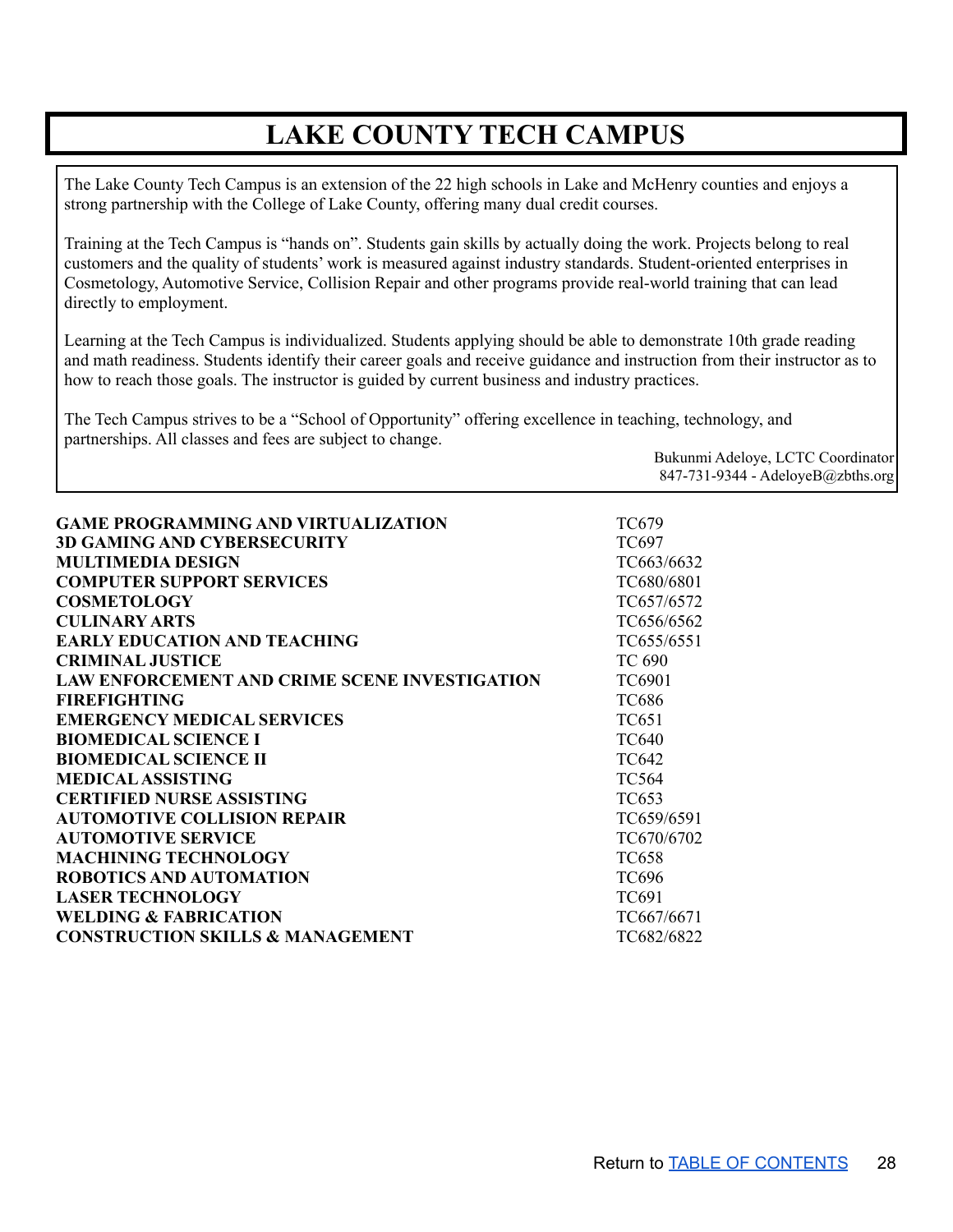## **CAREER CLUSTERS**

<span id="page-28-0"></span>Opportunities after high school are endless for those who prepare well. Students who plan their high school years wisely and take advantage of the learning opportunities extended to them during high school are better able to determine their college and career pursuits with confidence. In addition, those students who apply themselves in high school by taking and completing challenging courses position themselves well to take advantage of a variety of college and career opportunities upon graduation.

All New Tech students benefit from a rigorous, college preparatory curriculum that requires four years of English, Math, Social Science, and Science; two years of Spanish; and a variety of state required and elective courses that position students well for whatever field or post high school experience they choose. Students who qualify for and participate in New Tech's dual credit program, in partnership with the College of Lake County, are positioned particularly well given their opportunity to graduate from high school with up to 24 college credits. In addition, the infusion of 21st Century skills as core competencies within the New Tech model provide students the skills business, industry, the military, and higher education desire.

The following pages provide students with a better understanding of the various careers that are available today. Careers are listed by "cluster" so that students may explore a wide range of options associated with their interests. Information regarding various associated college majors and programs is also included.

#### **Career Cluster Page**

- Agriculture, Food & Natural Resources
- Architecture & Construction
- Arts, Audio Visual Technology & Communication
- Business, Management, Marketing & Finance
- Education & Training
- Health Science
- Hospitality
- Human Services
- Information Technology
- Law & Public Safety
- Manufacturing
- Science, Technology, Engineering & Mathematics
- Service Technologies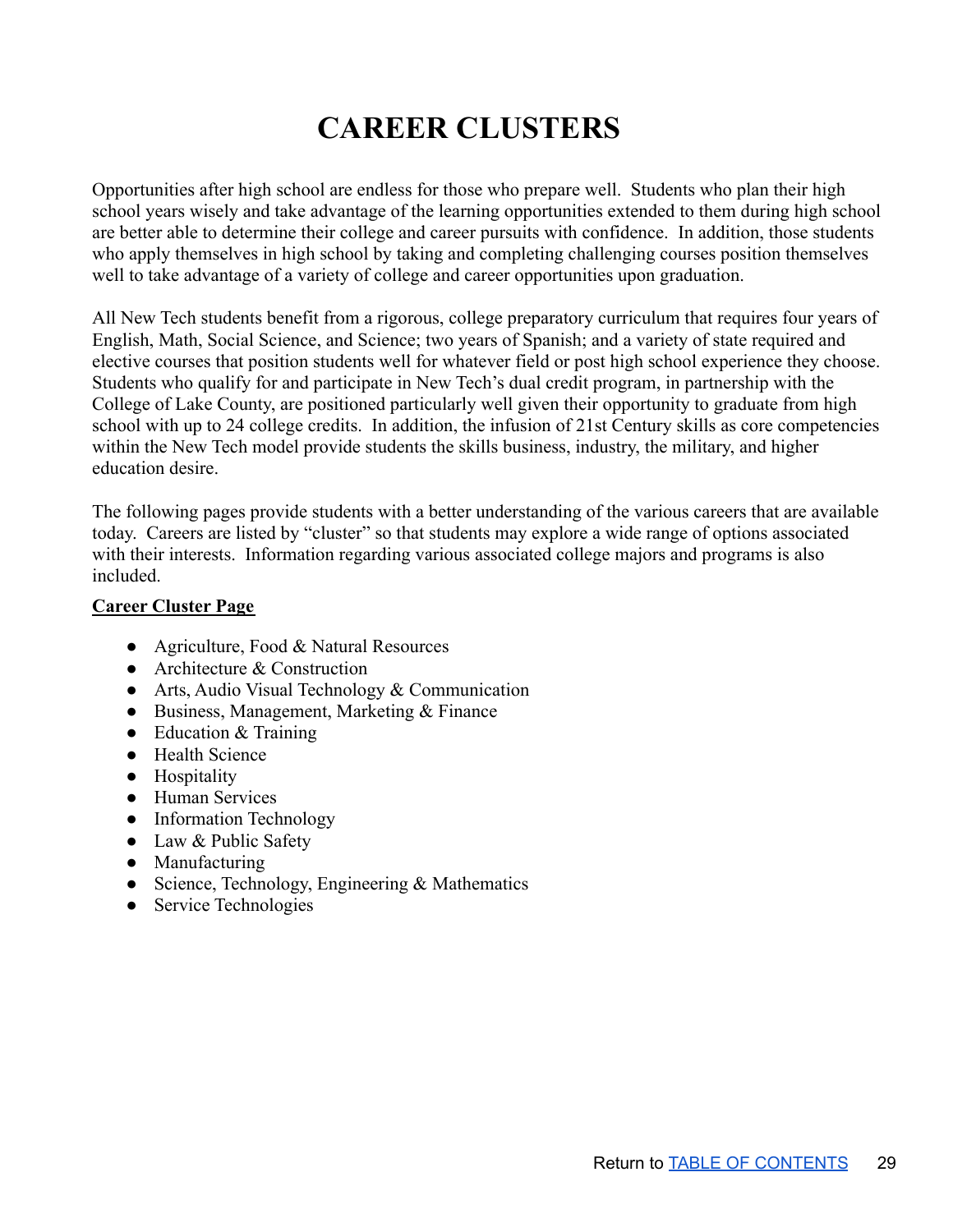## <span id="page-29-0"></span>**CAREER CLUSTER: Agriculture, Food & Natural Resources**

| <b>Careers</b>                        | Animal Caretaker<br><b>Agricultural Educator</b><br><b>Botanist</b><br>Ecologist<br>Farm Manager<br>Fish & Game Officer | Meat Science Researcher<br>Horticulture<br>Landscape Architect &<br>Design<br>Landscape Maintenance<br>Floral Design<br>Natural Areas Manager | Physiologist<br>Producer Buyer<br>Recycling Technician<br>Wildlife Biologist<br>Veterinarian<br>Veterinarian Assistant |
|---------------------------------------|-------------------------------------------------------------------------------------------------------------------------|-----------------------------------------------------------------------------------------------------------------------------------------------|------------------------------------------------------------------------------------------------------------------------|
| 4 year college majors                 | Animal Health<br><b>Agricultural Education</b><br><b>Services</b><br><b>Animal Nutrition</b><br><b>Animal Training</b>  |                                                                                                                                               | Landscape Architect & Design<br><b>Botanist</b><br>Horticulture<br>Wildlife Biologist<br>Veterinarian                  |
| <b>CLC</b> Programs                   | Horticulture<br>Sustainable Agriculture<br>Landscape Design<br>Landscape Maintenance                                    |                                                                                                                                               | Floral Design<br>Arboriculture<br>Natural Areas Management<br>Veterinarian Technician                                  |
| <b>Tech Campus</b><br><b>Pathways</b> | <b>Culinary Arts</b>                                                                                                    |                                                                                                                                               |                                                                                                                        |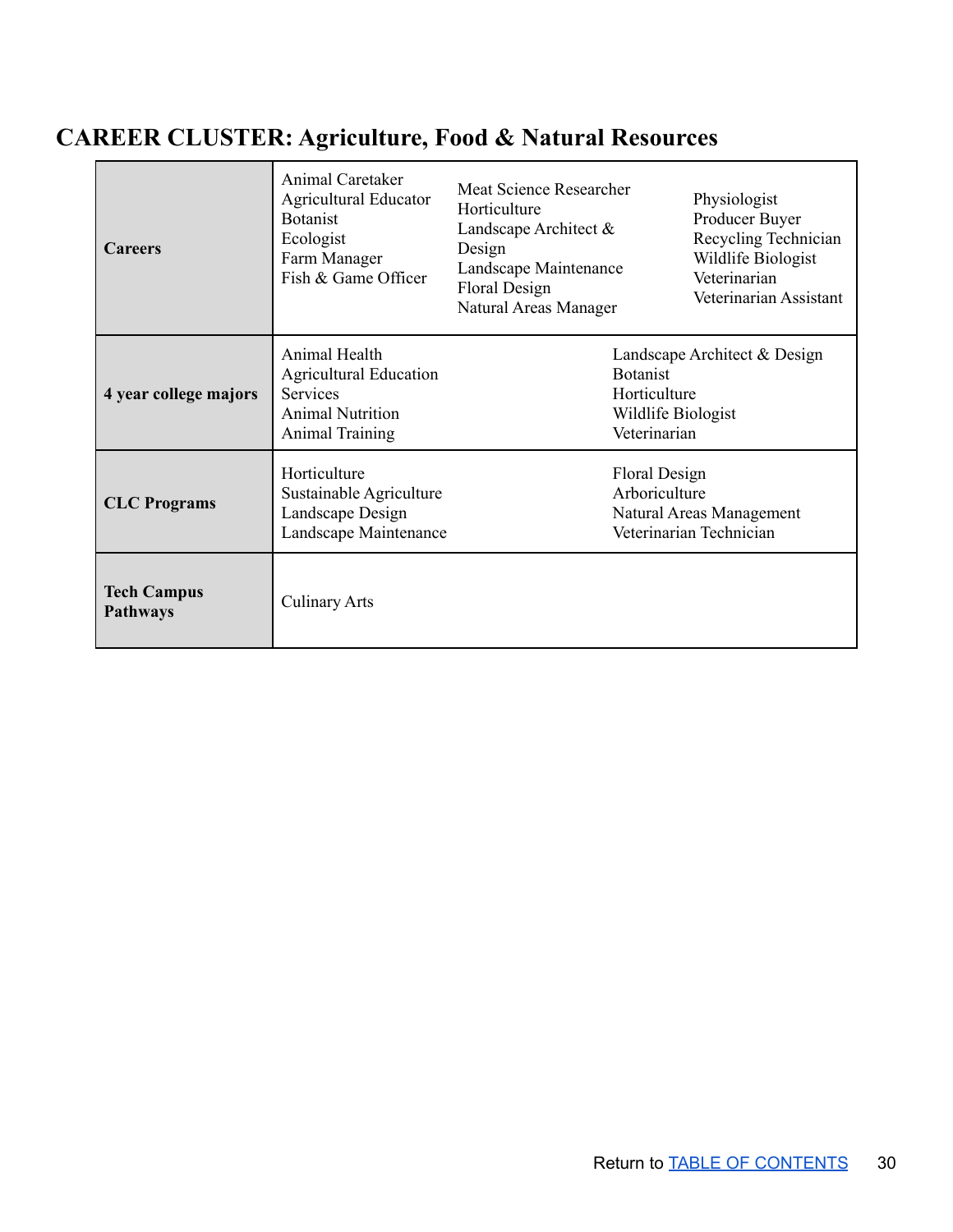## <span id="page-30-0"></span>**CAREER CLUSTER: Agriculture, Food & Natural Resources**

 $\blacksquare$ 

| <b>Careers</b>                        | Animal Caretaker<br><b>Agricultural Educator</b><br><b>Botanist</b><br>Ecologist<br>Farm Manager<br>Fish & Game Officer | Meat Science Researcher<br>Horticulture<br>Landscape Architect $\&$<br>Design<br>Landscape Maintenance<br>Floral Design<br>Natural Areas Manager | Physiologist<br>Producer Buyer<br>Recycling Technician<br>Wildlife Biologist<br>Veterinarian<br>Veterinarian Assistant |
|---------------------------------------|-------------------------------------------------------------------------------------------------------------------------|--------------------------------------------------------------------------------------------------------------------------------------------------|------------------------------------------------------------------------------------------------------------------------|
| 4 year college majors                 | Animal Health<br><b>Agricultural Education</b><br>Services<br><b>Animal Nutrition</b><br><b>Animal Training</b>         | Landscape Architect & Design<br><b>Botanist</b><br>Horticulture<br>Wildlife Biologist<br>Veterinarian                                            |                                                                                                                        |
| <b>CLC</b> Programs                   | Horticulture<br>Sustainable Agriculture<br>Landscape Design<br>Landscape Maintenance                                    | Floral Design<br>Arboriculture<br>Natural Areas Management<br>Veterinarian Technician                                                            |                                                                                                                        |
| <b>Tech Campus</b><br><b>Pathways</b> | <b>Culinary Arts</b>                                                                                                    |                                                                                                                                                  |                                                                                                                        |

٦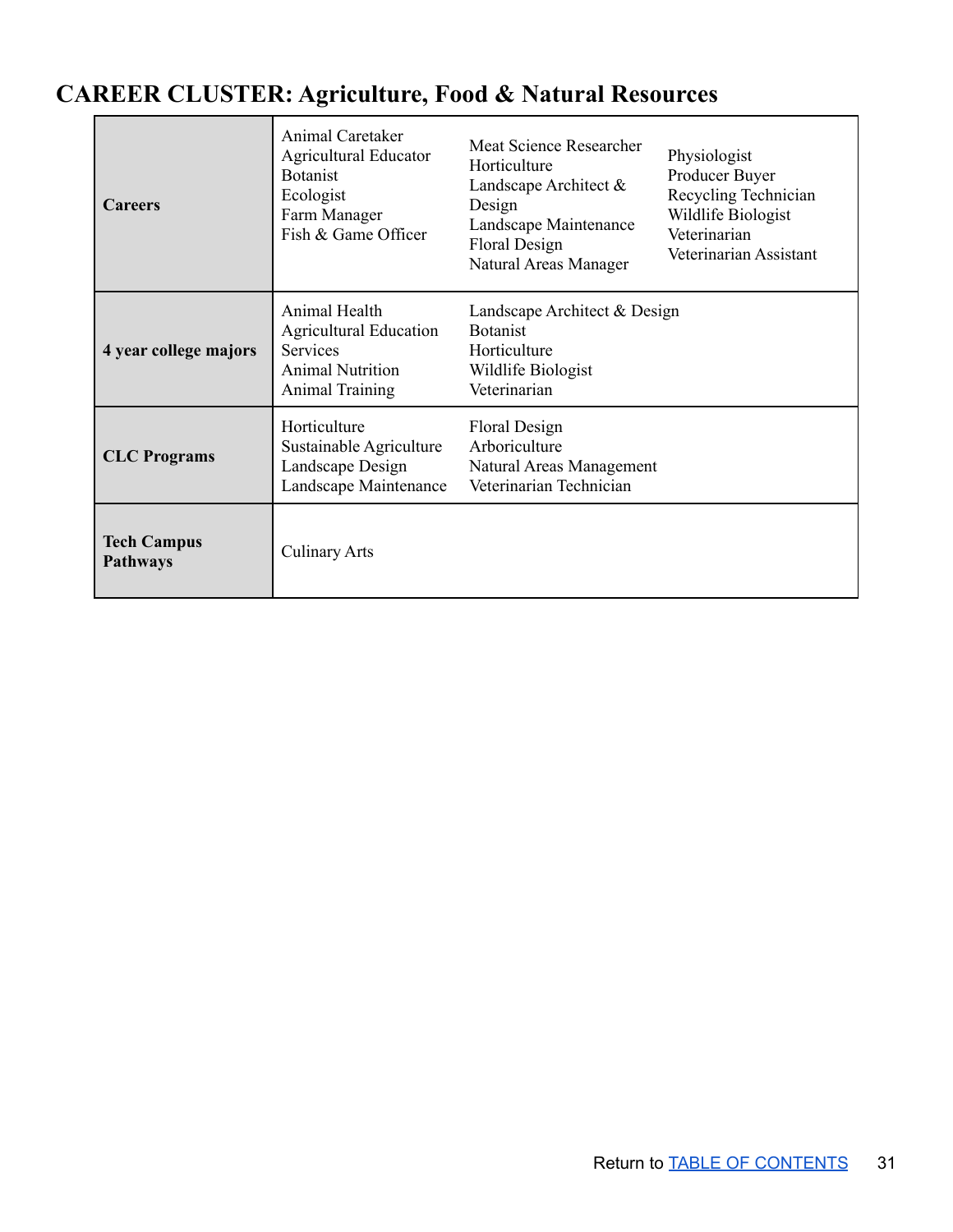## <span id="page-31-0"></span>**CAREER CLUSTER: Architecture & Construction**

 $\blacksquare$ 

| <b>Careers</b>                         | Architect<br>Builder<br>Carpenter<br>Civil Engineer<br>Construction<br>Contractor<br>Foreman/Manag<br>er                                                                                        | <b>Demolition Engineer</b><br>Drafter<br>Drywaller<br>Electrician<br><b>Electrical Systems Tech</b><br><b>Equipment Material Manager</b> | <b>HVAC</b> Mechanic<br>Plumber<br>Project Inspector<br>Roofer<br><b>Sheet Metal Worker</b><br><b>Tile Setter</b>                                                                             |  |
|----------------------------------------|-------------------------------------------------------------------------------------------------------------------------------------------------------------------------------------------------|------------------------------------------------------------------------------------------------------------------------------------------|-----------------------------------------------------------------------------------------------------------------------------------------------------------------------------------------------|--|
| <b>4 year College</b><br><b>Majors</b> | Architecture/Building Sciences<br><b>Architectural Drafting</b><br>Architectural Engineering<br>Architectural History/Critic<br>Architectural Tech<br>Architect<br><b>Building Construction</b> |                                                                                                                                          | <b>Building Management</b><br>Civil Engineering<br><b>Construction Management</b><br>Drafting/Design Tech<br><b>Energy Management</b><br>Landscape Architecture<br><b>Mechanical Drafting</b> |  |
| <b>CLC</b> Programs                    | <b>Architectural Tech</b><br><b>CAD Drafting Tech</b><br>Civil Engineering Tech<br><b>Construction Management Tech</b>                                                                          |                                                                                                                                          | Electrical Engineering Tech<br><b>HVAC</b> Tech<br>Welding                                                                                                                                    |  |
| <b>Tech Campus</b><br><b>Pathways</b>  | Construction Skills &<br>Management<br>Computer Integrated<br>Manufacturing & Civil<br>Engineering & Architecture                                                                               |                                                                                                                                          | Welding & Fabrication<br><b>Engineering Technology</b>                                                                                                                                        |  |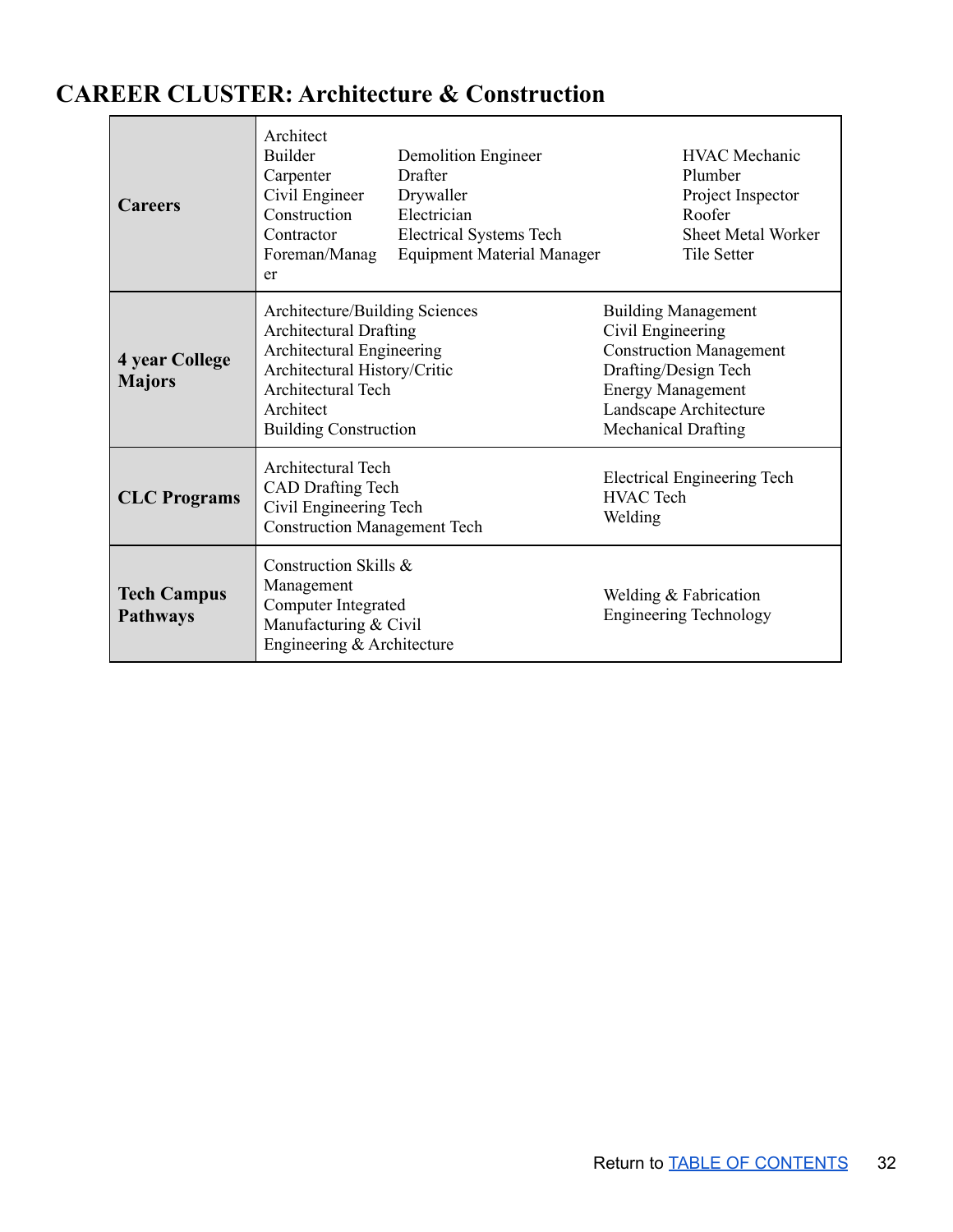## <span id="page-32-0"></span>**CAREER CLUSTER: Arts, Audio Visual Technology & Communication**

| <b>Careers</b>                        | Acting<br><b>Art Director</b><br>Artist<br>Audio Video Operator<br><b>Broadcast Technician</b><br>Computer Animator                                                                           | Editor<br><b>Fashion Designer</b><br><b>Furnishing Coordinator</b><br><b>Interior Design</b><br>Journalist<br>Musician | Publisher<br>Producer<br>Radio & Television<br>Announcer<br>Reporter<br>Researcher<br>Writer                                                                                                          |
|---------------------------------------|-----------------------------------------------------------------------------------------------------------------------------------------------------------------------------------------------|------------------------------------------------------------------------------------------------------------------------|-------------------------------------------------------------------------------------------------------------------------------------------------------------------------------------------------------|
| 4 year college<br>majors              | Acting<br><b>Applied Arts</b><br>Cinematography<br><b>Creative Writing</b><br>Commercial<br>Photography<br>Fashion/Apparel<br>Design<br>Film/Cinema/Video<br><b>Studies</b><br>Graphic Design | Illustration<br>Journalism<br>Interior Design<br>Music<br>Music Technology<br>Publishing<br>Photographic & Film        | Radio & Television<br>Radio, Television &<br>Digital Communication<br><b>Speech Communications</b><br>Technical & Business<br>Writing<br>Theater<br><b>Visual Performing Arts</b><br>Video Technology |
| <b>CLC</b><br><b>Programs</b>         | English<br>Journalism<br>Art<br>Theater                                                                                                                                                       | Music<br>Digital Media & Design<br>Digital A/V Production $&$ Editing<br><b>Technical Communication</b>                |                                                                                                                                                                                                       |
| <b>Tech Campus</b><br><b>Pathways</b> | Multimedia Design                                                                                                                                                                             |                                                                                                                        |                                                                                                                                                                                                       |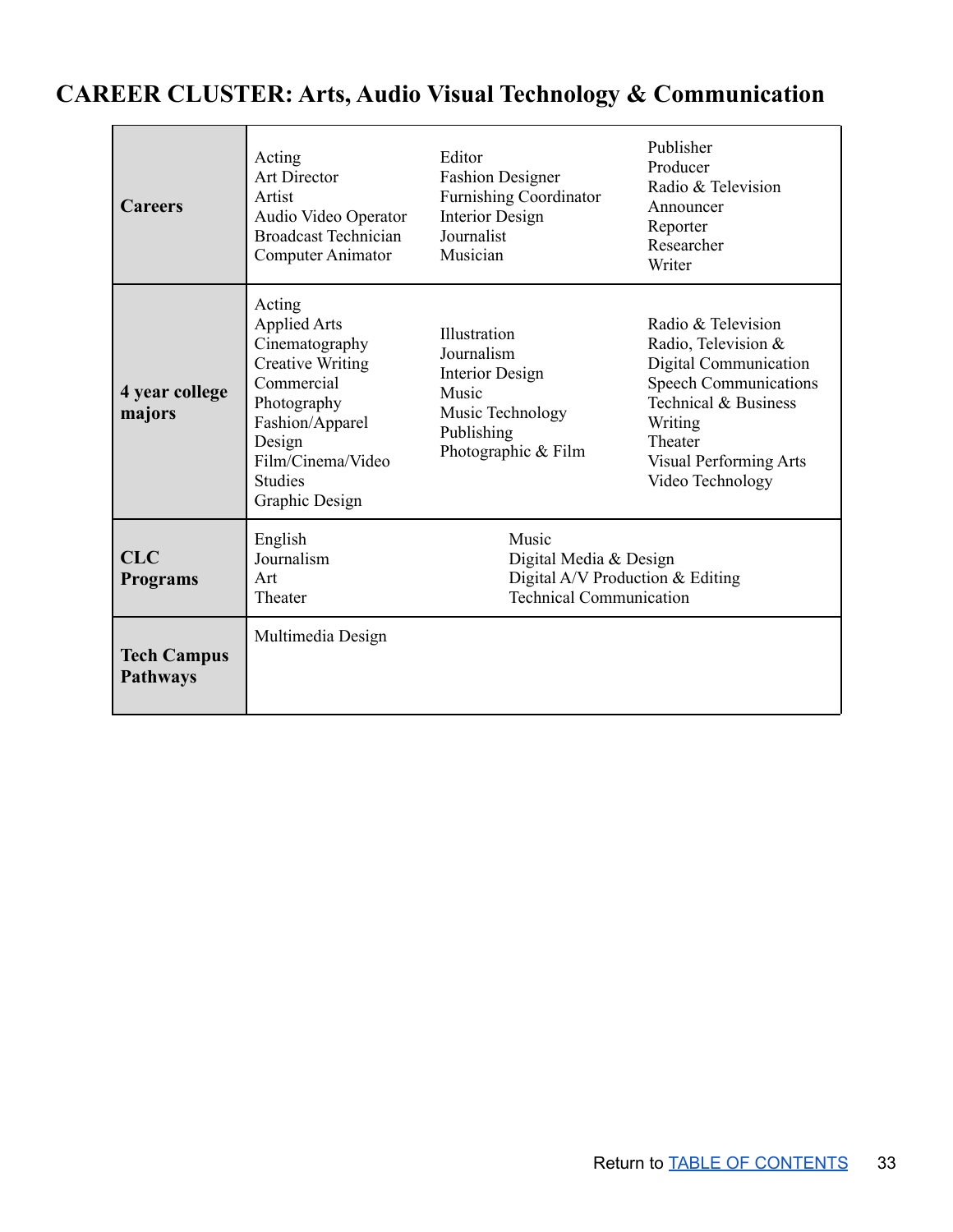## <span id="page-33-0"></span>**CAREER CLUSTER: Business, Management, Marketing & Finance**

| <b>Careers</b>                         | Actuary<br>Administrative<br>Assistant<br><b>Advertising Sales</b><br>Auditor<br><b>Business Consultant</b><br><b>Certified Public</b><br>Accountant | Corporate Trainer<br>Economist<br>Logistics/Supply Chain<br>Manager Entrepreneur<br><b>Finance Director</b><br><b>Human Resources</b><br>Manager<br><b>Marketing Analyst</b> |                           | Office Manager<br><b>Personnel Recruiter</b><br><b>Public Relations Manager</b><br>Sales Representative<br>Wholesale/Retail Buyer                                      |
|----------------------------------------|------------------------------------------------------------------------------------------------------------------------------------------------------|------------------------------------------------------------------------------------------------------------------------------------------------------------------------------|---------------------------|------------------------------------------------------------------------------------------------------------------------------------------------------------------------|
| <b>4 year College</b><br><b>Majors</b> | <b>Actuarial Science</b><br>Accounting<br>Advertising<br>Arts Management<br><b>Business</b><br>Administration<br>Entrepreneurship                    | <b>Human Resources</b><br>Finance<br><b>International Business</b><br>Marketing<br>Public Relations &<br>Communication                                                       |                           | Purchasing/Procurement<br>Logistics/Supply Chain<br>Management Info<br>Systems<br><b>Operations Management</b><br>Organizational Behavior<br>Organizational Leadership |
| <b>CLC</b><br><b>Programs</b>          | Accounting<br>Administrative Office Systems<br>Supervision                                                                                           |                                                                                                                                                                              | <b>Sales</b><br>Marketing | <b>Small Business Management</b>                                                                                                                                       |
| <b>Tech Campus</b><br><b>Pathways</b>  | Multimedia Design                                                                                                                                    |                                                                                                                                                                              |                           |                                                                                                                                                                        |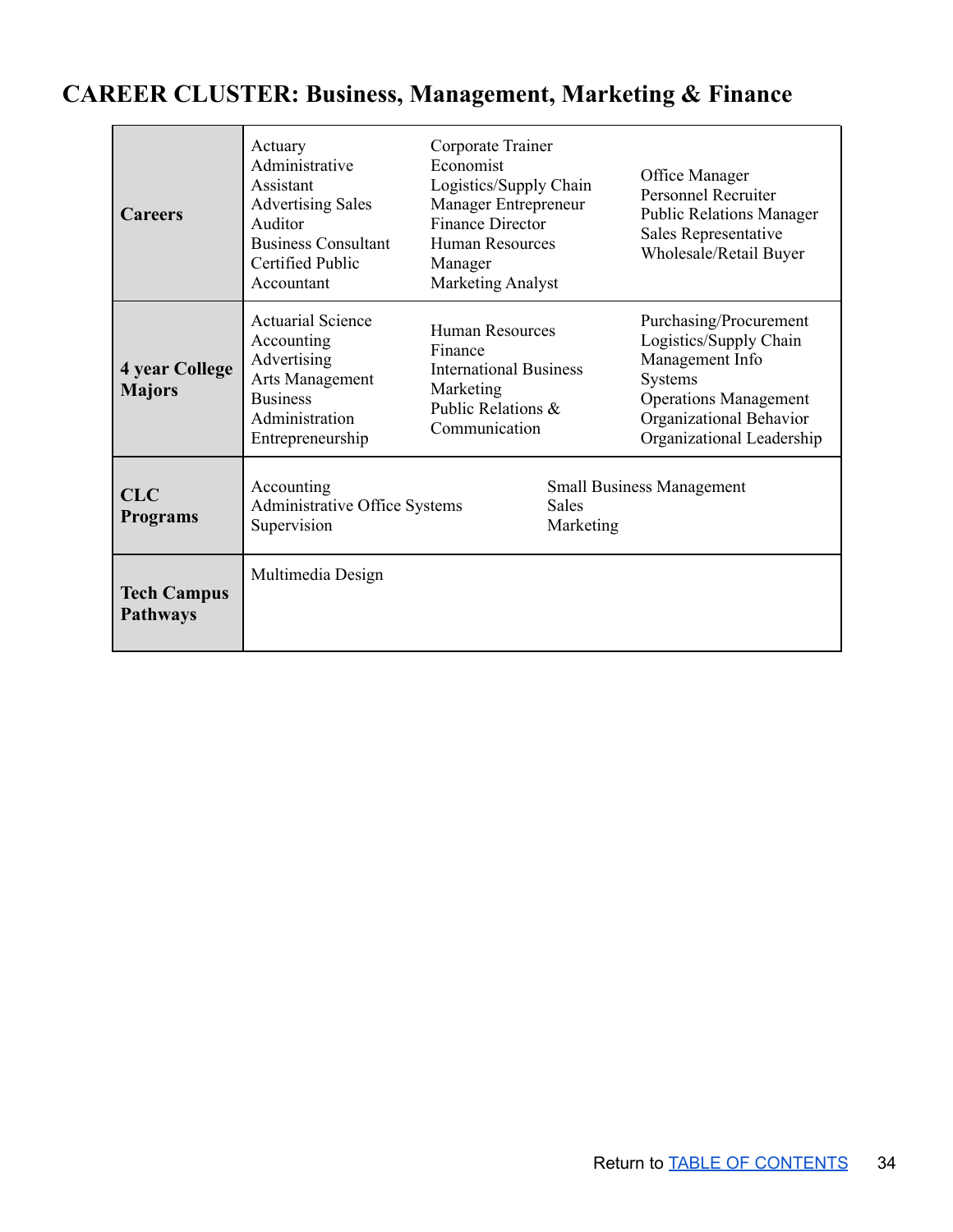## <span id="page-34-0"></span>**CAREER CLUSTER: Education & Training**

| <b>Careers</b>                        | Administrator<br>Child Care Worker<br>Coach<br>College/University<br>Faculty<br>Counselor                              | Curriculum Director<br><b>Elementary Teacher</b><br>Middle School Teacher<br>High School Teacher<br>Principal |                     | Special Education Teacher<br>Librarian<br>Paraprofessional Educator                                        |
|---------------------------------------|------------------------------------------------------------------------------------------------------------------------|---------------------------------------------------------------------------------------------------------------|---------------------|------------------------------------------------------------------------------------------------------------|
| 4 year college<br>majors              | Education<br>Early Childhood Education<br><b>Educational Administration</b><br><b>Elementary Education</b><br>Coaching |                                                                                                               | Secondary Education | Kindergarten/Preschool Education<br>School Library Specialist/Science<br><b>Special Education Teaching</b> |
| <b>CLC</b><br><b>Programs</b>         | Early Childhood Education<br>Paraprofessional Education<br><b>Human Services</b><br>Library Technical Assistant        |                                                                                                               |                     |                                                                                                            |
| <b>Tech Campus</b><br><b>Pathways</b> | Early Education and Teaching                                                                                           |                                                                                                               |                     |                                                                                                            |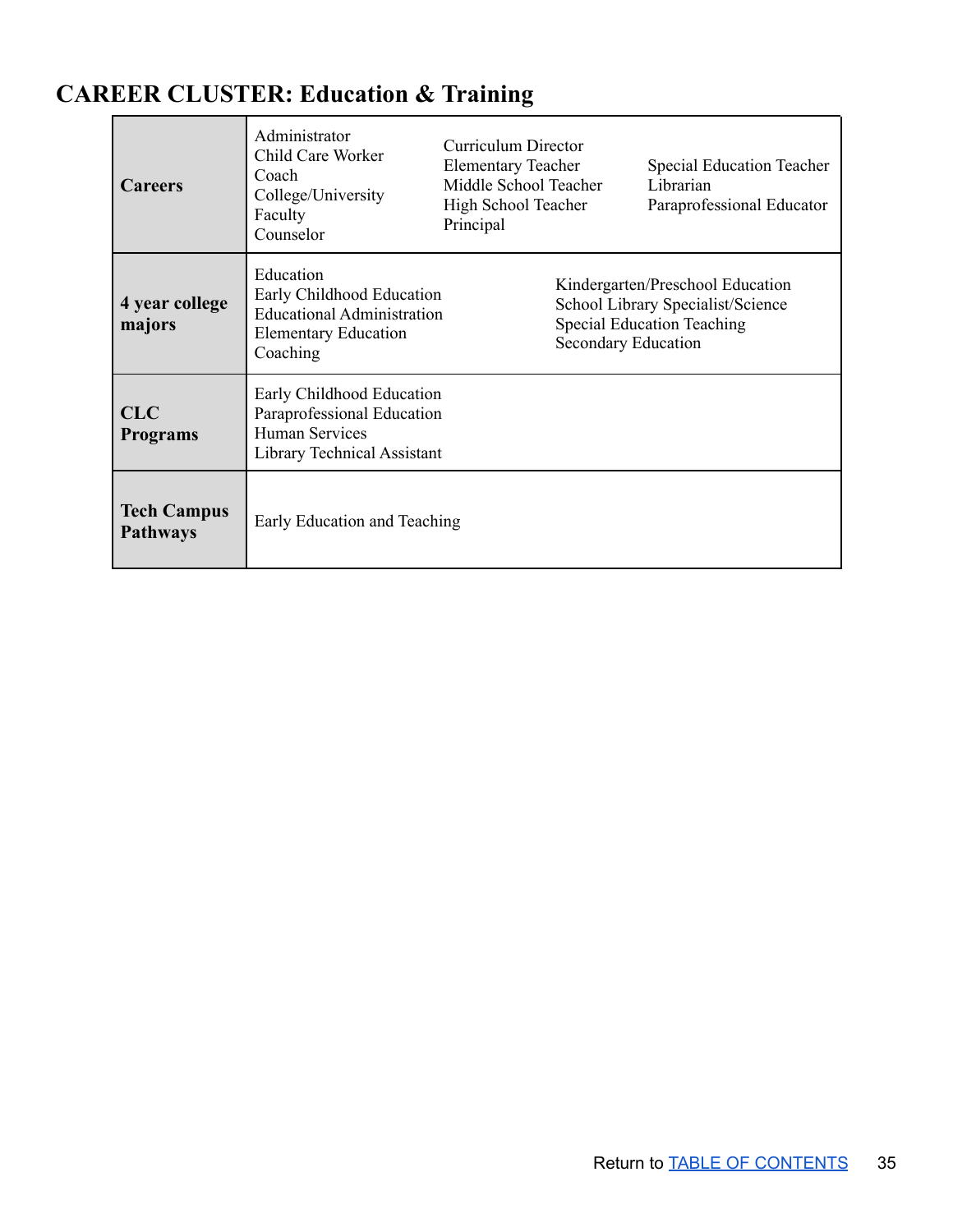### <span id="page-35-0"></span>**CAREER CLUSTER: Health Science**

| <b>Careers</b>                        | <b>Athletic Trainer</b><br><b>Biostatistician</b><br>Dental Assist./Hygienist<br>EMT/Paramedic<br>Health Administrator<br>Geneticist          | <b>Health Information Coder</b><br>Laboratory Technician<br>Nutritionist/Dietician<br>Occupational Therapist<br>Optometrist<br><b>Research Scientist</b> | Phlebotomist<br>Physician<br>Physician's Assistant<br>Radiographer<br>Physical Therapist<br><b>Registered Nurse</b> |
|---------------------------------------|-----------------------------------------------------------------------------------------------------------------------------------------------|----------------------------------------------------------------------------------------------------------------------------------------------------------|---------------------------------------------------------------------------------------------------------------------|
| 4 year college<br>majors              | <b>Athletic Training</b><br>Audiology<br><b>Bioethics</b><br>Biotechnology<br>Clinical Nutrition/<br>Dietetics<br><b>Clinical Lab Science</b> | Cognitive Psychology<br>Genetic Counseling<br><b>Health Administration</b><br>Hospital/Care Admin.<br>Kinesiology/Movement<br>Science                    | <b>Nursing</b><br>Occupational Therapy<br><b>Pharmaceutical Science</b><br>Public Health<br>Physical Therapy        |
| <b>CLC</b><br><b>Programs</b>         | <b>Nursing</b><br>Phlebotomy Technician<br>Surgical Technician<br>Dental Hygiene                                                              | <b>Emergency Medical</b><br><b>Technician Personal</b><br>Training.<br>Health Information<br>Technician<br>Pharmaceutical Technician                     | <b>Wellness Coach</b><br>Medical Imaging<br><b>Medical Assisting</b><br>Massage Therapy                             |
| <b>Tech Campus</b><br><b>Pathways</b> | <b>Medical Assisting</b><br><b>Certified Nurse</b><br>Assistant                                                                               | <b>Emergency Medical</b><br><b>Services</b>                                                                                                              | <b>Biomedical Science</b>                                                                                           |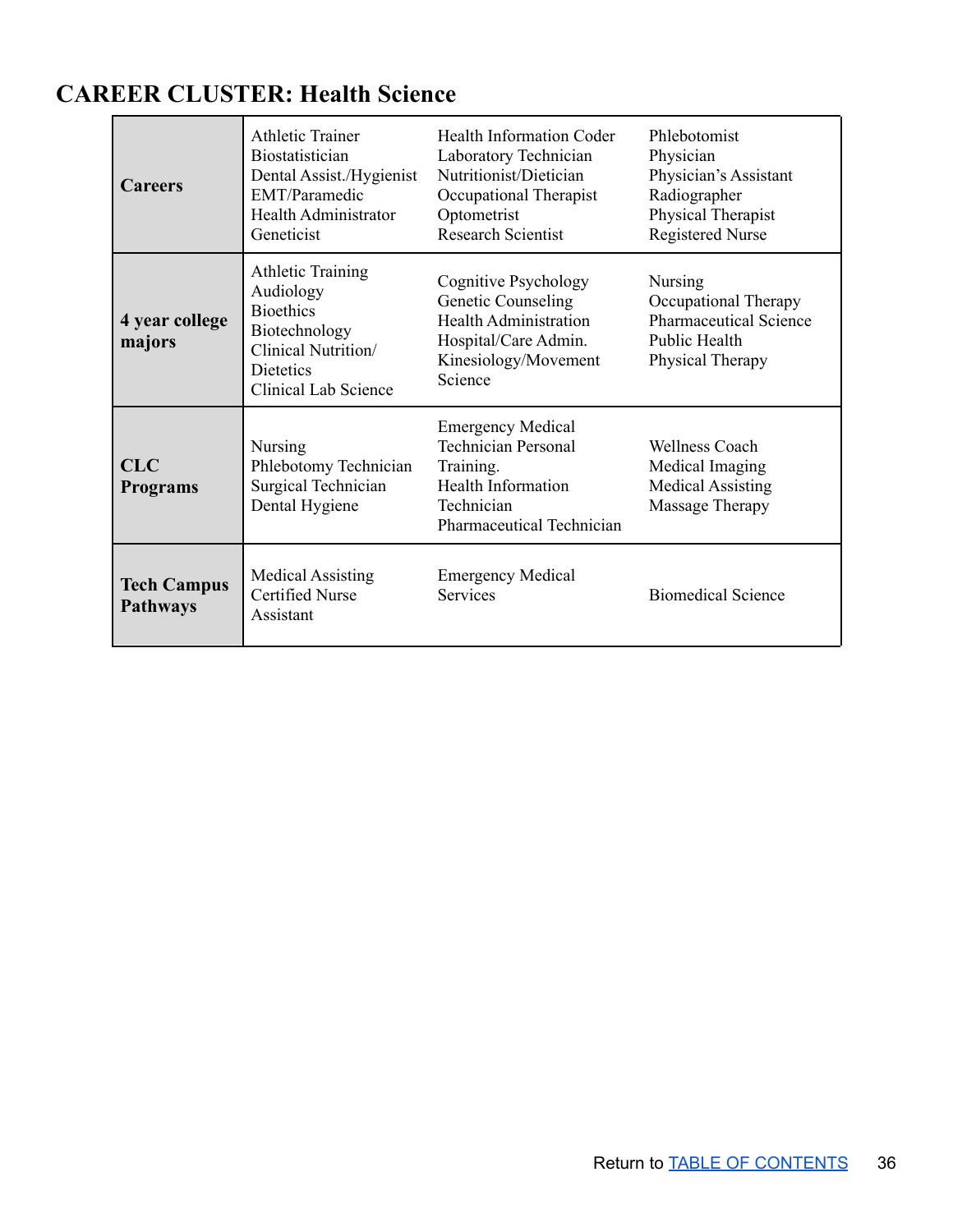## <span id="page-36-0"></span>**CAREER CLUSTER: Hospitality**

| <b>Careers</b>                        | Baker<br>Caterer<br>Concierge<br><b>Convention Services</b><br>Manager                                                                     | <b>Event Planner</b><br><b>Executive Chef</b><br><b>Facilities Manager</b><br>Hotel Management |                                                                                  | Restaurant<br>Owner/Manager<br>Tour & Travel Guide<br><b>Travel Agent</b> |
|---------------------------------------|--------------------------------------------------------------------------------------------------------------------------------------------|------------------------------------------------------------------------------------------------|----------------------------------------------------------------------------------|---------------------------------------------------------------------------|
| 4 year college<br>majors              | Facilities Planning & Management<br>Natural Resources Recreation &<br>Tourism<br>Hospitality & Culinary Management<br><b>Culinary Arts</b> |                                                                                                |                                                                                  |                                                                           |
| <b>CLC</b><br><b>Programs</b>         | Hospitality & Culinary Management<br><b>Baking and Pastry Assistant</b><br>Professional Cook                                               |                                                                                                | Professional Chef<br><b>Hospitality Supervisor</b><br><b>Hospitality Manager</b> |                                                                           |
| <b>Tech Campus</b><br><b>Pathways</b> | <b>Culinary Arts</b>                                                                                                                       |                                                                                                |                                                                                  |                                                                           |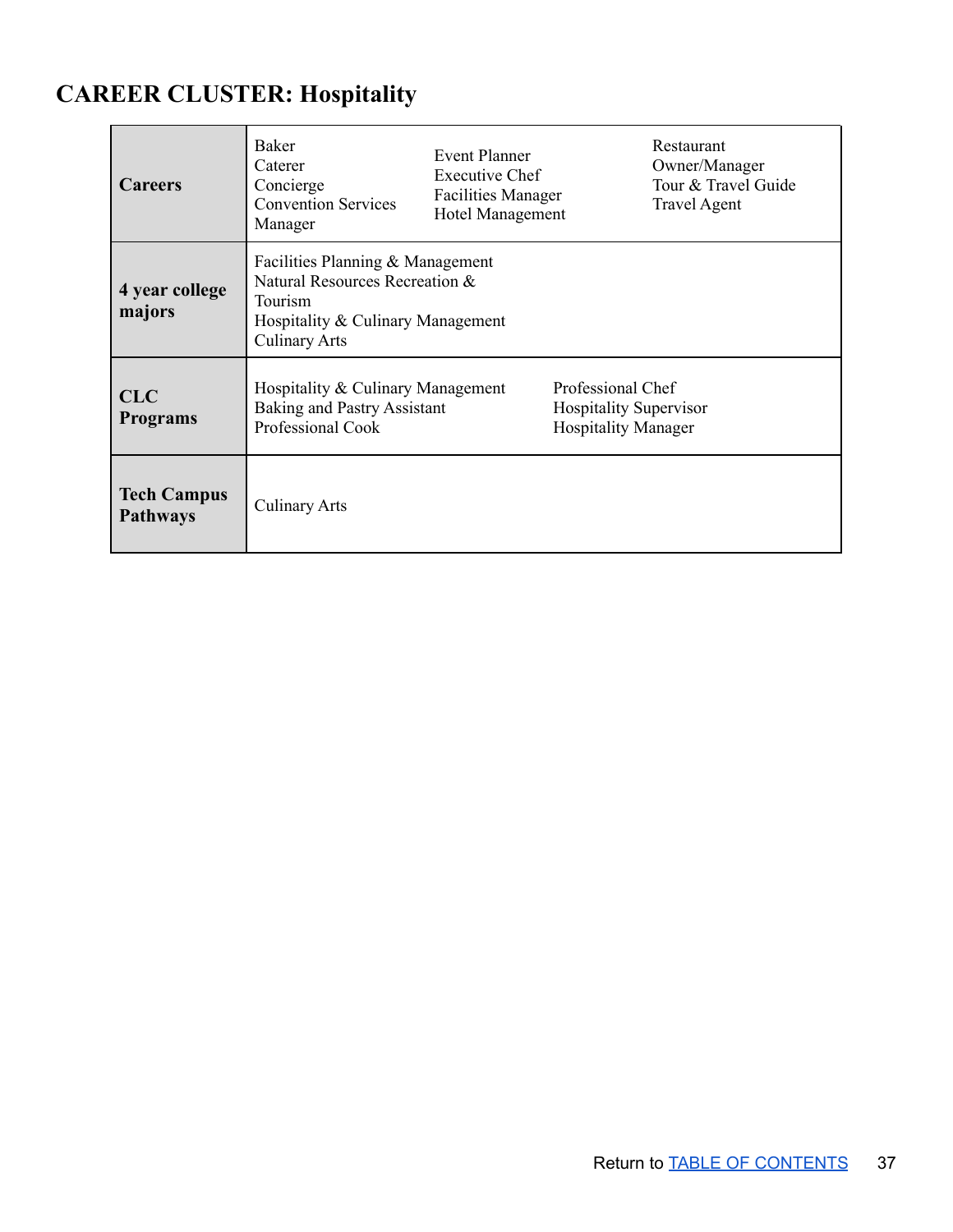## <span id="page-37-0"></span>**CAREER CLUSTER: Human Services**

 $\overline{a}$ 

| <b>Careers</b>                        | <b>Community Service</b><br>Director<br>Cosmetologist<br>Director of Child Care<br>Facility                               | <b>Emergency Relief Worker</b><br>Massage Therapy<br><b>Personal Fitness Trainer</b><br>Licensed Professional<br>Counselor |                                                                                                                                                | School Counselor/<br>Psychologist<br>Social Worker |
|---------------------------------------|---------------------------------------------------------------------------------------------------------------------------|----------------------------------------------------------------------------------------------------------------------------|------------------------------------------------------------------------------------------------------------------------------------------------|----------------------------------------------------|
| 4 year college<br>majors              | Child Development<br>Family & Community Services<br>Family & Consumer Sciences<br>Mental Health Counseling<br>Social Work |                                                                                                                            | Psychologist<br>Sociology<br><b>Athletic Trainer</b><br>Wellness                                                                               |                                                    |
| <b>CLC</b><br><b>Programs</b>         | Social Work<br><b>Children Adolescents</b><br><b>Adult Services</b><br>Massage Therapy                                    |                                                                                                                            | Alcohol, Substance Abuse & Addictive<br><b>Disorders</b><br><b>Correctional Counseling</b><br>Trauma, Prevention and Victim<br><b>Services</b> |                                                    |
| <b>Tech Campus</b><br><b>Pathways</b> | Cosmetology<br>Early Education and Teaching                                                                               |                                                                                                                            |                                                                                                                                                |                                                    |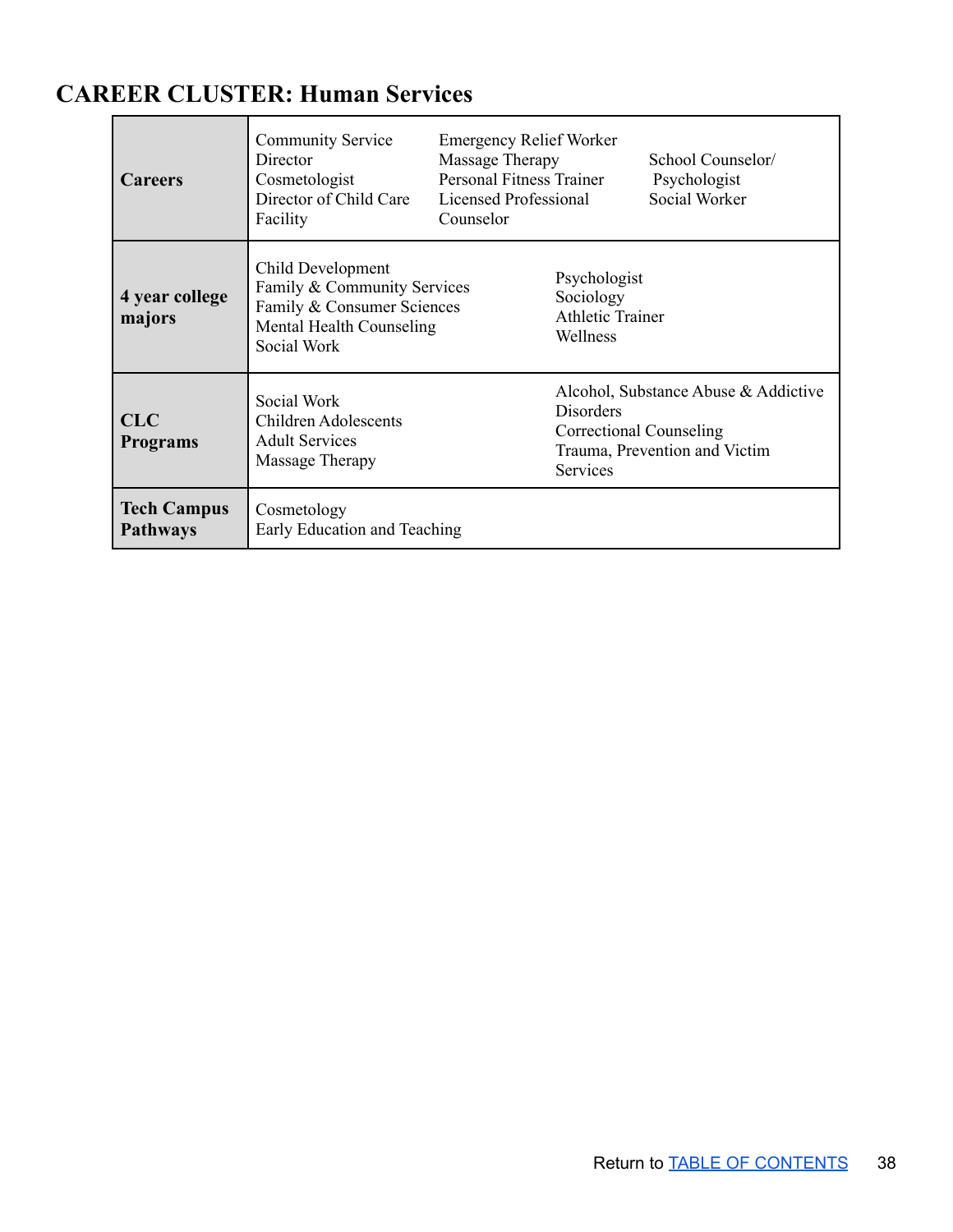## **CAREER CLUSTER: Information Technology**

| <b>Careers</b>                         | Animator<br>Database<br>Administrator<br>Data Systems Design<br>Game Developer<br>IT Engineer<br><b>Computer Forensics</b>                  | Media Specialist<br>Network Administrator<br><b>Network Security Analyst</b><br>Telecommunications<br>Network Tech |                                                                                   | PC Support Specialist<br>Programmer<br>Software Application<br>Specialist<br>Systems Administrator<br>Web Architect/Designer |
|----------------------------------------|---------------------------------------------------------------------------------------------------------------------------------------------|--------------------------------------------------------------------------------------------------------------------|-----------------------------------------------------------------------------------|------------------------------------------------------------------------------------------------------------------------------|
| <b>4 year College</b><br><b>Majors</b> | <b>Computer Forensics</b><br>Artificial Intelligence<br>Computer Info Systems<br><b>Computer Engineering</b><br><b>Computer Programming</b> |                                                                                                                    | <b>Computer Science</b><br>Digital Arts<br><b>Information Technology</b>          | <b>Computer Software Applications</b><br>Game/Interactive Media Design                                                       |
| <b>CLC</b><br><b>Programs</b>          | Digital Media<br>Web Programmer<br><b>Computer Forensics</b><br><b>Network Administration</b><br>Security Administration                    |                                                                                                                    | Desktop Support Tech<br>$C++$ Programming<br>Game Development<br>Cisco Networking | <b>Office Application Specialist</b>                                                                                         |
| <b>Tech Campus</b><br><b>Pathways</b>  | Game Programming and Virtualization<br><b>Computer Support Services</b><br>Multimedia Design                                                |                                                                                                                    |                                                                                   | Robotics and Automation<br>3D Gaming and Cybersecurity                                                                       |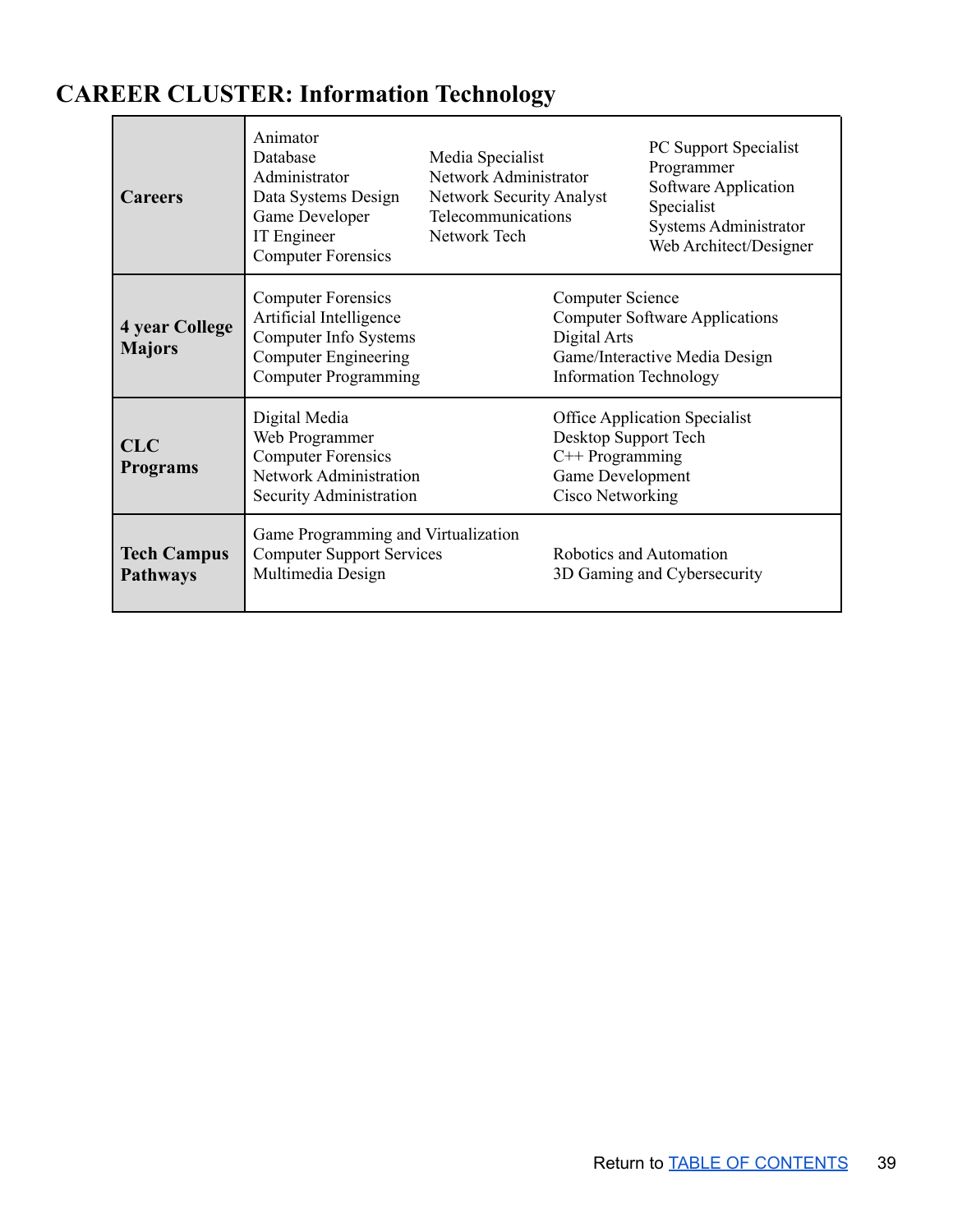## <span id="page-39-0"></span>**CAREER CLUSTER: Law & Public Safety**

| <b>Careers</b>                        | Corporate Security<br>Manager<br>Firefighter<br>Lawyer<br>Corrections Officer<br>Hazardous Materials<br>Responder            | Paralegal<br>Court Reporter<br>Homeland Security<br>Park Ranger<br>Detective |                                                                                                                     | Immigration Officer<br>Police Officer<br><b>Emergency Medical</b><br>Technician<br>Judge<br>Probation/Parole Officer |
|---------------------------------------|------------------------------------------------------------------------------------------------------------------------------|------------------------------------------------------------------------------|---------------------------------------------------------------------------------------------------------------------|----------------------------------------------------------------------------------------------------------------------|
| 4 year college<br>majors              | Corrections<br>Criminal Justice<br>Criminology<br>Cyber/Computer Forensics<br>Energy, Environment, &<br>Natural Resource Law |                                                                              | Fire Science<br><b>Health Law</b><br>Homeland Security<br>Law                                                       | Fire Service Administration<br>Forensic Science and Technology                                                       |
| <b>CLC</b><br><b>Programs</b>         | Criminal Justice<br>Paralegal Studies<br><b>Emergency Medical Technician</b><br>Fire Science Technician                      |                                                                              | Administrative Leadership<br><b>Office Professional</b><br><b>Correctional Counseling</b><br>Trauma/Victim Services |                                                                                                                      |
| <b>Tech Campus</b><br><b>Pathways</b> | Criminal Justice<br>Law Enforcement and Crime Scene<br>Investigation<br><b>Emergency Medical Services</b>                    |                                                                              | Firefighting<br><b>Medical Assisting</b>                                                                            |                                                                                                                      |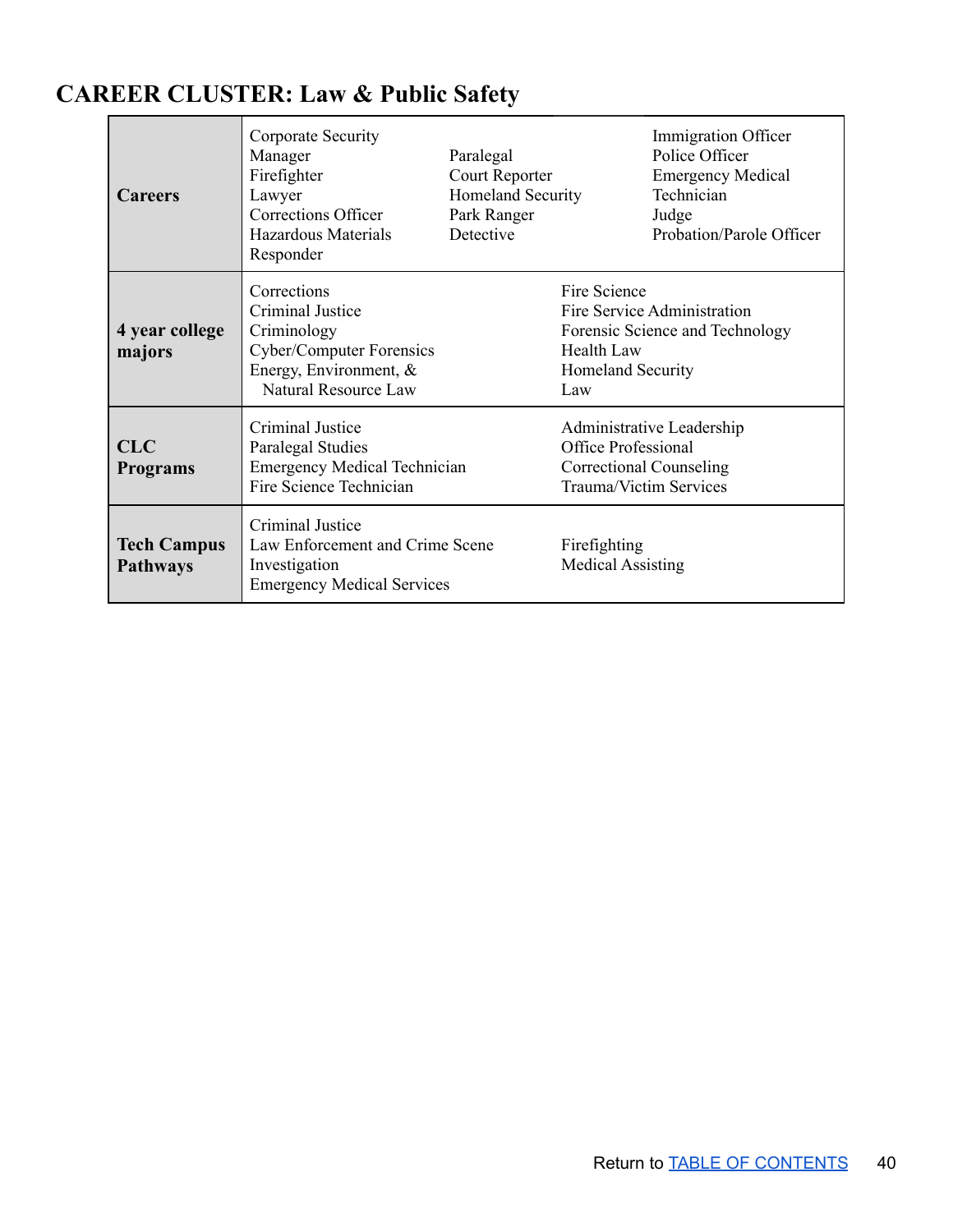## <span id="page-40-0"></span>**CAREER CLUSTER: Manufacturing**

| <b>Careers</b>                        | <b>CNC</b> Operator<br>Health & Safety Rep<br>Manufacturing Technician<br>Design Engineer<br><b>Industrial Machinery</b><br>Mechanic | Mechanic<br>Production Manager<br>Environmental<br>Engineer Inspector<br><b>Quality Control</b><br>Technician                                                   | Foundry Worker<br><b>Labor Relations</b><br>Manager<br><b>Safety Engineer</b><br>Freight, Stock, Material<br>Mover<br>Machinist<br>Welder |
|---------------------------------------|--------------------------------------------------------------------------------------------------------------------------------------|-----------------------------------------------------------------------------------------------------------------------------------------------------------------|-------------------------------------------------------------------------------------------------------------------------------------------|
| 4 year college<br>majors              | Apparel & Textiles Design<br><b>Computer Engineering Tech</b><br>Engineering<br><b>Industrial Technology</b>                         | Laser & Optical<br>Technology<br>Manufacturing<br>Engineering<br>Mechanical<br>Engineering<br>Metallurgical<br>Technology<br><b>Nuclear Power</b><br>Technology | Occupational Safety &<br>Technology<br>Plastics & Polymer<br>Engineering<br>Robotics Technology<br><b>Industrial Engineer</b>             |
| <b>CLC</b> Programs                   | <b>Business Administration</b><br>Mechanical Engineering Technology<br>Welding<br><b>Construction Management Technician</b>          |                                                                                                                                                                 | <b>CNC</b> Programming<br><b>CAD</b> Drafting<br>Technician<br><b>Electrical Engineer</b><br>Technician                                   |
| <b>Tech Campus</b><br><b>Pathways</b> | Computer Integrated Manufacturing & Civil<br>Engineering & Architecture<br>Construction Skills & Management<br>Welding & Fabrication |                                                                                                                                                                 | <b>Engineering Technology</b><br>Laser Technology                                                                                         |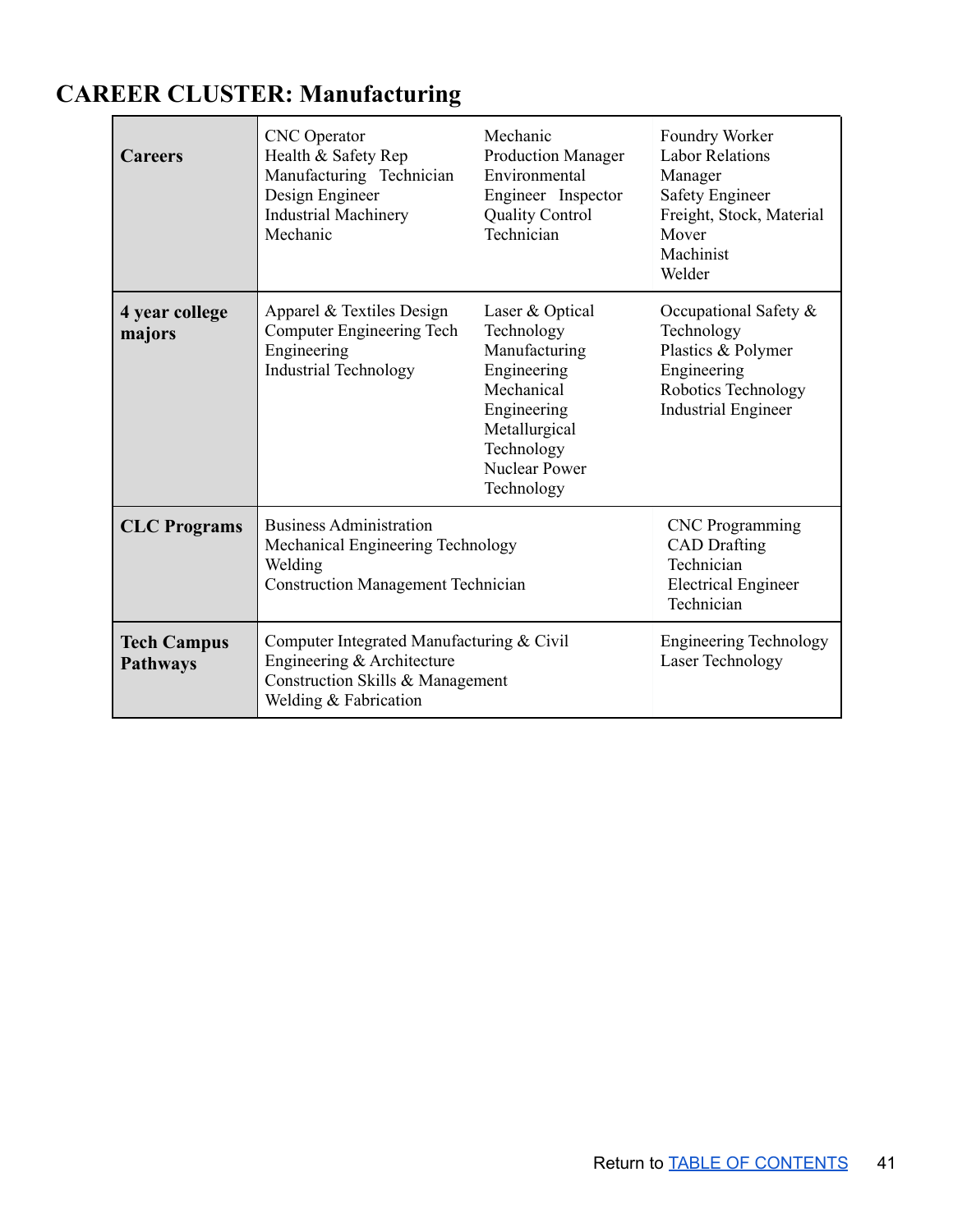| <b>Careers</b>                | Actuary<br>Geneticist<br>Photonics Tech<br>Anthropologist<br><b>Electrical Engineer</b>                                                        | Physicist<br>Archeologist<br>Math/Science Teacher<br>Statistician                                                        | Astronomer<br>Mechanical Engineer<br>Chemist<br>Meteorologist                                                                        |
|-------------------------------|------------------------------------------------------------------------------------------------------------------------------------------------|--------------------------------------------------------------------------------------------------------------------------|--------------------------------------------------------------------------------------------------------------------------------------|
| 4 year college<br>majors      | <b>Actuarial Science</b><br>Astronomy<br><b>Behavioral Sciences</b><br><b>Biology</b><br><b>Chemical Engineering</b><br>Engineering<br>Ecology | Marine Biology<br><b>Mathematics</b><br>Robotics<br>Pharmacology<br>Physics<br><b>Radiation Biology</b><br><b>Botany</b> | Genetics<br>Geological & Earth<br>Sciences<br>Nanotechnology<br><b>Natural Sciences</b><br><b>Nutrition Sciences</b><br>Oceanography |
| <b>CLC</b><br><b>Programs</b> | Chemistry<br><b>Biology</b><br>Physics<br>Mathematics<br>Engineering<br>Photonics                                                              | Mechanical Engineering<br><b>Wireless Networking Security</b><br>Fiber Optics Technician<br>Nanoscience                  |                                                                                                                                      |

**Tech Campus Pathways**

Laser Technology

Engineering Technology

Computer Integrated Manufacturing & Civil Engineering and Architecture

### <span id="page-41-0"></span>**CAREER CLUSTER: Science, Technology, Engineering & Mathematics**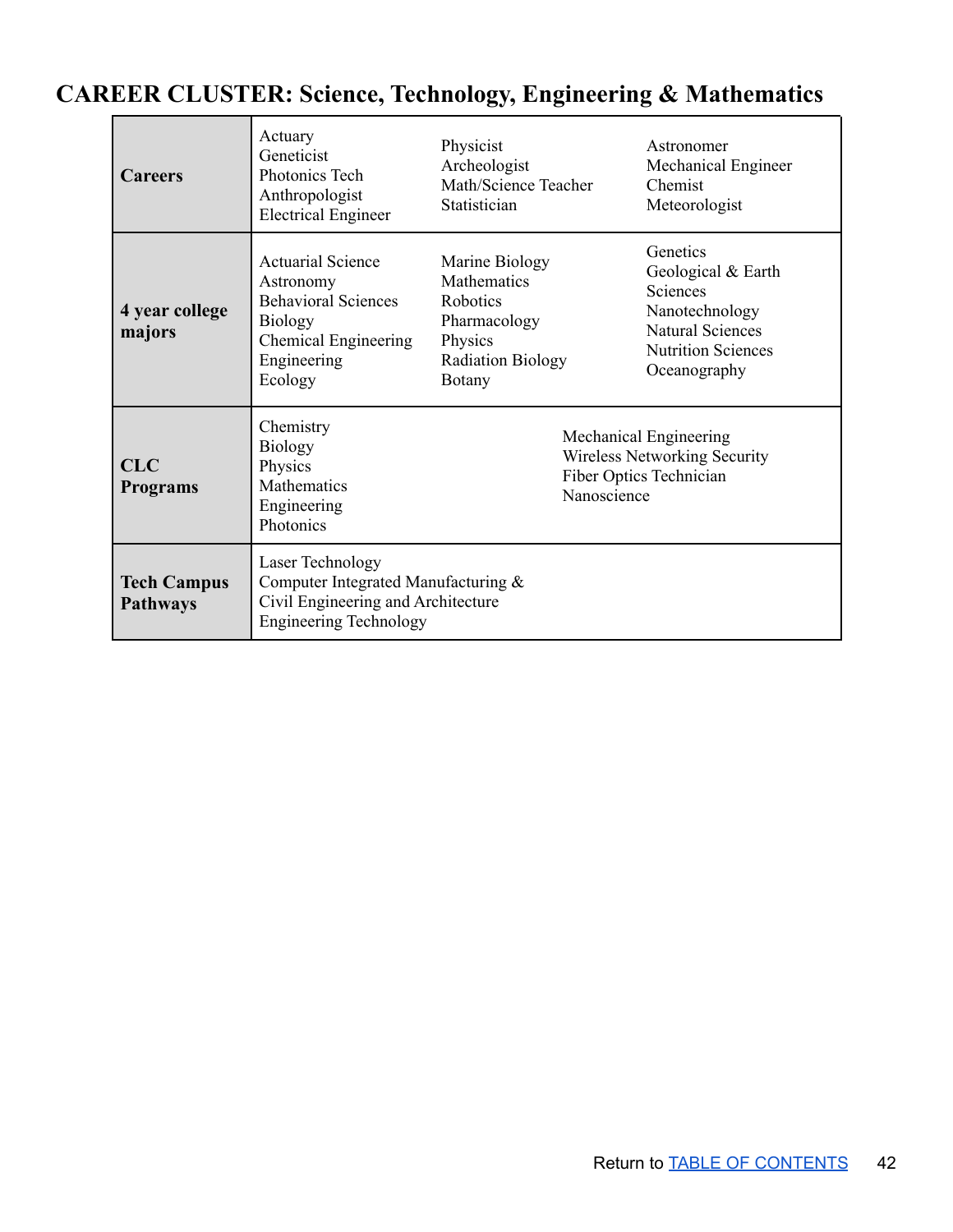## <span id="page-42-0"></span>**CAREER CLUSTER: Service Technologies**

| <b>Careers</b>                        | <b>Automotive Mechanic</b><br>Electrician<br>Plumber<br>Automotive Repair<br><b>General Contractor</b>                                                    | Roofer<br>Avionics Technician<br><b>HVAC</b> Mechanic<br><b>Sheet Metal Worker</b> | Carpenter<br>Locomotive Engineer<br>Drywall Installer<br>Painter |  |
|---------------------------------------|-----------------------------------------------------------------------------------------------------------------------------------------------------------|------------------------------------------------------------------------------------|------------------------------------------------------------------|--|
| 4 year college<br>majors              | <b>Electrical Engineering</b>                                                                                                                             |                                                                                    |                                                                  |  |
| <b>CLC</b><br><b>Programs</b>         | <b>Automotive Collision Repair</b><br><b>Automotive Technology</b><br>Heating, Ventilation & Air Conditioning<br><b>Electrical Engineering Technology</b> |                                                                                    |                                                                  |  |
| <b>Tech Campus</b><br><b>Pathways</b> | <b>Auto Collision Repair</b><br><b>Automotive Service</b><br>Construction Skills & Management<br>Machining Technology<br>Welding & Fabrication            |                                                                                    |                                                                  |  |